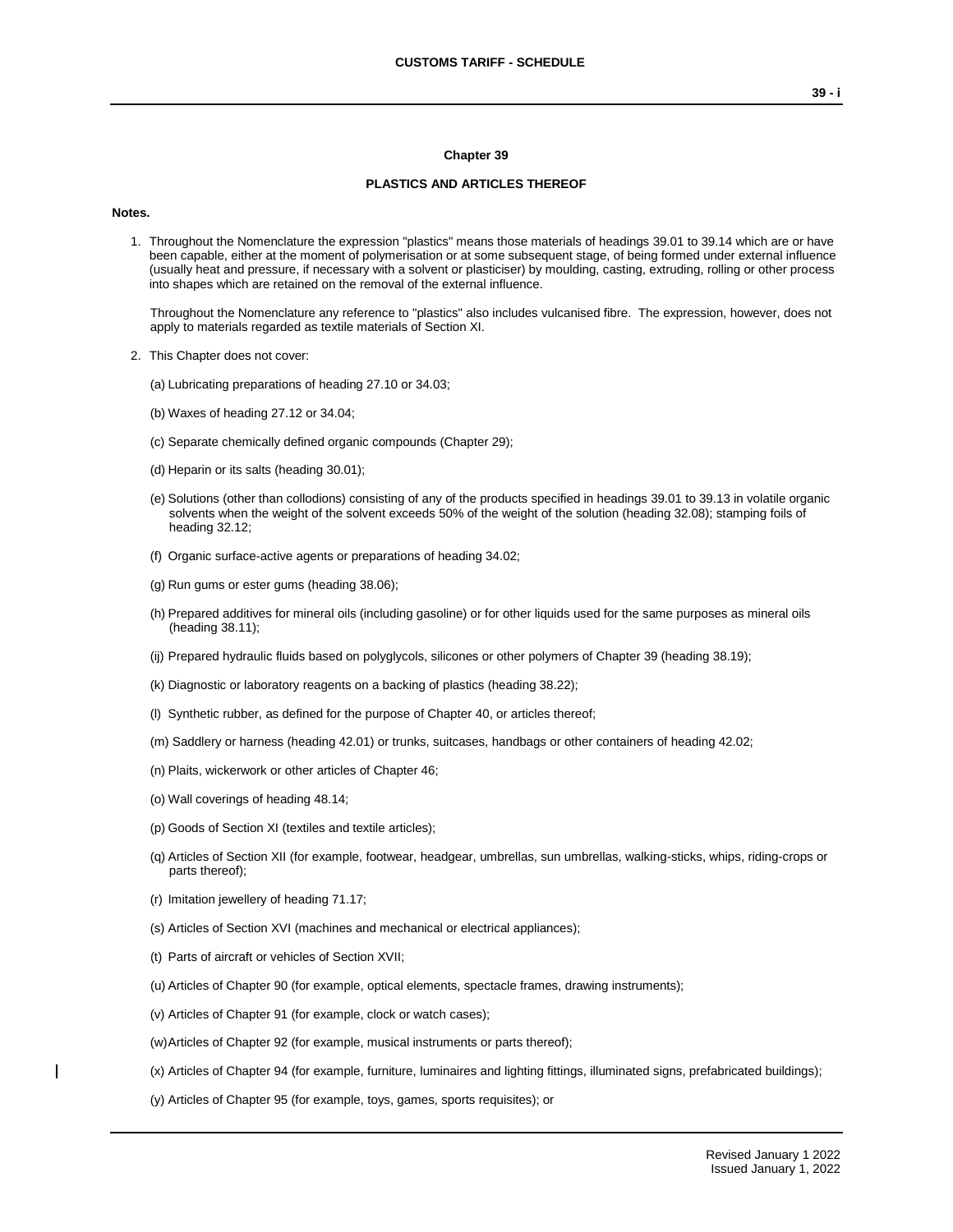- (z) Articles of Chapter 96 (for example, brushes, buttons, slide fasteners, combs, mouthpieces or stems for smoking pipes, cigarette-holders or the like, parts of vacuum flasks or the like, pens, propelling pencils, and monopods, bipods, tripods and similar articles).
- 3. Headings 39.01 to 39.11 apply only to goods of a kind produced by chemical synthesis, falling in the following categories:
	- (a) Liquid synthetic polyolefins of which less than 60% by volume distils at 300°C, after conversion to 1,013 millibars when a reduced-pressure distillation method is used (headings 39.01 and 39.02);
	- (b) Resins, not highly polymerised, of the coumarone-indene type (heading 39.11);
	- (c) Other synthetic polymers with an average of at least 5 monomer units;
	- (d) Silicones (heading 39.10);
	- (e) Resols (heading 39.09) and other prepolymers.
- 4. The expression "copolymers" covers all polymers in which no single monomer unit contributes 95% or more by weight to the total polymer content.

For the purpose of this Chapter, except where the context otherwise requires, copolymers (including co-polycondensates, copolyaddition products, block copolymers and graft copolymers) and polymer blends are to be classified in the heading covering polymers of that comonomer unit which predominates by weight over every other single comonomer unit. For the purposes of this Note, constituent comonomer units of polymers falling in the same heading shall be taken together.

If no single comonomer unit predominates, copolymers, or polymer blends, as the case may be, are to be classified in the heading which occurs last in numerical order among those which equally merit consideration.

- 5. Chemically modified polymers, that is those in which only appendages to the main polymer chain have been changed by chemical reaction, are to be classified in the heading appropriate to the unmodified polymer. This provision does not apply to graft copolymers.
- 6. In headings 39.01 to 39.14, the expression "primary forms" applies only to the following forms:

(a) Liquids and pastes, including dispersions (emulsions and suspensions) and solutions;

(b) Blocks of irregular shape, lumps, powders (including moulding powders), granules, flakes and similar bulk forms.

- 7. Heading 39.15 does not apply to waste, parings and scrap of a single thermoplastic material, transformed into primary forms (headings 39.01 to 39.14).
- 8. For the purpose of heading 39.17, the expression "tubes, pipes and hoses" means hollow products, whether semimanufactures or finished products, of a kind generally used for conveying, conducting or distributing gases or liquids (for example, ribbed garden hose, perforated tubes). This expression also includes sausage casings and other lay-flat tubing. However, except for the last-mentioned, those having an internal cross-section other than round, oval, rectangular (in which the length does not exceed 1.5 times the width) or in the shape of a regular polygon are not to be regarded as tubes, pipes and hoses but as profile shapes.
- 9. For the purpose of heading 39.18, the expression "wall or ceiling coverings of plastics" applies to products in rolls, of a width not less than 45 cm, suitable for wall or ceiling decoration, consisting of plastics fixed permanently on a backing of any material other than paper, the layer of plastics (on the face side) being grained, embossed, coloured, design-printed or otherwise decorated.
- 10.In headings 39.20 and 39.21, the expression "plates, sheets, film, foil and strip" applies only to plates, sheets, film, foil and strip (other than those of Chapter 54) and to blocks of regular geometric shape, whether or not printed or otherwise surfaceworked, uncut or cut into rectangles (including squares) but not further worked (even if when so cut they become articles ready for use).
- 11.Heading 39.25 applies only to the following articles, not being products covered by any of the earlier headings of sub-Chapter II:
	- (a) Reservoirs, tanks (including septic tanks), vats and similar containers, of a capacity exceeding 300 litres;
	- (b) Structural elements used, for example, in floors, walls or partitions, ceilings or roofs;
	- (c) Gutters and fittings therefor;
	- (d) Doors, windows and their frames and thresholds for doors;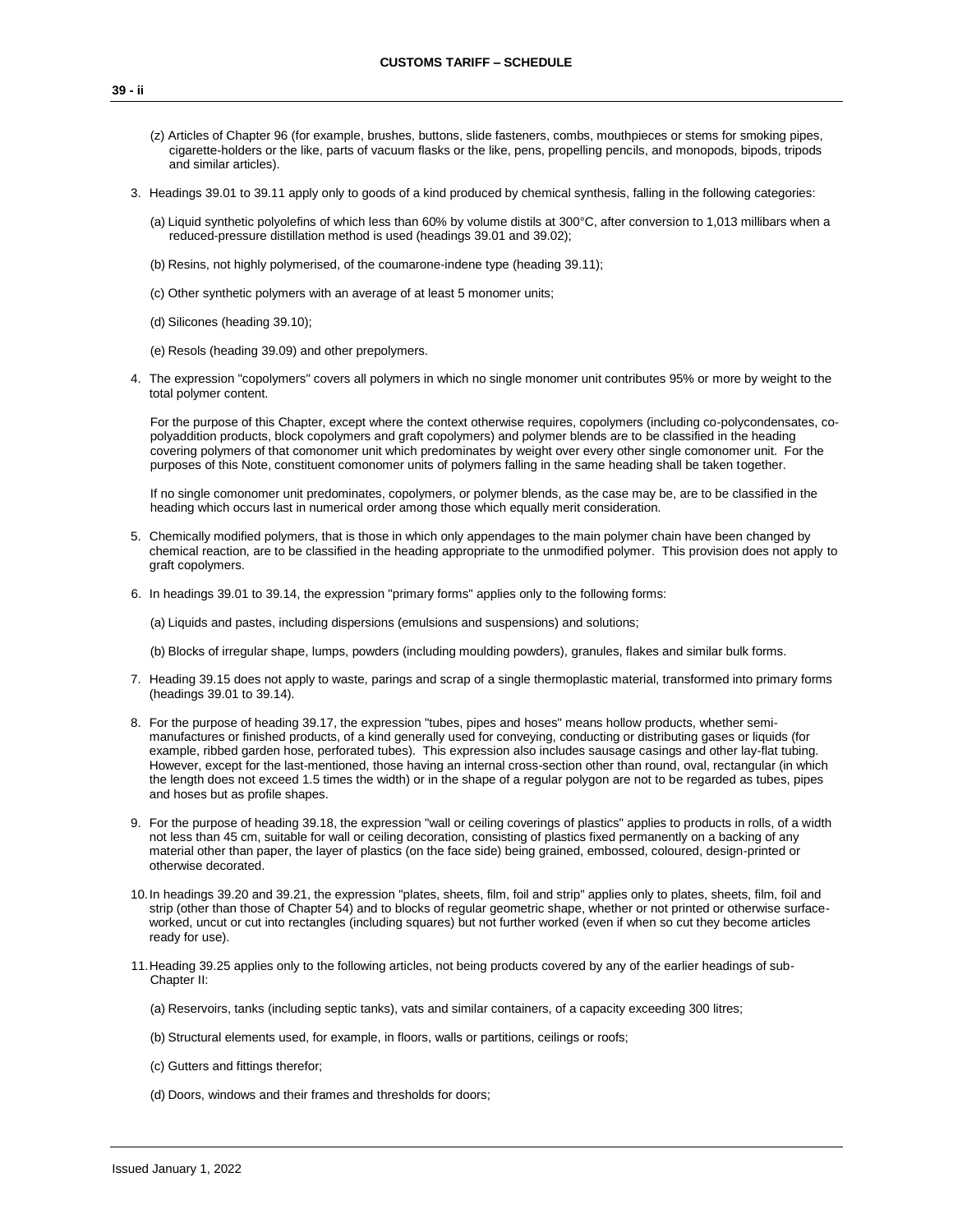- (e) Balconies, balustrades, fencing, gates and similar barriers;
- (f) Shutters, blinds (including Venetian blinds) and similar articles and parts and fittings thereof;
- (g) Large-scale shelving for assembly and permanent installation, for example, in shops, workshops, warehouses;
- (h) Ornamental architectural features, for example, flutings, cupolas, dovecotes; and
- (ij) Fittings and mountings intended for permanent installation in or on doors, windows, staircases, walls or other parts of buildings, for example, knobs, handles, hooks, brackets, towel rails, switch-plates and other protective plates.

#### **Subheading Notes.**

- 1. Within any one heading of this Chapter, polymers (including copolymers) and chemically modified polymers are to be classified according to the following provisions:
	- (a) Where there is a subheading named "Other" in the same series:
		- (1) The designation in a subheading of a polymer by the prefix "poly" (for example, polyethylene and polyamide-6,6) means that the constituent monomer unit or monomer units of the named polymer taken together must contribute 95% or more by weight of the total polymer content.
		- (2) The copolymers named in subheadings 3901.30, 3901.40, 3903.20, 3903.30 and 3904.30 are to be classified in those subheadings, provided that the comonomer units of the named copolymers contribute 95% or more by weight of the total polymer content.
		- (3) Chemically modified polymers are to be classified in the subheading named "Other", provided that the chemically modified polymers are not more specifically covered by another subheading.
		- (4) Polymers not meeting (1), (2) or (3) above, are to be classified in the subheading, among the remaining subheadings in the series, covering polymers of that monomer unit which predominates by weight over every other single comonomer unit. For this purpose, constituent monomer units of polymers falling in the same subheading shall be taken together. Only the constituent comonomer units of the polymers in the series of subheadings under consideration are to be compared.
	- (b) Where there is no subheading named "Other" in the same series:
		- (1) Polymers are to be classified in the subheading covering polymers of that monomer unit which predominates by weight over every other single comonomer unit. For this purpose, constituent monomer units of polymers falling in the same subheading shall be taken together. Only the constituent comonomer units of the polymers in the series under consideration are to be compared.
		- (2) Chemically modified polymers are to be classified in the subheading appropriate to the unmodified polymer.

Polymer blends are to be classified in the same subheading as polymers of the same monomer units in the same proportions.

2. For the purposes of subheading 3920.43, the term "plasticizers" includes secondary plasticizers.

#### **Supplementary Notes.**

- 1. Notes 4 and 5 of this Chapter apply, *mutatis mutandis*, to all of the tariff items of this Chapter, other than those where the seventh and eighth digits are "00".
- 2. (a) For the purpose of classification within any one subheading of this Chapter, the expression "composition" means only those polymers, copolymers, polymer blends and chemically modified polymers containing non-polymeric substances such as:
	- (i) initiators, activators and catalysts, to assist in the action or use of the polymeric substances in some intended process;
	- (ii) colourants; or
	- (iii) fillers, reinforcing agents, solvents, fire retardants, plasticizers and similar additives, present in amounts generally more than 1% by weight.
	- (b) The presence of any or combinations of the following, without the presence of other non-polymeric substances specified in paragraph (a) above, shall not render a material a composition:
		- (i) manufacturing impurities, 1% or less, by weight;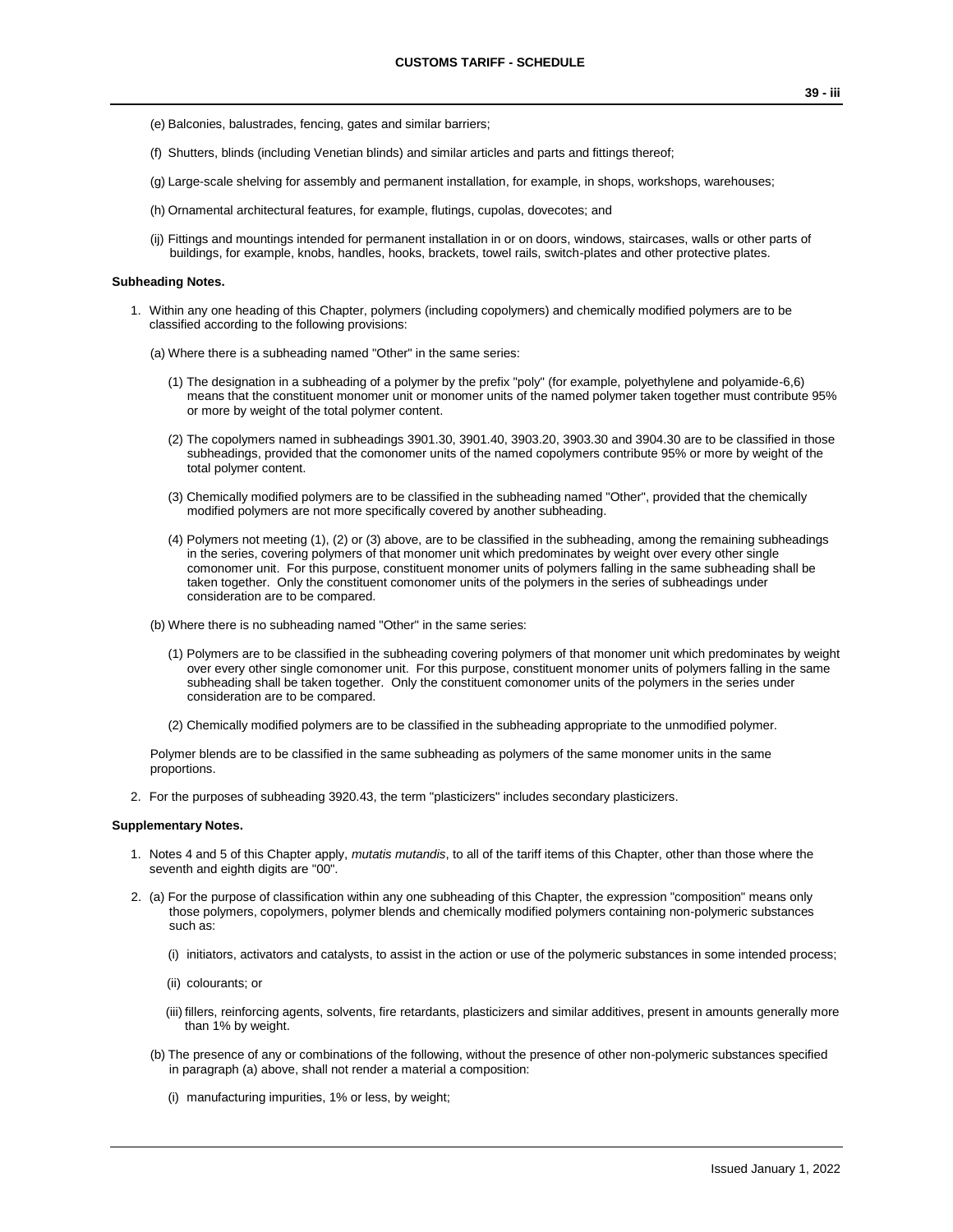(ii) manufacturing impurities, more than 1% weight, provided the impurities do not contribute beneficially to the subsequent processing or performance of the polymeric material;

(iii) stabilizers such as antioxidants, process aids and similar special-purpose additives, present in small amounts, generally less than 1% weight;

(iv) anti-caking agents;

- (v) water; or
- (vi)in aqueous dispersions or solutions, the emulsifiers, stabilizers and other agents used to maintain the dispersion or solution form.
- (c) For the purpose of classification within any subheading of this Chapter, "moulding compositions" includes partially formulated moulding compositions.

**Statistical Notes.** (NB These notes do not form part of the *Customs Tariff* legislation.)

- 1. Notes 4 and 5 of this Chapter apply, *mutatis mutandis*, to the classification numbers within any one tariff item of this Chapter.
- 2. For statistical purposes, classification No. 3926.90.99.30 applies only to the following articles: pacifiers; ice bags; douche bags; enema bags and fittings therefor; invalid and similar nursing cushions; pessaries; sheath contraceptives (prophylactics); bulbs for syringes.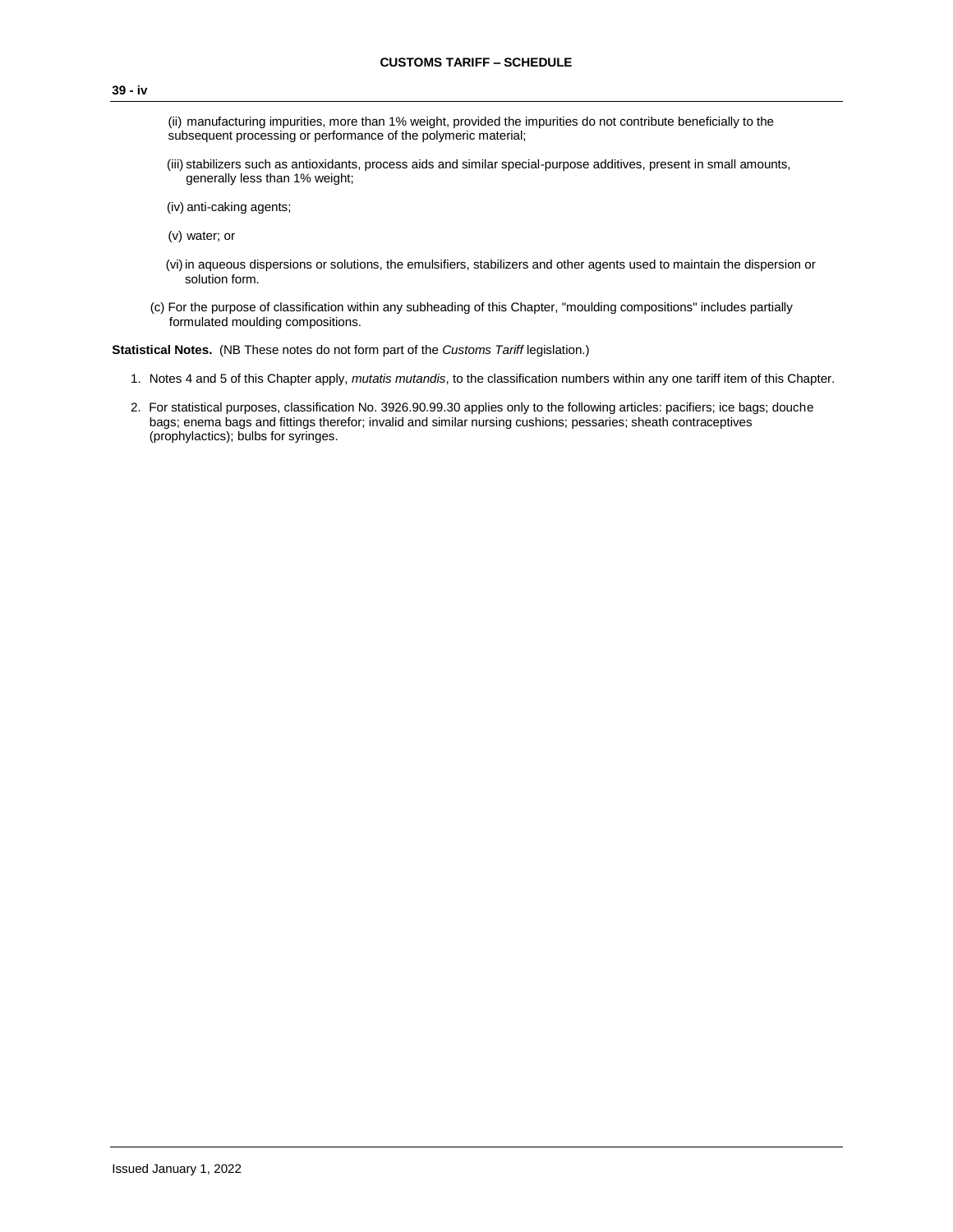### **CUSTOMS TARIFF - SCHEDULE**

| <b>Tariff</b><br>Item | SS | <b>Description of Goods</b>                                                                     | Unit of<br>Meas.         | <b>MFN</b><br><b>Tariff</b> | Applicable<br><b>Preferential Tariffs</b>                                                                                   |
|-----------------------|----|-------------------------------------------------------------------------------------------------|--------------------------|-----------------------------|-----------------------------------------------------------------------------------------------------------------------------|
|                       |    | <b>I. - PRIMARY FORMS</b>                                                                       |                          |                             |                                                                                                                             |
|                       |    |                                                                                                 |                          |                             |                                                                                                                             |
| 39.01                 |    | Polymers of ethylene, in primary forms.                                                         |                          |                             |                                                                                                                             |
| 3901.10.00            |    | -Polyethylene having a specific gravity of less than 0.94                                       |                          | Free                        | CCCT, LDCT, GPT, UST,<br>MXT, CIAT, CT, CRT, IT,<br>NT, SLT, PT, COLT, JT,<br>PAT, HNT, KRT, CEUT,<br>UAT, CPTPT, UKT: Free |
|                       |    |                                                                                                 | <b>KGM</b>               |                             |                                                                                                                             |
|                       |    | $---Other:$                                                                                     |                          |                             |                                                                                                                             |
|                       |    | 92 - - - - - - Low density, other than linear (specific gravity of not more than 0.925)         | <b>KGM</b><br>KGM        |                             |                                                                                                                             |
|                       |    | 93 - - - - - - Medium density (specific gravity of more than 0.925 but less than                |                          |                             |                                                                                                                             |
|                       |    |                                                                                                 | <b>KGM</b>               |                             |                                                                                                                             |
|                       |    | 3901.20.00 00 -Polyethylene having a specific gravity of 0.94 or more                           | KGM                      | Free                        | CCCT, LDCT, GPT, UST,<br>MXT, CIAT, CT, CRT, IT,<br>NT, SLT, PT, COLT, JT,<br>PAT, HNT, KRT, CEUT,<br>UAT, CPTPT, UKT: Free |
|                       |    | 3901.30.00 00 - Ethylene-vinyl acetate copolymers                                               | <b>KGM</b>               | Free                        | CCCT, LDCT, GPT, UST,<br>MXT, CIAT, CT, CRT, IT,<br>NT, SLT, PT, COLT, JT,<br>PAT, HNT, KRT, CEUT,<br>UAT, CPTPT, UKT: Free |
|                       |    | 3901.40.00 00 -Ethylene-alpha-olefin copolymers, having a specific gravity of less than<br>0.94 | KGM                      | Free                        | CCCT, LDCT, GPT, UST,<br>MXT, CIAT, CT, CRT, IT,<br>NT, SLT, PT, COLT, JT,<br>PAT, HNT, KRT, CEUT,<br>UAT, CPTPT, UKT: Free |
| 3901.90.00            |    | -Other                                                                                          |                          | Free                        | CCCT, LDCT, GPT, UST,<br>MXT, CIAT, CT, CRT, IT,<br>NT, SLT, PT, COLT, JT,<br>PAT, HNT, KRT, CEUT,<br>UAT, CPTPT, UKT: Free |
|                       |    |                                                                                                 | KGM<br>KGM               |                             |                                                                                                                             |
| 39.02                 |    | Polymers of propylene or of other olefins, in primary forms.                                    |                          |                             |                                                                                                                             |
| 3902.10.00            |    | -Polypropylene                                                                                  |                          | Free                        | CCCT, LDCT, GPT, UST,<br>MXT, CIAT, CT, CRT, IT,<br>NT, SLT, PT, COLT, JT,<br>PAT, HNT, KRT, CEUT,<br>UAT, CPTPT, UKT: Free |
|                       |    |                                                                                                 | <b>KGM</b><br><b>KGM</b> |                             |                                                                                                                             |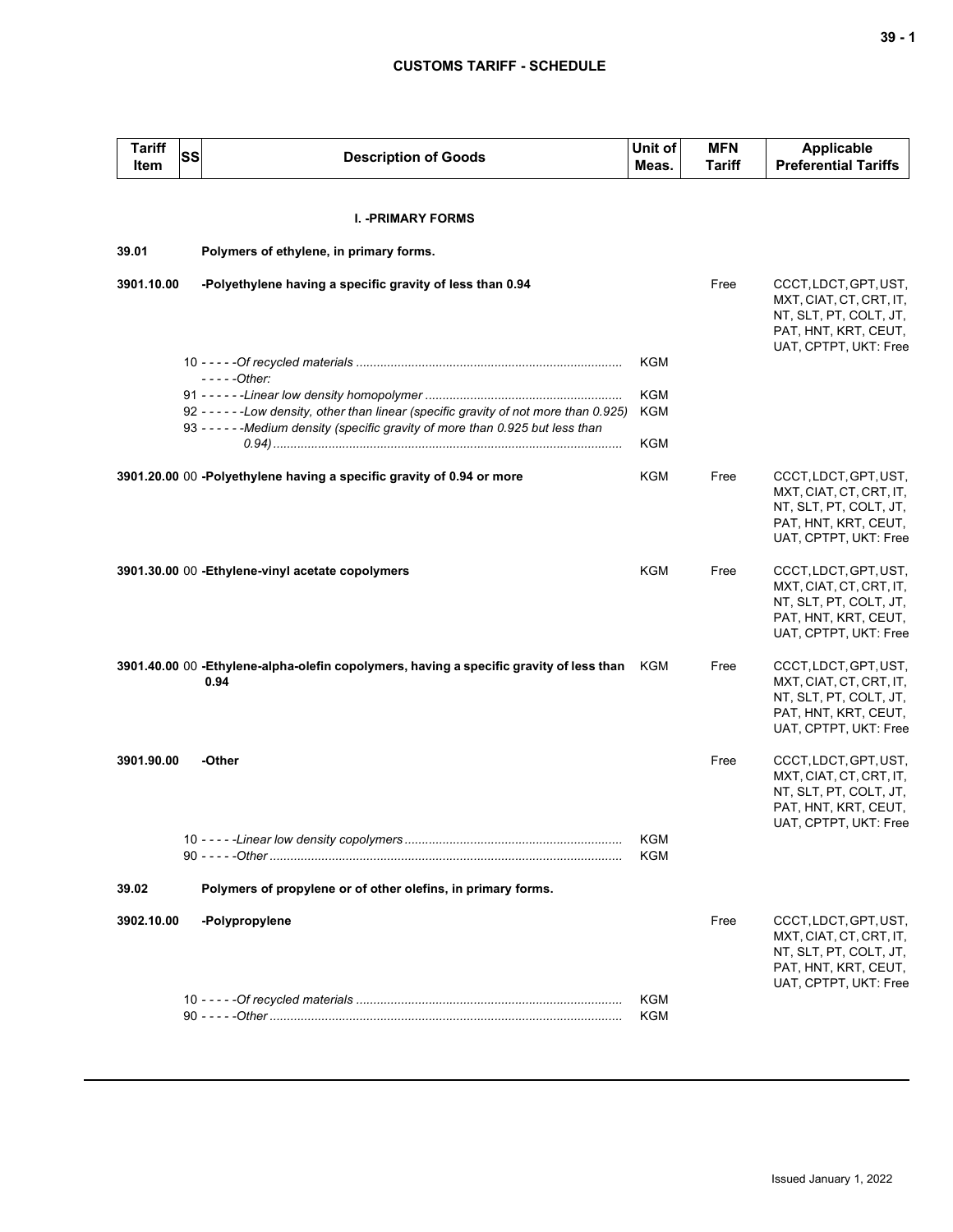| <b>Tariff</b><br>SS<br>Item | <b>Description of Goods</b>                           | Unit of<br>Meas.         | <b>MFN</b><br><b>Tariff</b> | Applicable<br><b>Preferential Tariffs</b>                                                                                   |
|-----------------------------|-------------------------------------------------------|--------------------------|-----------------------------|-----------------------------------------------------------------------------------------------------------------------------|
|                             | 3902.20.00 00 -Polyisobutylene                        | <b>KGM</b>               | Free                        | CCCT, LDCT, GPT, UST,<br>MXT, CIAT, CT, CRT, IT,<br>NT, SLT, PT, COLT, JT,<br>PAT, HNT, KRT, CEUT,<br>UAT, CPTPT, UKT: Free |
|                             | 3902.30.00 00 - Propylene copolymers                  | <b>KGM</b>               | Free                        | CCCT, LDCT, GPT, UST,<br>MXT, CIAT, CT, CRT, IT,<br>NT, SLT, PT, COLT, JT,<br>PAT, HNT, KRT, CEUT,<br>UAT, CPTPT, UKT: Free |
| 3902.90.00 00 -Other        |                                                       | <b>KGM</b>               | Free                        | CCCT, LDCT, GPT, UST,<br>MXT, CIAT, CT, CRT, IT,<br>NT, SLT, PT, COLT, JT,<br>PAT, HNT, KRT, CEUT,<br>UAT, CPTPT, UKT: Free |
| 39.03                       | Polymers of styrene, in primary forms.                |                          |                             |                                                                                                                             |
|                             | -Polystyrene:                                         |                          |                             |                                                                                                                             |
|                             | 3903.11.00 00 - - Expansible                          | <b>KGM</b>               | Free                        | CCCT, LDCT, GPT, UST,<br>MXT, CIAT, CT, CRT, IT,<br>NT, SLT, PT, COLT, JT,<br>PAT, HNT, KRT, CEUT,<br>UAT, CPTPT, UKT: Free |
| 3903.19.00                  | - -Other                                              |                          | Free                        | CCCT, LDCT, GPT, UST,<br>MXT, CIAT, CT, CRT, IT,<br>NT, SLT, PT, COLT, JT,<br>PAT, HNT, KRT, CEUT,<br>UAT, CPTPT, UKT: Free |
|                             |                                                       | KGM<br><b>KGM</b>        |                             |                                                                                                                             |
|                             | 3903.20.00 00 -Styrene-acrylonitrile (SAN) copolymers | <b>KGM</b>               | Free                        | CCCT, LDCT, GPT, UST,<br>MXT, CIAT, CT, CRT, IT,<br>NT, SLT, PT, COLT, JT,<br>PAT, HNT, KRT, CEUT,<br>UAT, CPTPT, UKT: Free |
| 3903.30.00                  | -Acrylonitrile-butadiene-styrene (ABS) copolymers     |                          | Free                        | CCCT, LDCT, GPT, UST,<br>MXT, CIAT, CT, CRT, IT,<br>NT, SLT, PT, COLT, JT,<br>PAT, HNT, KRT, CEUT,<br>UAT, CPTPT, UKT: Free |
|                             |                                                       | <b>KGM</b><br><b>KGM</b> |                             |                                                                                                                             |
| 3903.90.00                  | -Other                                                |                          | Free                        | CCCT, LDCT, GPT, UST,<br>MXT, CIAT, CT, CRT, IT,<br>NT, SLT, PT, COLT, JT,<br>PAT, HNT, KRT, CEUT,<br>UAT, CPTPT, UKT: Free |
|                             |                                                       | <b>KGM</b><br><b>KGM</b> |                             |                                                                                                                             |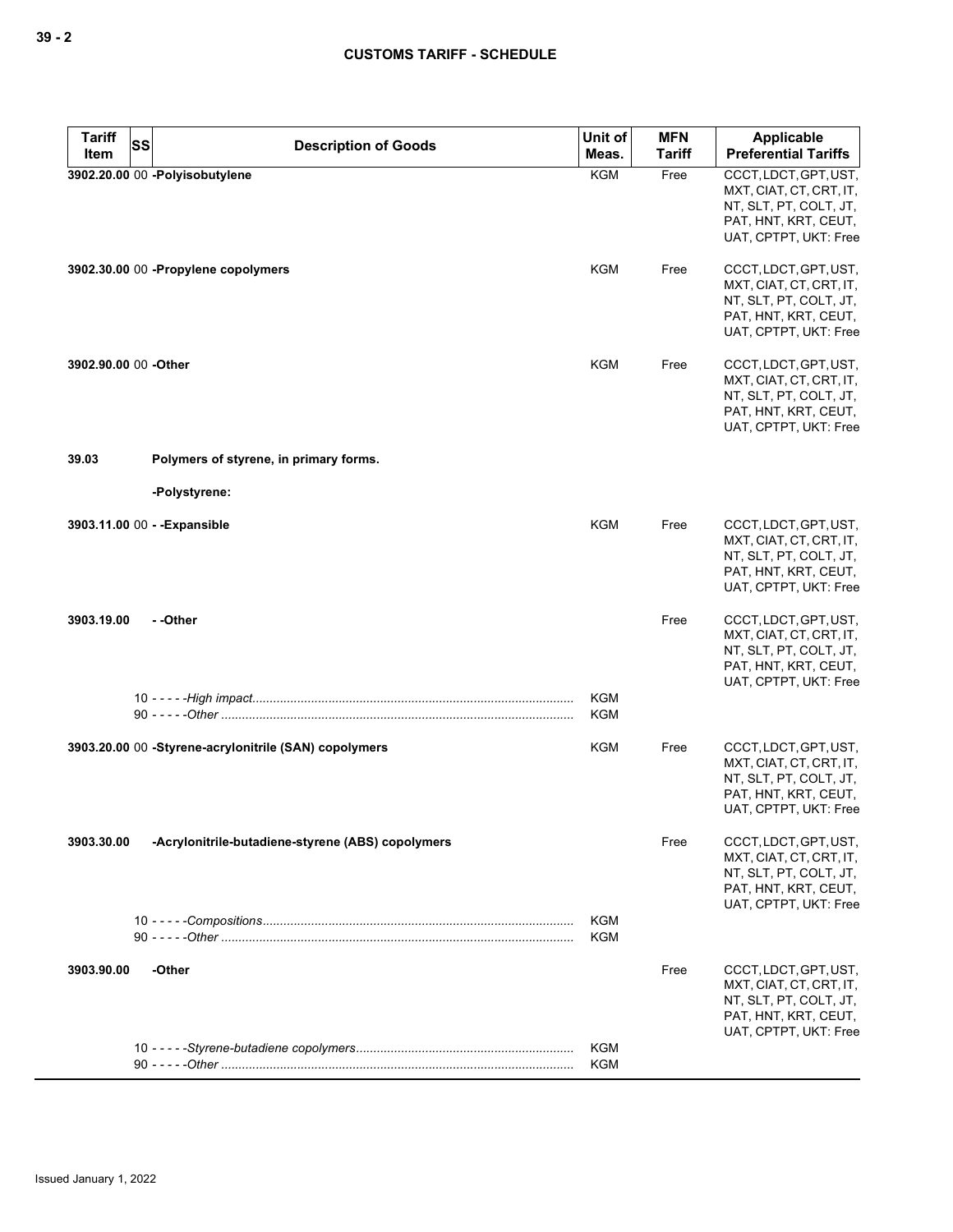| <b>Tariff</b><br>Item   | SS | <b>Description of Goods</b>                                                      | Unit of<br>Meas. | <b>MFN</b><br><b>Tariff</b> | <b>Applicable</b><br><b>Preferential Tariffs</b>                                                                            |
|-------------------------|----|----------------------------------------------------------------------------------|------------------|-----------------------------|-----------------------------------------------------------------------------------------------------------------------------|
| 39.04                   |    | Polymers of vinyl chloride or of other halogenated olefins, in primary<br>forms. |                  |                             |                                                                                                                             |
|                         |    | 3904.10.00 00 -Poly(vinyl chloride), not mixed with any other substances         | <b>KGM</b>       | Free                        | CCCT, LDCT, GPT, UST,<br>MXT, CIAT, CT, CRT, IT,<br>NT, SLT, PT, COLT, JT,<br>PAT, HNT, KRT, CEUT,<br>UAT, CPTPT, UKT: Free |
|                         |    | -Other poly(vinyl chloride):                                                     |                  |                             |                                                                                                                             |
|                         |    | 3904.21.00 00 - - Non-plasticized                                                | <b>KGM</b>       | Free                        | CCCT, LDCT, GPT, UST,<br>MXT, CIAT, CT, CRT, IT,<br>NT, SLT, PT, COLT, JT,<br>PAT, HNT, KRT, CEUT,<br>UAT, CPTPT, UKT: Free |
|                         |    | 3904.22.00 00 - - Plasticized                                                    | <b>KGM</b>       | Free                        | CCCT, LDCT, GPT, UST,<br>MXT, CIAT, CT, CRT, IT,<br>NT, SLT, PT, COLT, JT,<br>PAT, HNT, KRT, CEUT,<br>UAT, CPTPT, UKT: Free |
|                         |    | 3904.30.00 00 - Vinyl chloride-vinyl acetate copolymers                          | <b>KGM</b>       | Free                        | CCCT, LDCT, GPT, UST,<br>MXT, CIAT, CT, CRT, IT,<br>NT, SLT, PT, COLT, JT,<br>PAT, HNT, KRT, CEUT,<br>UAT, CPTPT, UKT: Free |
|                         |    | 3904.40.00 00 - Other vinyl chloride copolymers                                  | <b>KGM</b>       | Free                        | CCCT, LDCT, GPT, UST,<br>MXT, CIAT, CT, CRT, IT,<br>NT, SLT, PT, COLT, JT,<br>PAT, HNT, KRT, CEUT,<br>UAT, CPTPT, UKT: Free |
|                         |    | 3904.50.00 00 -Vinylidene chloride polymers                                      | KGM              | Free                        | CCCT, LDCT, GPT, UST,<br>MXT, CIAT, CT, CRT, IT,<br>NT, SLT, PT, COLT, JT,<br>PAT, HNT, KRT, CEUT,<br>UAT, CPTPT, UKT: Free |
|                         |    | -Fluoro-polymers:                                                                |                  |                             |                                                                                                                             |
|                         |    | 3904.61.00 00 - -Polytetrafluoroethylene                                         | KGM              | Free                        | CCCT, LDCT, GPT, UST,<br>MXT, CIAT, CT, CRT, IT,<br>NT, SLT, PT, COLT, JT,<br>PAT, HNT, KRT, CEUT,<br>UAT, CPTPT, UKT: Free |
| 3904.69.00 00 - - Other |    |                                                                                  | KGM              | Free                        | CCCT, LDCT, GPT, UST,<br>MXT, CIAT, CT, CRT, IT,<br>NT, SLT, PT, COLT, JT,<br>PAT, HNT, KRT, CEUT,<br>UAT, CPTPT, UKT: Free |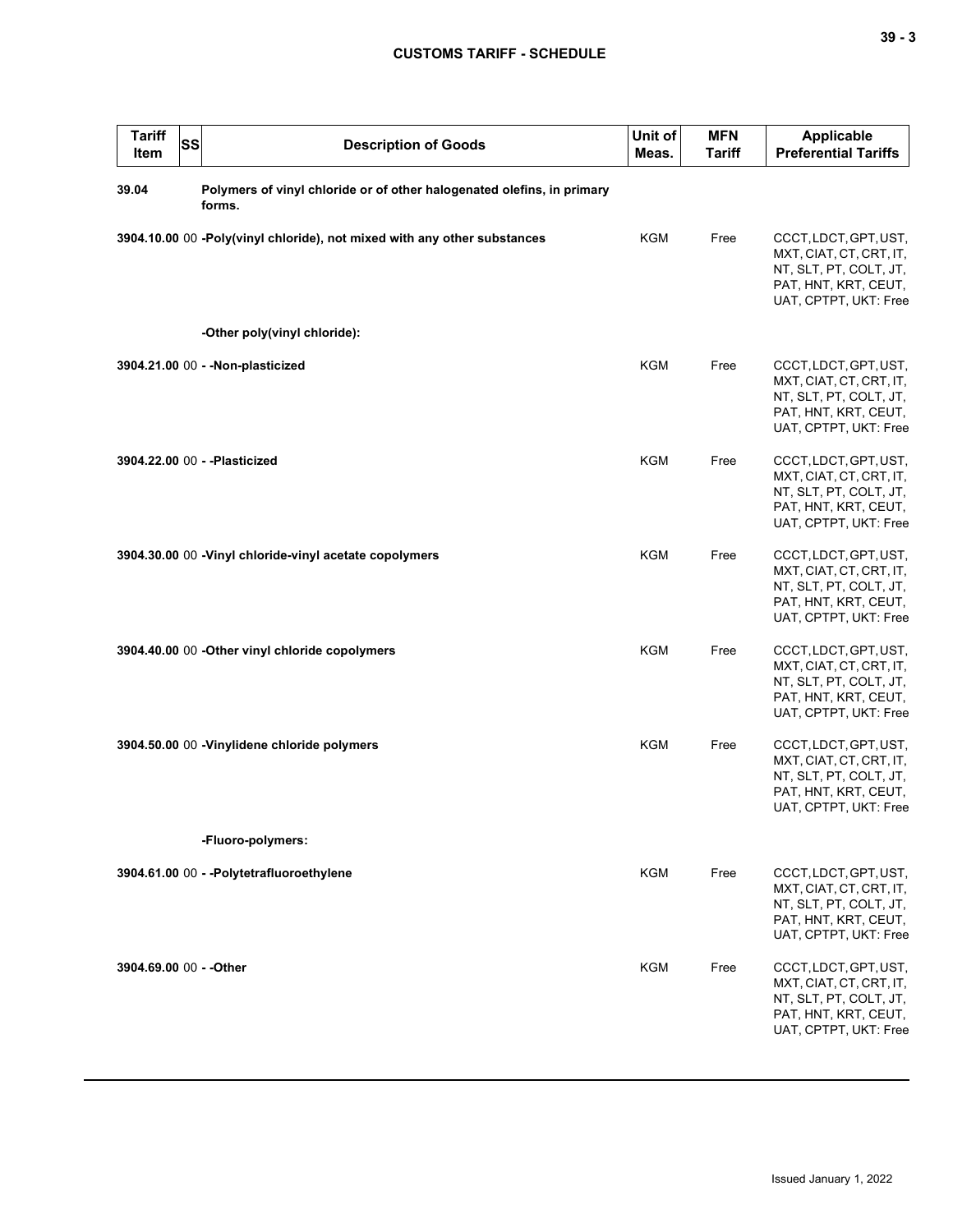$\mathbf I$ 

| <b>Tariff</b><br>Item   | <b>SS</b> | <b>Description of Goods</b>                                                                                     | Unit of<br>Meas. | <b>MFN</b><br><b>Tariff</b> | <b>Applicable</b><br><b>Preferential Tariffs</b>                                                                            |
|-------------------------|-----------|-----------------------------------------------------------------------------------------------------------------|------------------|-----------------------------|-----------------------------------------------------------------------------------------------------------------------------|
| 3904.90.00 00 -Other    |           |                                                                                                                 | <b>KGM</b>       | Free                        | CCCT, LDCT, GPT, UST,<br>MXT, CIAT, CT, CRT, IT,<br>NT, SLT, PT, COLT, JT,<br>PAT, HNT, KRT, CEUT,<br>UAT, CPTPT, UKT: Free |
| 39.05                   |           | Polymers of vinyl acetate or of other vinyl esters, in primary forms;<br>other vinyl polymers in primary forms. |                  |                             |                                                                                                                             |
|                         |           | -Poly(vinyl acetate):                                                                                           |                  |                             |                                                                                                                             |
|                         |           | 3905.12.00 00 - - In aqueous dispersion                                                                         | <b>KGM</b>       | Free                        | CCCT, LDCT, GPT, UST,<br>MXT, CIAT, CT, CRT, IT,<br>NT, SLT, PT, COLT, JT,<br>PAT, HNT, KRT, CEUT,<br>UAT, CPTPT, UKT: Free |
| 3905.19.00 00 - - Other |           |                                                                                                                 | <b>KGM</b>       | Free                        | CCCT, LDCT, GPT, UST,<br>MXT, CIAT, CT, CRT, IT,<br>NT, SLT, PT, COLT, JT,<br>PAT, HNT, KRT, CEUT,<br>UAT, CPTPT, UKT: Free |
|                         |           | -Vinyl acetate copolymers:                                                                                      |                  |                             |                                                                                                                             |
|                         |           | 3905.21.00 00 - - In aqueous dispersion                                                                         | <b>KGM</b>       | Free                        | CCCT, LDCT, GPT, UST,<br>MXT, CIAT, CT, CRT, IT,<br>NT, SLT, PT, COLT, JT,<br>PAT, HNT, KRT, CEUT,<br>UAT, CPTPT, UKT: Free |
| 3905.29.00 00 - - Other |           |                                                                                                                 | <b>KGM</b>       | Free                        | CCCT, LDCT, GPT, UST,<br>MXT, CIAT, CT, CRT, IT,<br>NT, SLT, PT, COLT, JT,<br>PAT, HNT, KRT, CEUT,<br>UAT, CPTPT, UKT: Free |
|                         |           | 3905.30.00 00 -Poly(vinyl alcohol), whether or not containing unhydrolysed acetate<br>groups                    | <b>KGM</b>       | Free                        | CCCT, LDCT, GPT, UST,<br>MXT, CIAT, CT, CRT, IT,<br>NT, SLT, PT, COLT, JT,<br>PAT, HNT, KRT, CEUT,<br>UAT, CPTPT, UKT: Free |
|                         |           | -Other:                                                                                                         |                  |                             |                                                                                                                             |
|                         |           | 3905.91.00 00 - - Copolymers                                                                                    | <b>KGM</b>       | Free                        | CCCT, LDCT, GPT, UST,<br>MXT, CIAT, CT, CRT, IT,<br>NT, SLT, PT, COLT, JT,<br>PAT, HNT, KRT, CEUT,<br>UAT, CPTPT, UKT: Free |
| 3905.99.00 00 - - Other |           |                                                                                                                 | <b>KGM</b>       | Free                        | CCCT, LDCT, GPT, UST,<br>MXT, CIAT, CT, CRT, IT,<br>NT, SLT, PT, COLT, JT,<br>PAT, HNT, KRT, CEUT,<br>UAT, CPTPT, UKT: Free |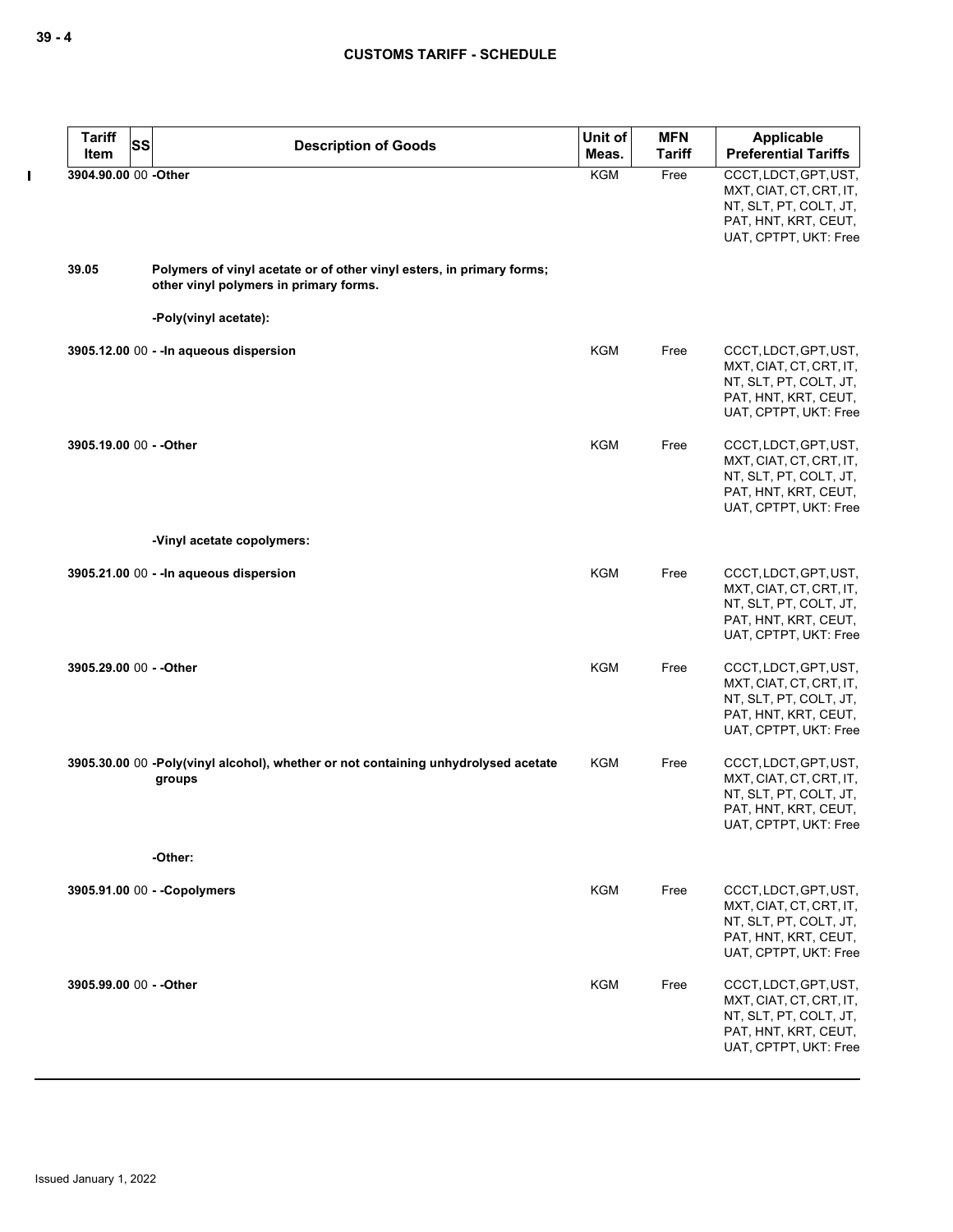| <b>Tariff</b><br>Item | <b>SS</b> | <b>Description of Goods</b>                                                                                                                                      | Unit of<br>Meas.                                                   | <b>MFN</b><br><b>Tariff</b> | <b>Applicable</b><br><b>Preferential Tariffs</b>                                                                            |
|-----------------------|-----------|------------------------------------------------------------------------------------------------------------------------------------------------------------------|--------------------------------------------------------------------|-----------------------------|-----------------------------------------------------------------------------------------------------------------------------|
| 39.06                 |           | Acrylic polymers in primary forms.                                                                                                                               |                                                                    |                             |                                                                                                                             |
|                       |           | 3906.10.00 00 -Poly(methyl methacrylate)                                                                                                                         | <b>KGM</b>                                                         | Free                        | CCCT, LDCT, GPT, UST,<br>MXT, CIAT, CT, CRT, IT,<br>NT, SLT, PT, COLT, JT,<br>PAT, HNT, KRT, CEUT,<br>UAT, CPTPT, UKT: Free |
| 3906.90.00            |           | -Other                                                                                                                                                           |                                                                    | Free                        | CCCT, LDCT, GPT, UST,<br>MXT, CIAT, CT, CRT, IT,<br>NT, SLT, PT, COLT, JT,<br>PAT, HNT, KRT, CEUT,<br>UAT, CPTPT, UKT: Free |
|                       |           |                                                                                                                                                                  | <b>KGM</b><br><b>KGM</b>                                           |                             |                                                                                                                             |
| 39.07                 |           | Polyacetals, other polyethers and epoxide resins, in primary forms;<br>polycarbonates, alkyd resins, polyallyl esters and other polyesters, in<br>primary forms. |                                                                    |                             |                                                                                                                             |
|                       |           | 3907.10.00 00 -Polyacetals                                                                                                                                       | KGM                                                                | Free                        | CCCT, LDCT, GPT, UST,<br>MXT, CIAT, CT, CRT, IT,<br>NT, SLT, PT, COLT, JT,<br>PAT, HNT, KRT, CEUT,<br>UAT, CPTPT, UKT: Free |
|                       |           | -Other polyethers:                                                                                                                                               |                                                                    |                             |                                                                                                                             |
|                       |           | 3907.21.00 00 - - Bis(polyoxyethylene) methylphosphonate                                                                                                         | <b>KGM</b>                                                         | Free                        | CCCT, LDCT, GPT, UST,<br>MXT, CIAT, CT, CRT, IT,<br>NT, SLT, PT, COLT, JT,<br>PAT, HNT, KRT, CEUT,<br>UAT, CPTPT, UKT: Free |
| 3907.29.00            |           | - -Other<br>- - - - - Compositions:                                                                                                                              |                                                                    | Free                        | CCCT, LDCT, GPT, UST,<br>MXT, CIAT, CT, CRT, IT,<br>NT, SLT, PT, COLT, JT,<br>PAT, HNT, KRT, CEUT,<br>UAT, CPTPT, UKT: Free |
|                       |           | $---Other$                                                                                                                                                       | KGM<br><b>KGM</b><br>KGM<br><b>KGM</b><br><b>KGM</b><br><b>KGM</b> |                             |                                                                                                                             |
| 3907.30.00            |           | -Epoxide resins                                                                                                                                                  |                                                                    | Free                        | CCCT, LDCT, GPT, UST,<br>MXT, CIAT, CT, CRT, IT,<br>NT, SLT, PT, COLT, JT,<br>PAT, HNT, KRT, CEUT,<br>UAT, CPTPT, UKT: Free |
|                       |           |                                                                                                                                                                  | <b>KGM</b>                                                         |                             |                                                                                                                             |
|                       |           |                                                                                                                                                                  | <b>KGM</b>                                                         |                             |                                                                                                                             |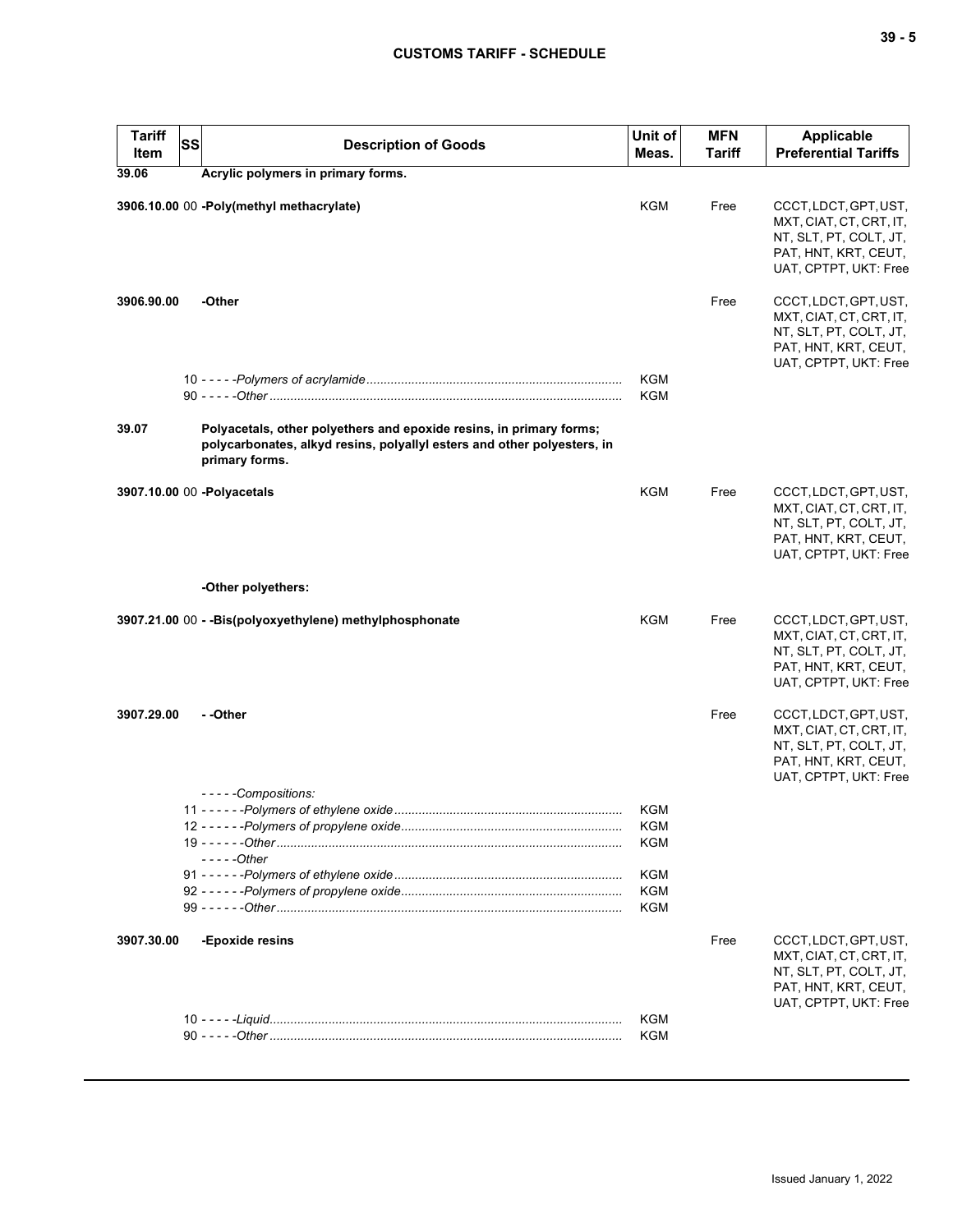| <b>Tariff</b><br>Item | <b>SS</b> | <b>Description of Goods</b>                                              | Unit of<br>Meas.  | <b>MFN</b><br><b>Tariff</b> | <b>Applicable</b><br><b>Preferential Tariffs</b>                                                                            |
|-----------------------|-----------|--------------------------------------------------------------------------|-------------------|-----------------------------|-----------------------------------------------------------------------------------------------------------------------------|
| 3907.40.00            |           | -Polycarbonates                                                          |                   | Free                        | CCCT, LDCT, GPT, UST,<br>MXT, CIAT, CT, CRT, IT,<br>NT, SLT, PT, COLT, JT,<br>PAT, HNT, KRT, CEUT,<br>UAT, CPTPT, UKT: Free |
|                       |           |                                                                          | KGM<br>KGM        |                             |                                                                                                                             |
|                       |           | 3907.50.00 00 - Alkyd resins                                             | KGM               | Free                        | CCCT, LDCT, GPT, UST,<br>MXT, CIAT, CT, CRT, IT,<br>NT, SLT, PT, COLT, JT,<br>PAT, HNT, KRT, CEUT,<br>UAT, CPTPT, UKT: Free |
|                       |           | -Poly(ethylene terephthalate):                                           |                   |                             |                                                                                                                             |
|                       |           | 3907.61.00 00 - - Having a viscosity number of 78 ml/g or higher         | KGM               | Free                        | CCCT, LDCT, GPT, UST,<br>MXT, CIAT, CT, CRT, IT,<br>NT, SLT, PT, COLT, JT,<br>PAT, HNT, KRT, CEUT,<br>UAT, CPTPT, UKT: Free |
| 3907.69.00            |           | - -Other                                                                 |                   | Free                        | CCCT, LDCT, GPT, UST,<br>MXT, CIAT, CT, CRT, IT,<br>NT, SLT, PT, COLT, JT,<br>PAT, HNT, KRT, CEUT,<br>UAT, CPTPT, UKT: Free |
|                       |           | 10 - - - - - For use in the manufacture of blow-moulded beverage bottles | KGM<br>KGM<br>KGM |                             |                                                                                                                             |
|                       |           | 3907.70.00 00 -Poly(lactic acid)                                         | <b>KGM</b>        | Free                        | CCCT, LDCT, GPT, UST,<br>MXT, CIAT, CT, CRT, IT,<br>NT, SLT, PT, COLT, JT,<br>PAT, HNT, KRT, CEUT,<br>UAT, CPTPT, UKT: Free |
|                       |           | -Other polyesters:                                                       |                   |                             |                                                                                                                             |
|                       |           | 3907.91.00 00 - - Unsaturated                                            | KGM               | Free                        | CCCT, LDCT, GPT, UST,<br>MXT, CIAT, CT, CRT, IT,<br>NT, SLT, PT, COLT, JT,<br>PAT, HNT, KRT, CEUT,<br>UAT, CPTPT, UKT: Free |
| 3907.99.00            |           | - -Other                                                                 |                   | Free                        | CCCT, LDCT, GPT, UST,<br>MXT, CIAT, CT, CRT, IT,<br>NT, SLT, PT, COLT, JT,<br>PAT, HNT, KRT, CEUT,<br>UAT, CPTPT, UKT: Free |
|                       |           |                                                                          | KGM<br>KGM        |                             |                                                                                                                             |
| 39.08                 |           | Polyamides in primary forms.                                             |                   |                             |                                                                                                                             |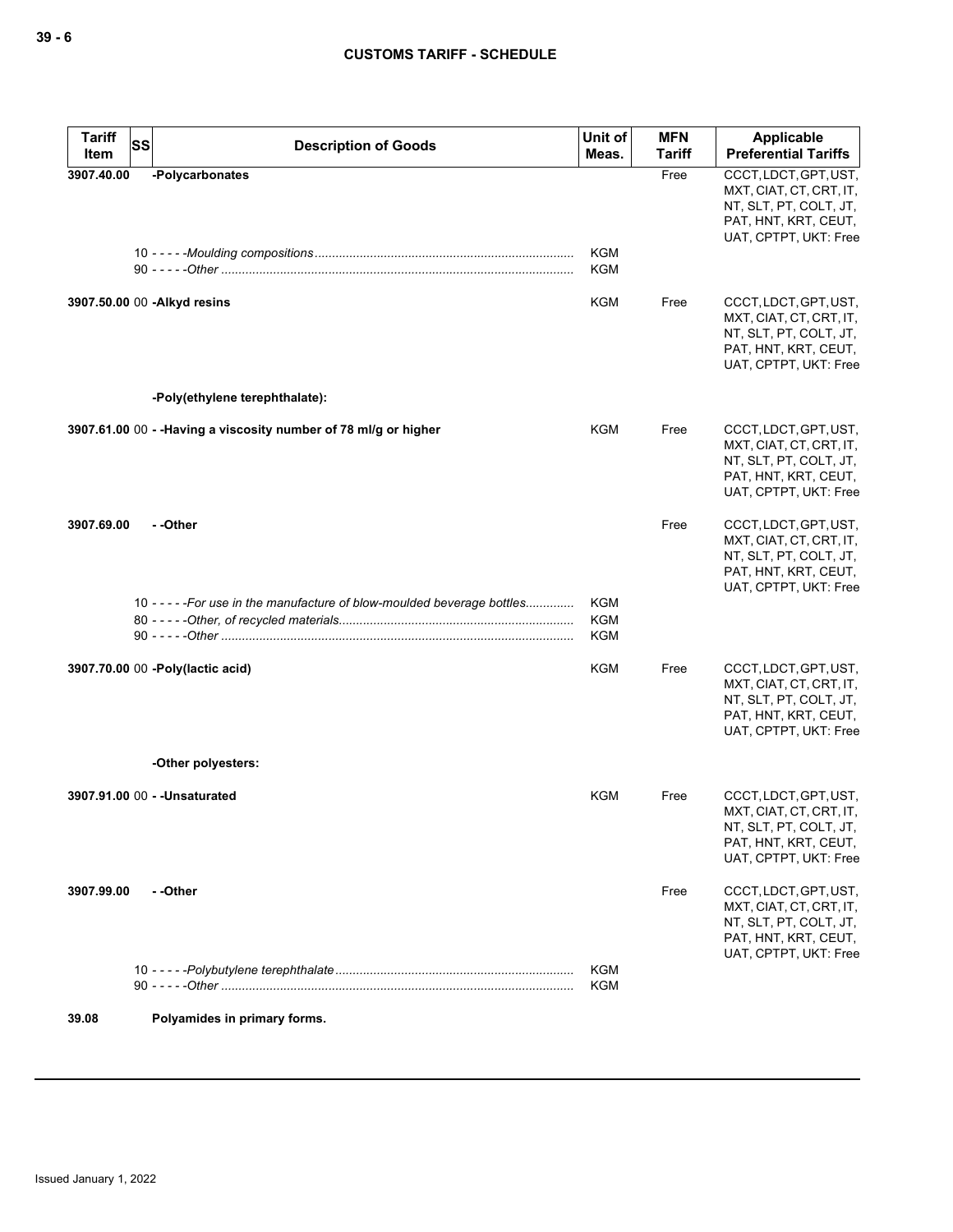| <b>Tariff</b><br>SS<br>Item | <b>Description of Goods</b>                                                   | Unit of<br>Meas.                | <b>MFN</b><br><b>Tariff</b> | <b>Applicable</b><br><b>Preferential Tariffs</b>                                                                            |
|-----------------------------|-------------------------------------------------------------------------------|---------------------------------|-----------------------------|-----------------------------------------------------------------------------------------------------------------------------|
| 3908.10.00                  | -Polyamide-6, -11, -12, -6,6, -6,9, -6,10 or -6,12                            | KGM<br>KGM                      | Free                        | CCCT, LDCT, GPT, UST,<br>MXT, CIAT, CT, CRT, IT,<br>NT, SLT, PT, COLT, JT,<br>PAT, HNT, KRT, CEUT,<br>UAT, CPTPT, UKT: Free |
| 3908.90.00 00 - Other       |                                                                               | KGM                             | Free                        | CCCT, LDCT, GPT, UST,<br>MXT, CIAT, CT, CRT, IT,<br>NT, SLT, PT, COLT, JT,<br>PAT, HNT, KRT, CEUT,<br>UAT, CPTPT, UKT: Free |
| 39.09                       | Amino-resins, phenolic resins and polyurethanes, in primary forms.            |                                 |                             |                                                                                                                             |
|                             | 3909.10.00 00 -Urea resins; thiourea resins                                   | <b>KGM</b>                      | Free                        | CCCT, LDCT, GPT, UST,<br>MXT, CIAT, CT, CRT, IT,<br>NT, SLT, PT, COLT, JT,<br>PAT, HNT, KRT, CEUT,<br>UAT, CPTPT, UKT: Free |
|                             | 3909.20.00 00 - Melamine resins                                               | KGM                             | Free                        | CCCT, LDCT, GPT, UST,<br>MXT, CIAT, CT, CRT, IT,<br>NT, SLT, PT, COLT, JT,<br>PAT, HNT, KRT, CEUT,<br>UAT, CPTPT, UKT: Free |
|                             | -Other amino-resins:                                                          |                                 |                             |                                                                                                                             |
|                             | 3909.31.00 00 - -Poly(methylene phenyl isocyanate) (crude MDI, polymeric MDI) | <b>KGM</b>                      | Free                        | CCCT, LDCT, GPT, UST,<br>MXT, CIAT, CT, CRT, IT,<br>NT, SLT, PT, COLT, JT,<br>PAT, HNT, KRT, CEUT,<br>UAT, CPTPT, UKT: Free |
| 3909.39.00 00 - - Other     |                                                                               | <b>KGM</b>                      | Free                        | CCCT, LDCT, GPT, UST,<br>MXT, CIAT, CT, CRT, IT,<br>NT, SLT, PT, COLT, JT,<br>PAT, HNT, KRT, CEUT,<br>UAT, CPTPT, UKT: Free |
| 3909.40.00                  | -Phenolic resins                                                              |                                 | Free                        | CCCT, LDCT, GPT, UST,<br>MXT, CIAT, CT, CRT, IT,<br>NT, SLT, PT, COLT, JT,<br>PAT, HNT, KRT, CEUT,<br>UAT, CPTPT, UKT: Free |
|                             |                                                                               | KGM<br><b>KGM</b><br><b>KGM</b> |                             |                                                                                                                             |
| 3909.50.00                  | -Polyurethanes                                                                |                                 | Free                        | CCCT, LDCT, GPT, UST,<br>MXT, CIAT, CT, CRT, IT,<br>NT, SLT, PT, COLT, JT,<br>PAT, HNT, KRT, CEUT,<br>UAT, CPTPT, UKT: Free |
|                             |                                                                               | <b>KGM</b>                      |                             |                                                                                                                             |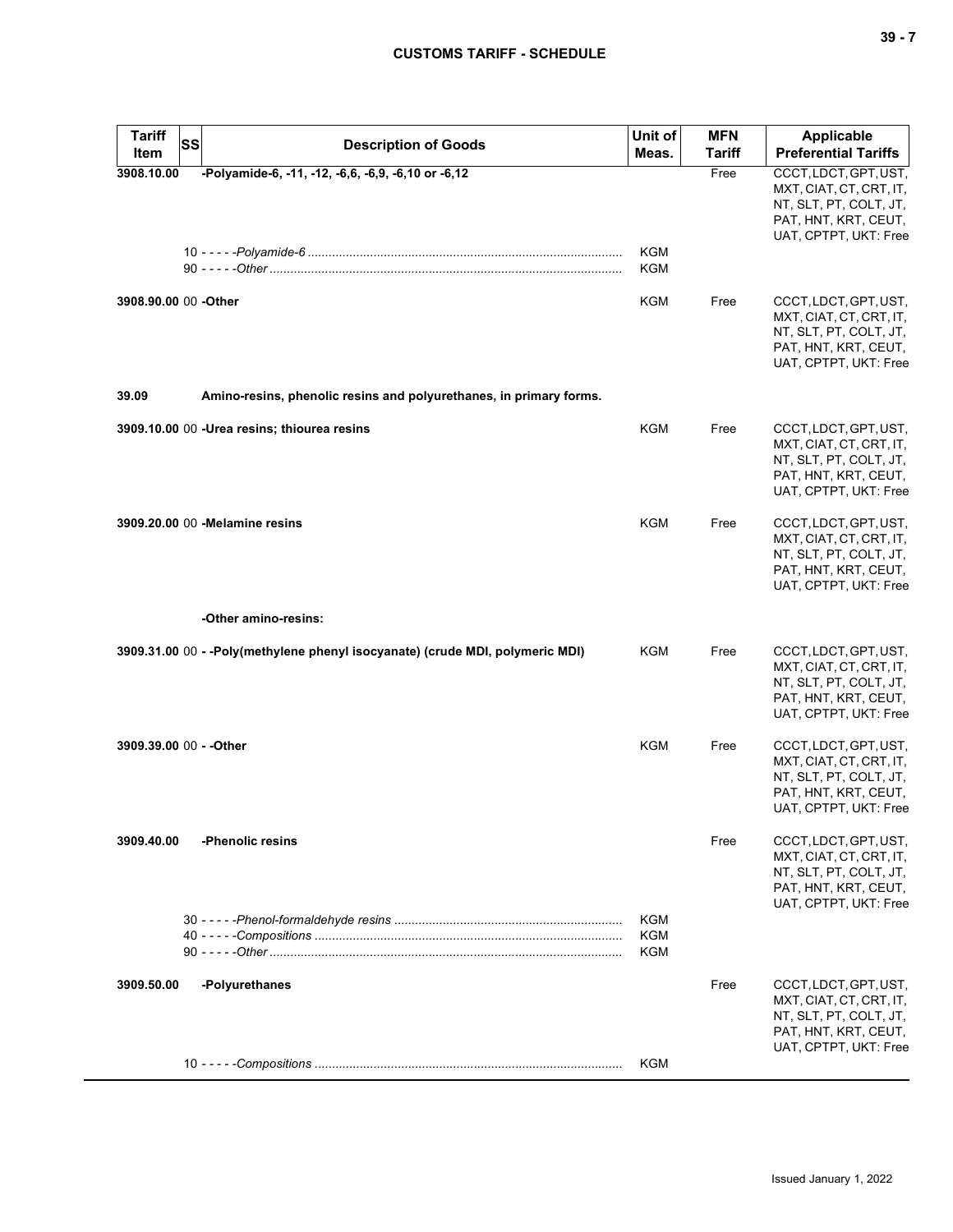| <b>Tariff</b><br>Item | SS | <b>Description of Goods</b>                                                                                                                                                                                | Unit of<br>Meas.  | <b>MFN</b><br>Tariff | <b>Applicable</b><br><b>Preferential Tariffs</b>                                                                            |
|-----------------------|----|------------------------------------------------------------------------------------------------------------------------------------------------------------------------------------------------------------|-------------------|----------------------|-----------------------------------------------------------------------------------------------------------------------------|
|                       |    |                                                                                                                                                                                                            | <b>KGM</b>        |                      |                                                                                                                             |
| 3910.00.00            |    | Silicones in primary forms.<br>10 - - - - - For use in the manufacture of dental prostheses, including dentures;                                                                                           | KGM<br><b>KGM</b> | Free                 | CCCT, LDCT, GPT, UST,<br>MXT, CIAT, CT, CRT, IT,<br>NT, SLT, PT, COLT, JT,<br>PAT, HNT, KRT, CEUT,<br>UAT, CPTPT, UKT: Free |
| 39.11                 |    | Petroleum resins, coumarone-indene resins, polyterpenes,<br>polysulphides, polysulphones and other products specified in Note 3 to<br>this Chapter, not elsewhere specified or included, in primary forms. |                   |                      |                                                                                                                             |
|                       |    | 3911.10.00 00 -Petroleum resins, coumarone, indene or coumarone-indene resins and<br>polyterpenes                                                                                                          | KGM               | Free                 | CCCT, LDCT, GPT, UST,<br>MXT, CIAT, CT, CRT, IT,<br>NT, SLT, PT, COLT, JT,<br>PAT, HNT, KRT, CEUT,<br>UAT, CPTPT, UKT: Free |
|                       |    | 3911.20.00 00 -Poly(1,3-phenylene methylphosphonate)                                                                                                                                                       | <b>KGM</b>        | Free                 | CCCT, LDCT, GPT, UST,<br>MXT, CIAT, CT, CRT, IT,<br>NT, SLT, PT, COLT, JT,<br>PAT, HNT, KRT, CEUT,<br>UAT, CPTPT, UKT: Free |
| 3911.90.00 00 -Other  |    |                                                                                                                                                                                                            | <b>KGM</b>        | Free                 | CCCT, LDCT, GPT, UST,<br>MXT, CIAT, CT, CRT, IT,<br>NT, SLT, PT, COLT, JT,<br>PAT, HNT, KRT, CEUT,<br>UAT, CPTPT, UKT: Free |
| 39.12                 |    | Cellulose and its chemical derivatives, not elsewhere specified or<br>included, in primary forms.                                                                                                          |                   |                      |                                                                                                                             |
|                       |    | -Cellulose acetates:                                                                                                                                                                                       |                   |                      |                                                                                                                             |
|                       |    | 3912.11.00 00 - - Non-plasticized                                                                                                                                                                          | KGM               | Free                 | CCCT, LDCT, GPT, UST,<br>MXT, CIAT, CT, CRT, IT,<br>NT, SLT, PT, COLT, JT,<br>PAT, HNT, KRT, CEUT,<br>UAT, CPTPT, UKT: Free |
|                       |    | 3912.12.00 00 - - Plasticized                                                                                                                                                                              | KGM               | Free                 | CCCT, LDCT, GPT, UST,<br>MXT, CIAT, CT, CRT, IT,<br>NT, SLT, PT, COLT, JT,<br>PAT, HNT, KRT, CEUT,<br>UAT, CPTPT, UKT: Free |
|                       |    | 3912.20.00 00 - Cellulose nitrates (including collodions)                                                                                                                                                  | <b>KGM</b>        | Free                 | CCCT, LDCT, GPT, UST,<br>MXT, CIAT, CT, CRT, IT,<br>NT, SLT, PT, COLT, JT,<br>PAT, HNT, KRT, CEUT,<br>UAT, CPTPT, UKT: Free |
|                       |    | -Cellulose ethers:                                                                                                                                                                                         |                   |                      |                                                                                                                             |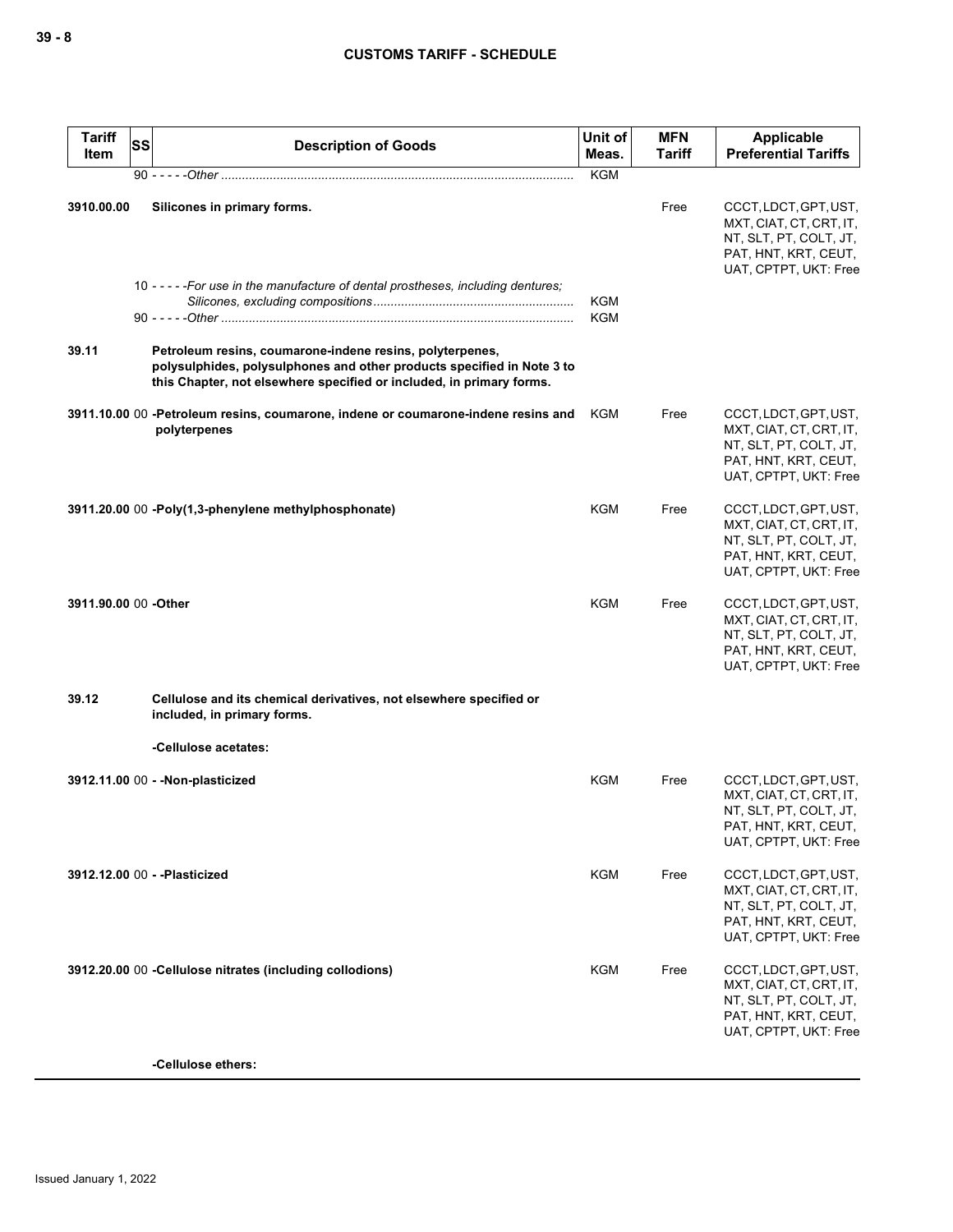| <b>Tariff</b><br>Item | <b>SS</b>                              | <b>Description of Goods</b>                                                                                                                                                                                       | Unit of<br>Meas.                       | <b>MFN</b><br><b>Tariff</b> | <b>Applicable</b><br><b>Preferential Tariffs</b>                                                                            |
|-----------------------|----------------------------------------|-------------------------------------------------------------------------------------------------------------------------------------------------------------------------------------------------------------------|----------------------------------------|-----------------------------|-----------------------------------------------------------------------------------------------------------------------------|
|                       |                                        | 3912.31.00 00 - - Carboxymethylcellulose and its salts                                                                                                                                                            | KGM                                    | Free                        | CCCT, LDCT, GPT, UST,<br>MXT, CIAT, CT, CRT, IT,<br>NT, SLT, PT, COLT, JT,<br>PAT, HNT, KRT, CEUT,<br>UAT, CPTPT, UKT: Free |
| 3912.39.00            | - -Other                               |                                                                                                                                                                                                                   |                                        | Free                        | CCCT, LDCT, GPT, UST,<br>MXT, CIAT, CT, CRT, IT,<br>NT, SLT, PT, COLT, JT,<br>PAT, HNT, KRT, CEUT,<br>UAT, CPTPT, UKT: Free |
|                       |                                        |                                                                                                                                                                                                                   | KGM<br>KGM                             |                             |                                                                                                                             |
| 3912.90.00 00 - Other |                                        |                                                                                                                                                                                                                   | KGM                                    | Free                        | CCCT, LDCT, GPT, UST,<br>MXT, CIAT, CT, CRT, IT,<br>NT, SLT, PT, COLT, JT,<br>PAT, HNT, KRT, CEUT,<br>UAT, CPTPT, UKT: Free |
| 39.13                 |                                        | Natural polymers (for example, alginic acid) and modified natural<br>polymers (for example, hardened proteins, chemical derivatives of<br>natural rubber), not elsewhere specified or included, in primary forms. |                                        |                             |                                                                                                                             |
|                       |                                        | 3913.10.00 00 -Alginic acid, its salts and esters                                                                                                                                                                 | <b>KGM</b>                             | Free                        | CCCT, LDCT, GPT, UST,<br>MXT, CIAT, CT, CRT, IT,<br>NT, SLT, PT, COLT, JT,<br>PAT, HNT, KRT, CEUT,<br>UAT, CPTPT, UKT: Free |
| 3913.90.00            | -Other                                 |                                                                                                                                                                                                                   |                                        | Free                        | CCCT, LDCT, GPT, UST,<br>MXT, CIAT, CT, CRT, IT,<br>NT, SLT, PT, COLT, JT,<br>PAT, HNT, KRT, CEUT,<br>UAT, CPTPT, UKT: Free |
|                       |                                        |                                                                                                                                                                                                                   | <b>KGM</b><br><b>KGM</b><br><b>KGM</b> |                             |                                                                                                                             |
|                       | primary forms.                         | 3914.00.00 00 lon-exchangers based on polymers of headings 39.01 to 39.13, in                                                                                                                                     | KGM                                    | Free                        | CCCT, LDCT, GPT, UST,<br>MXT, CIAT, CT, CRT, IT,<br>NT, SLT, PT, COLT, JT,<br>PAT, HNT, KRT, CEUT,<br>UAT, CPTPT, UKT: Free |
|                       |                                        | II. - WASTE, PARINGS AND SCRAP; SEMI-MANUFACTURES; ARTICLES                                                                                                                                                       |                                        |                             |                                                                                                                             |
| 39.15                 |                                        | Waste, parings and scrap, of plastics.                                                                                                                                                                            |                                        |                             |                                                                                                                             |
|                       | 3915.10.00 00 -Of polymers of ethylene |                                                                                                                                                                                                                   | <b>KGM</b>                             | Free                        | CCCT, LDCT, GPT, UST,<br>MXT, CIAT, CT, CRT, IT,<br>NT, SLT, PT, COLT, JT,<br>PAT, HNT, KRT, CEUT,<br>UAT, CPTPT, UKT: Free |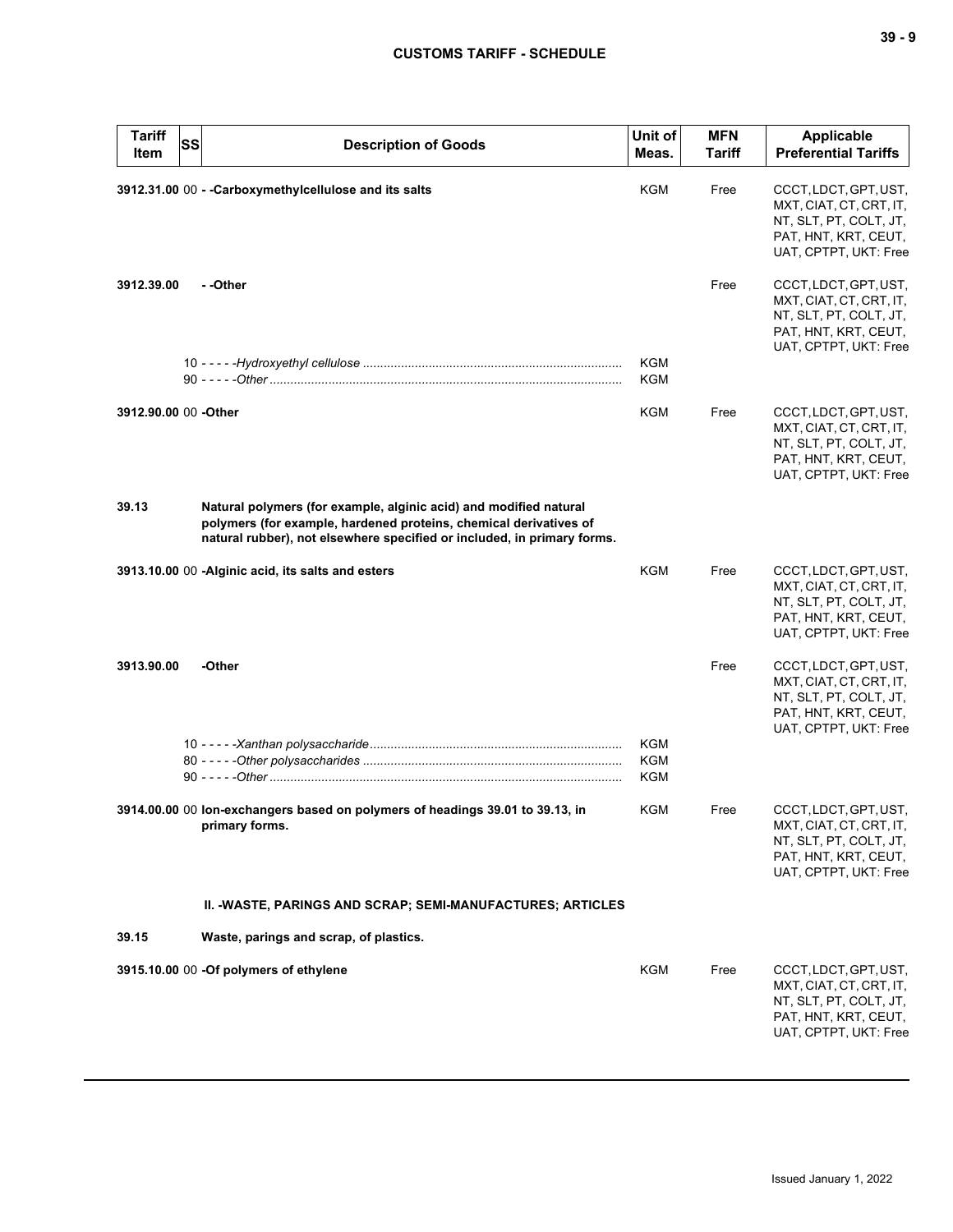| <b>Tariff</b><br>Item | <b>SS</b><br><b>Description of Goods</b>                                                                                                                                      | Unit of<br>Meas.                | <b>MFN</b><br><b>Tariff</b> | <b>Applicable</b><br><b>Preferential Tariffs</b>                                                                            |
|-----------------------|-------------------------------------------------------------------------------------------------------------------------------------------------------------------------------|---------------------------------|-----------------------------|-----------------------------------------------------------------------------------------------------------------------------|
|                       | 3915.20.00 00 -Of polymers of styrene                                                                                                                                         | <b>KGM</b>                      | Free                        | CCCT, LDCT, GPT, UST,<br>MXT, CIAT, CT, CRT, IT,<br>NT, SLT, PT, COLT, JT,<br>PAT, HNT, KRT, CEUT,<br>UAT, CPTPT, UKT: Free |
|                       | 3915.30.00 00 -Of polymers of vinyl chloride                                                                                                                                  | KGM                             | Free                        | CCCT, LDCT, GPT, UST,<br>MXT, CIAT, CT, CRT, IT,<br>NT, SLT, PT, COLT, JT,<br>PAT, HNT, KRT, CEUT,<br>UAT, CPTPT, UKT: Free |
| 3915.90.00            | -Of other plastics                                                                                                                                                            |                                 | Free                        | CCCT, LDCT, GPT, UST,<br>MXT, CIAT, CT, CRT, IT,<br>NT, SLT, PT, COLT, JT,<br>PAT, HNT, KRT, CEUT,<br>UAT, CPTPT, UKT: Free |
|                       |                                                                                                                                                                               | <b>KGM</b><br><b>KGM</b>        |                             |                                                                                                                             |
| 39.16                 | Monofilament of which any cross-sectional dimension exceeds 1 mm,<br>rods, sticks and profile shapes, whether or not surface-worked but not<br>otherwise worked, of plastics. |                                 |                             |                                                                                                                             |
|                       | 3916.10.00 00 - Of polymers of ethylene                                                                                                                                       | <b>KGM</b>                      | Free                        | CCCT, LDCT, GPT, UST,<br>MXT, CIAT, CT, CRT, IT,<br>NT, SLT, PT, COLT, JT,<br>PAT, HNT, KRT, CEUT,<br>UAT, CPTPT, UKT: Free |
|                       | 3916.20.00 00 - Of polymers of vinyl chloride                                                                                                                                 |                                 | Free                        | CCCT, LDCT, GPT, UST,<br>MXT, CIAT, CT, CRT, IT,<br>NT, SLT, PT, COLT, JT,<br>PAT, HNT, KRT, CEUT,<br>UAT, CPTPT, UKT: Free |
|                       | 3916.90.00 00 - Of other plastics                                                                                                                                             | KGM                             | Free                        | CCCT, LDCT, GPT, UST,<br>MXT, CIAT, CT, CRT, IT,<br>NT, SLT, PT, COLT, JT,<br>PAT, HNT, KRT, CEUT,<br>UAT, CPTPT, UKT: Free |
| 39.17                 | Tubes, pipes and hoses, and fittings therefor (for example, joints,<br>elbows, flanges), of plastics.                                                                         |                                 |                             |                                                                                                                             |
| 3917.10.00            | -Artificial guts (sausage casings) of hardened protein or of cellulosic<br>materials                                                                                          |                                 | Free                        | CCCT, LDCT, GPT, UST,<br>MXT, CIAT, CT, CRT, IT,<br>NT, SLT, PT, COLT, JT,<br>PAT, HNT, KRT, CEUT,<br>UAT, CPTPT, UKT: Free |
|                       |                                                                                                                                                                               | <b>KGM</b><br>KGM<br><b>KGM</b> |                             |                                                                                                                             |

**-Tubes, pipes and hoses, rigid:**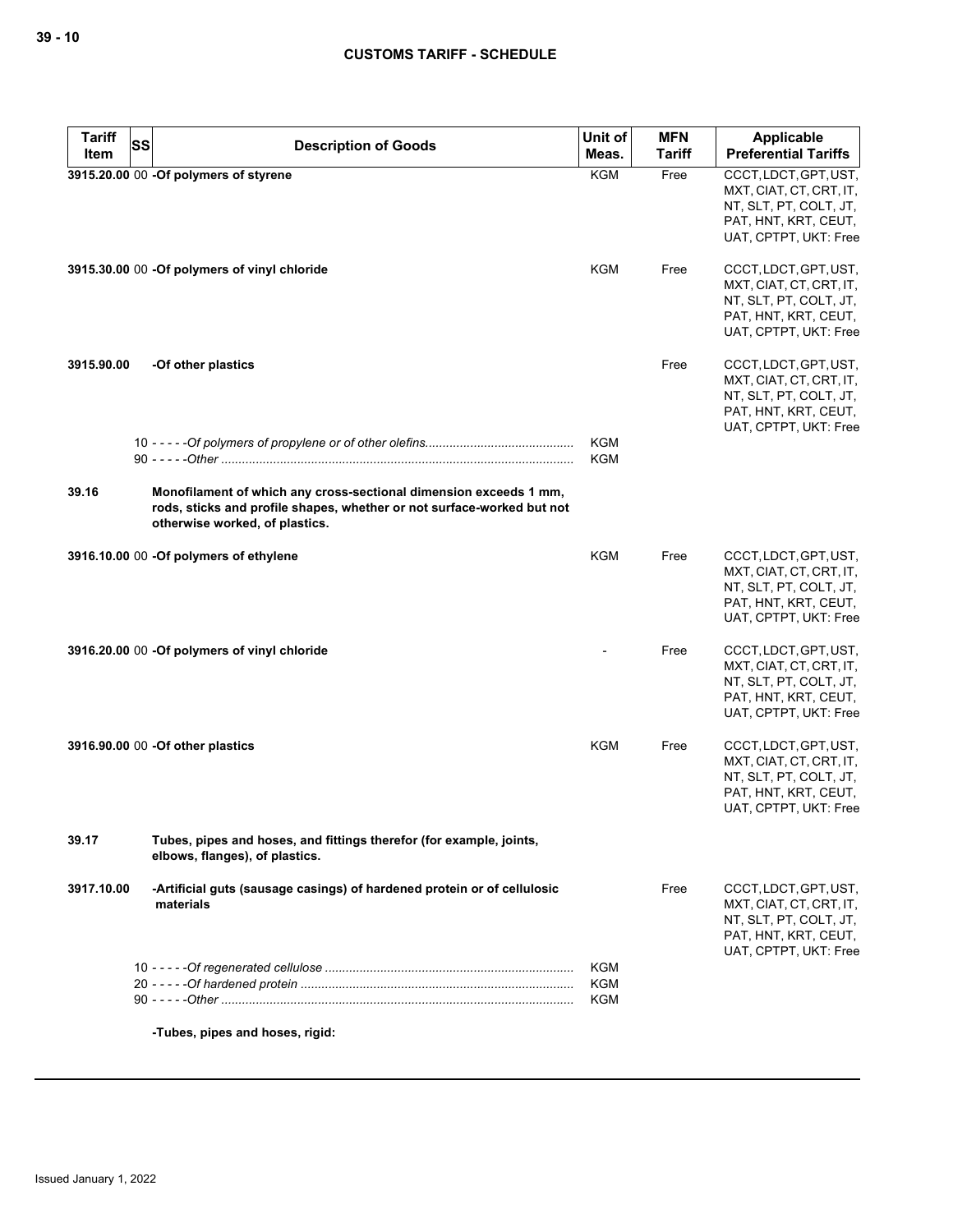# **CUSTOMS TARIFF - SCHEDULE**

| Tariff<br>Item | <b>SS</b> | <b>Description of Goods</b>                                                               | Unit of<br>Meas.  | <b>MFN</b><br>Tariff | Applicable<br><b>Preferential Tariffs</b>                                                                                   |
|----------------|-----------|-------------------------------------------------------------------------------------------|-------------------|----------------------|-----------------------------------------------------------------------------------------------------------------------------|
| 3917.21.00     |           | - - Of polymers of ethylene                                                               | <b>KGM</b><br>KGM | Free                 | CCCT, LDCT, GPT, UST,<br>MXT, CIAT, CT, CRT, IT,<br>NT, SLT, PT, COLT, JT,<br>PAT, HNT, KRT, CEUT,<br>UAT, CPTPT, UKT: Free |
|                |           | 3917.22.00 00 - - Of polymers of propylene                                                | KGM               | Free                 | CCCT, LDCT, GPT, UST,<br>MXT, CIAT, CT, CRT, IT,<br>NT, SLT, PT, COLT, JT,<br>PAT, HNT, KRT, CEUT,<br>UAT, CPTPT, UKT: Free |
| 3917.23.00     |           | - -Of polymers of vinyl chloride                                                          |                   | Free                 | CCCT, LDCT, GPT, UST,<br>MXT, CIAT, CT, CRT, IT,<br>NT, SLT, PT, COLT, JT,<br>PAT, HNT, KRT, CEUT,<br>UAT, CPTPT, UKT: Free |
|                |           |                                                                                           | <b>KGM</b>        |                      |                                                                                                                             |
|                |           |                                                                                           | KGM<br><b>KGM</b> |                      |                                                                                                                             |
| 3917.29.00     |           | - - Of other plastics                                                                     |                   | Free                 | CCCT, LDCT, GPT, UST,<br>MXT, CIAT, CT, CRT, IT,<br>NT, SLT, PT, COLT, JT,<br>PAT, HNT, KRT, CEUT,<br>UAT, CPTPT, UKT: Free |
|                |           | 10 - - - - - Of acrylonitrile-butadiene-styrene (ABS) copolymers                          | KGM               |                      |                                                                                                                             |
|                |           |                                                                                           | KGM<br><b>KGM</b> |                      |                                                                                                                             |
|                |           | -Other tubes, pipes and hoses:                                                            |                   |                      |                                                                                                                             |
| 3917.31.00     |           | --Flexible tubes, pipes and hoses, having a minimum burst pressure of<br>27.6 MPa         |                   | Free                 | CCCT, LDCT, GPT, UST,<br>MXT, CIAT, CT, CRT, IT,<br>NT, SLT, PT, COLT, JT,<br>PAT, HNT, KRT, CEUT,<br>UAT, CPTPT, UKT: Free |
|                |           |                                                                                           | KGM               |                      |                                                                                                                             |
|                |           |                                                                                           | KGM               |                      |                                                                                                                             |
| 3917.32        |           | - - Other, not reinforced or otherwise combined with other materials,<br>without fittings |                   |                      |                                                                                                                             |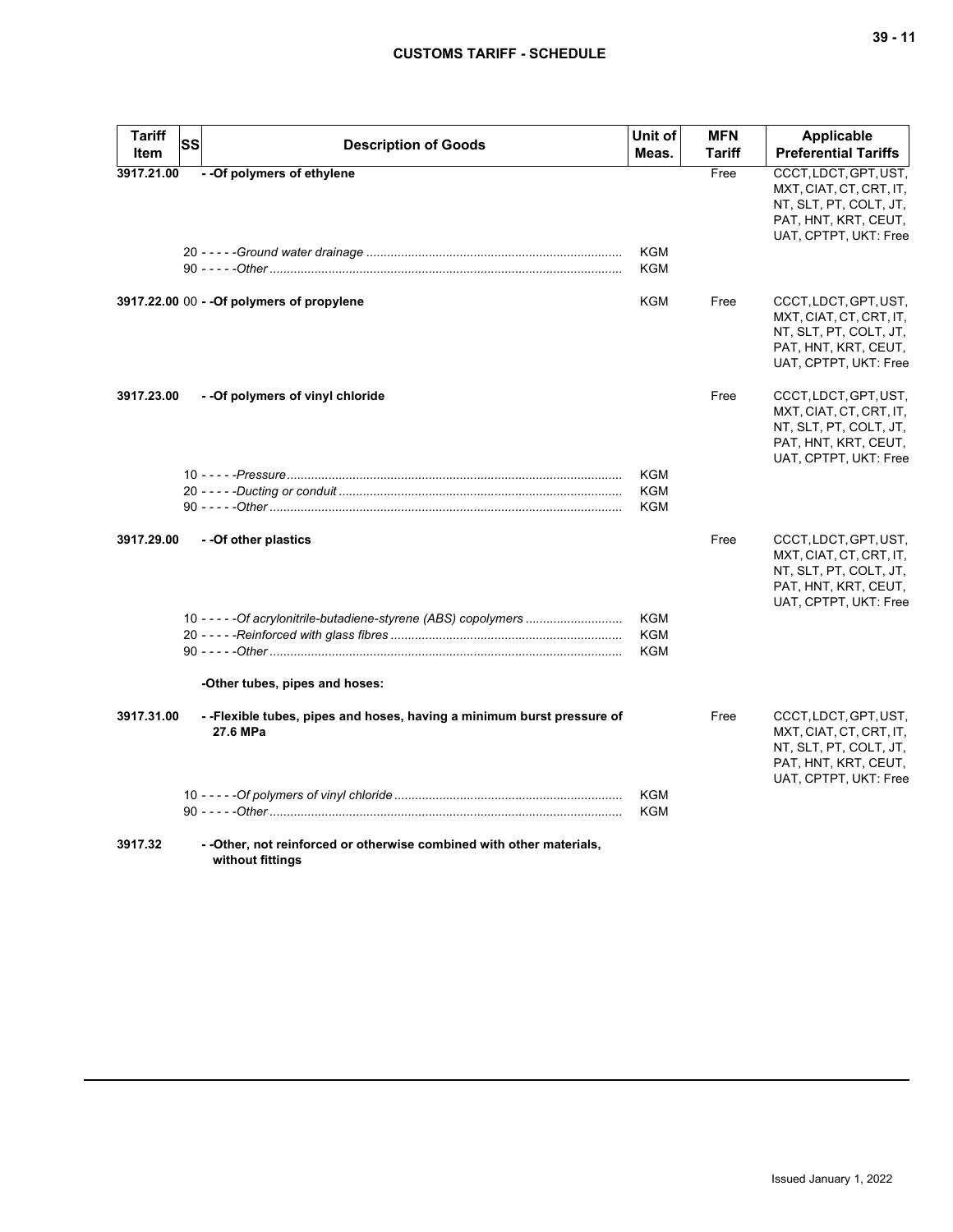| <b>Tariff</b><br>SS<br>Item | <b>Description of Goods</b>                                                                                                                                                                                                                                                                                                                                                                                                                                                                                                                                                                                                                                                                                                                                                                                                                                                                                                                                                                                                                                                                                                               | Unit of<br>Meas.  | <b>MFN</b><br><b>Tariff</b> | Applicable<br><b>Preferential Tariffs</b>                                                                                         |
|-----------------------------|-------------------------------------------------------------------------------------------------------------------------------------------------------------------------------------------------------------------------------------------------------------------------------------------------------------------------------------------------------------------------------------------------------------------------------------------------------------------------------------------------------------------------------------------------------------------------------------------------------------------------------------------------------------------------------------------------------------------------------------------------------------------------------------------------------------------------------------------------------------------------------------------------------------------------------------------------------------------------------------------------------------------------------------------------------------------------------------------------------------------------------------------|-------------------|-----------------------------|-----------------------------------------------------------------------------------------------------------------------------------|
|                             | 3917.32.10 00 - - - Of polymers of heading 39.02, excluding of polymers of propylene or<br>tubing of polymers of butylene;<br>Of polymers of heading 39.04, excluding of polymers of vinyl chloride, of<br>polymers of tetrafluoroethylene or of polyvinylidene chloride;<br>Of polymers of heading 39.05;<br>Of polymers of heading 39.06, excluding of polymers of methyl<br>methacrylate;<br>Of polymers of heading 39.07;<br>Of polymers of heading 39.09, excluding of polyurethanes;<br>Of polymers of heading 39.11, 39.12 or 39.13;<br>Of polyvinylidene chloride to be employed in the packaging of goods for<br>sale;<br>To be employed in the manufacture of sera, antisera, toxoids, viruses,<br>toxins or antitoxins, virus or bacterial vaccines, bacteriophage or bacterial<br>lysates, allergenics, liver extracts, pituitary extracts, epinephrine or its<br>solutions, insulin (with or without zinc, globin or protamine) and blood<br>plasma or serum of human origin, or fractions thereof, or extenders or<br>substitutes therefor;<br>To be employed in the processing, storing or insemination of animal<br>semen | <b>KGM</b>        | Free                        | CCCT, LDCT, GPT, UST,<br>MXT, CIAT, CT, CRT, IT,<br>NT, SLT, PT, COLT, JT,<br>PAT, HNT, KRT, CEUT,<br>UAT, CPTPT, UKT: Free       |
| 3917.32.90                  | ---Other                                                                                                                                                                                                                                                                                                                                                                                                                                                                                                                                                                                                                                                                                                                                                                                                                                                                                                                                                                                                                                                                                                                                  |                   | 6.5%                        | CCCT, LDCT, UST,<br>MXT, CIAT, CT, CRT, IT,<br>NT, SLT, PT, COLT, JT,<br>PAT, HNT, KRT, CEUT,<br>UAT, CPTPT, UKT: Free<br>GPT: 3% |
|                             |                                                                                                                                                                                                                                                                                                                                                                                                                                                                                                                                                                                                                                                                                                                                                                                                                                                                                                                                                                                                                                                                                                                                           | <b>KGM</b><br>KGM |                             |                                                                                                                                   |
|                             | 3917.33.00 00 -- Other, not reinforced or otherwise combined with other materials, with<br>fittings                                                                                                                                                                                                                                                                                                                                                                                                                                                                                                                                                                                                                                                                                                                                                                                                                                                                                                                                                                                                                                       | KGM               | 6.5%                        | CCCT, LDCT, UST,<br>MXT, CIAT, CT, CRT, IT,<br>NT, SLT, PT, COLT, JT,<br>PAT, HNT, KRT, CEUT,<br>UAT, CPTPT, UKT: Free<br>GPT: 3% |
| 3917.39                     | - -Other                                                                                                                                                                                                                                                                                                                                                                                                                                                                                                                                                                                                                                                                                                                                                                                                                                                                                                                                                                                                                                                                                                                                  |                   |                             |                                                                                                                                   |
|                             | 3917.39.10 00 - - - Of polymers of heading 39.02, excluding of polymers of propylene or<br>tubing of polymers of butylene;<br>Of polymers of heading 39.04, excluding of polymers of vinyl chloride, of<br>polymers of tetrafluoroethylene or of polyvinylidene chloride;<br>Of polymers of heading 39.05;<br>Of polymers of heading 39.06, excluding of polymers of methyl<br>methacrylate;<br>Of polymers of heading 39.07; Of polymers of heading 39.09, excluding of<br>polyurethanes;<br>Of polymers of heading 39.11, 39.12 or 39.13;<br>Of polyvinylidene chloride to be employed in the packaging of goods for<br>sale;<br>To be employed in the processing, storing or insemmination of animal<br>semen                                                                                                                                                                                                                                                                                                                                                                                                                          | <b>KGM</b>        | Free                        | CCCT, LDCT, GPT, UST,<br>MXT, CIAT, CT, CRT, IT,<br>NT, SLT, PT, COLT, JT,<br>PAT, HNT, KRT, CEUT,<br>UAT, CPTPT, UKT: Free       |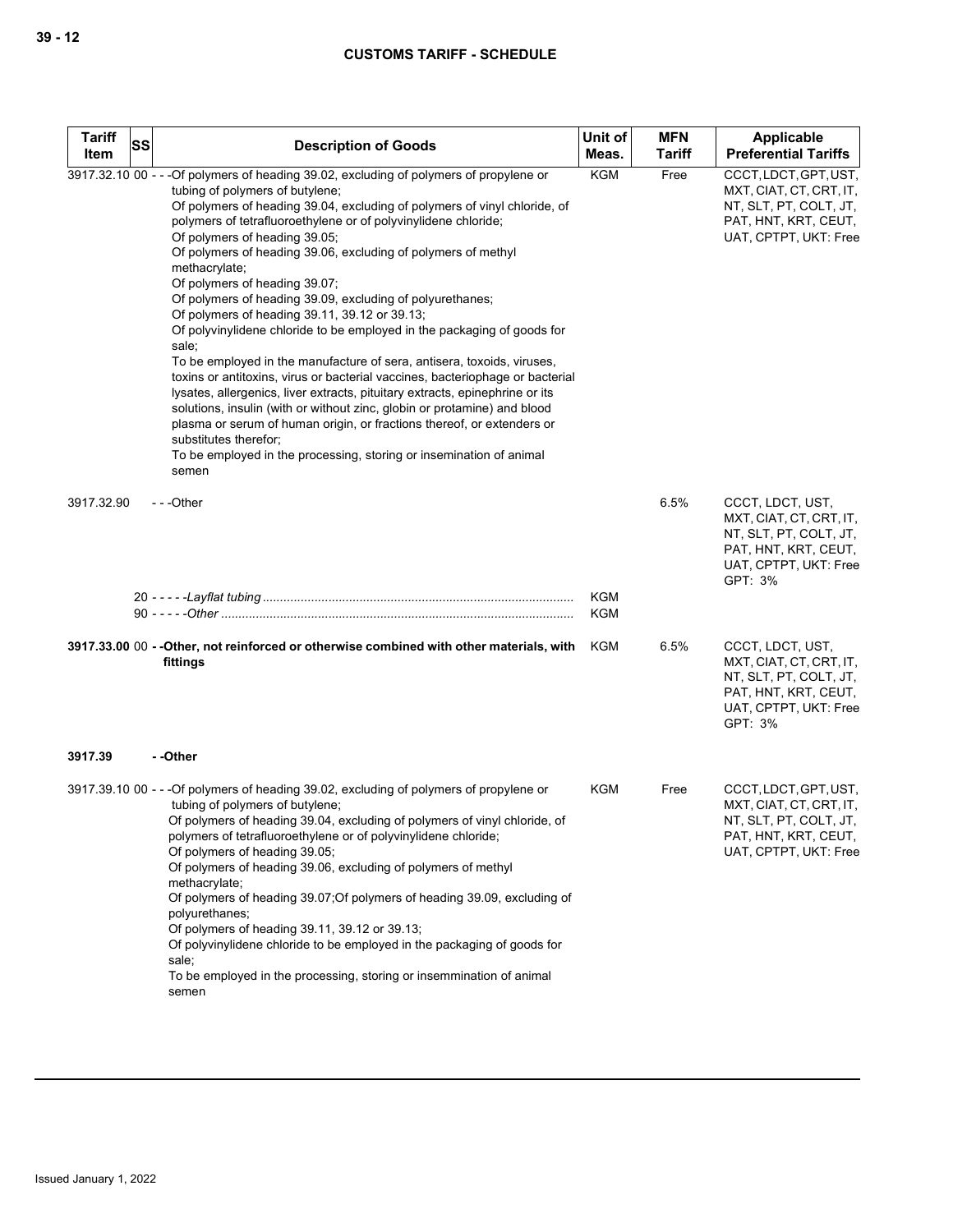| <b>Tariff</b> | <b>SS</b>                                                                                                                                                                       | Unit of                  | <b>MFN</b>    | <b>Applicable</b>                                                                                                                 |
|---------------|---------------------------------------------------------------------------------------------------------------------------------------------------------------------------------|--------------------------|---------------|-----------------------------------------------------------------------------------------------------------------------------------|
| Item          | <b>Description of Goods</b>                                                                                                                                                     | Meas.                    | <b>Tariff</b> | <b>Preferential Tariffs</b>                                                                                                       |
| 3917.39.90    | ---Other                                                                                                                                                                        | KGM<br>KGM               | 6.5%          | CCCT, LDCT, UST,<br>MXT, CIAT, CT, CRT, IT,<br>NT, SLT, PT, COLT, JT,<br>PAT, HNT, KRT, CEUT,<br>UAT, CPTPT, UKT: Free<br>GPT: 3% |
| 3917.40.00    | -Fittings                                                                                                                                                                       |                          | Free          | CCCT, LDCT, GPT, UST,<br>MXT, CIAT, CT, CRT, IT,<br>NT, SLT, PT, COLT, JT,<br>PAT, HNT, KRT, CEUT,<br>UAT, CPTPT, UKT: Free       |
|               | $---Pressure:$<br>- - - - - Other:                                                                                                                                              | <b>KGM</b><br><b>KGM</b> |               |                                                                                                                                   |
|               | 93 - - - - - - Of acrylonitrile-butadiene-styrene (ABS) copolymers                                                                                                              | KGM<br>KGM<br>KGM<br>KGM |               |                                                                                                                                   |
| 39.18         | Floor coverings of plastics, whether or not self-adhesive, in rolls or in<br>the form of tiles; wall or ceiling coverings of plastics, as defined in<br>Note 9 to this Chapter. |                          |               |                                                                                                                                   |
| 3918.10       | -Of polymers of vinyl chloride                                                                                                                                                  |                          |               |                                                                                                                                   |
|               | 3918.10.10 00 - - - Wall or ceiling coverings combined with knitted or woven fabrics,<br>nonwovens or felt                                                                      | MTK                      | 6.5%          | CCCT, LDCT, UST,<br>MXT, CIAT, CT, CRT, IT,<br>NT, SLT, PT, COLT, JT,<br>PAT, HNT, KRT, CEUT,<br>UAT, CPTPT, UKT: Free<br>GPT: 3% |
| 3918.10.90    | $- -$ Other                                                                                                                                                                     |                          | 6.5%          | CCCT, LDCT, UST,<br>MXT, CIAT, CT, CRT, IT,<br>NT, SLT, PT, COLT, JT,<br>PAT, HNT, KRT, CEUT,<br>UAT, CPTPT, UKT: Free<br>GPI: 3% |
|               |                                                                                                                                                                                 | MTK                      |               |                                                                                                                                   |
|               | -----Cellular floor coverings in rolls:                                                                                                                                         | MTK                      |               |                                                                                                                                   |
|               |                                                                                                                                                                                 | MTK                      |               |                                                                                                                                   |
|               |                                                                                                                                                                                 | MTK<br>MTK               |               |                                                                                                                                   |
|               |                                                                                                                                                                                 |                          |               |                                                                                                                                   |

**3918.90 -Of other plastics**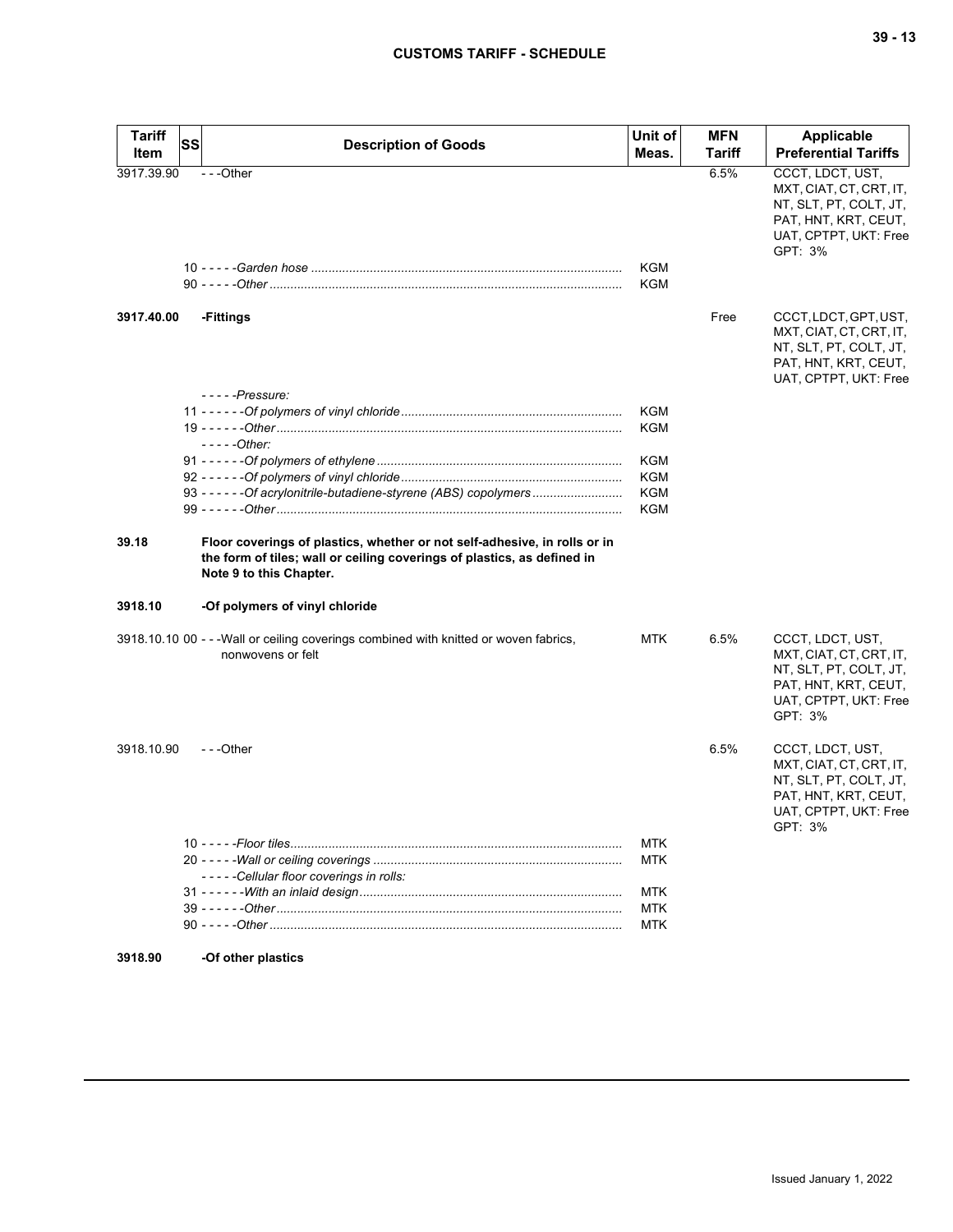| <b>Tariff</b><br><b>SS</b> | <b>Description of Goods</b>                                                                                                                                                                                                                                                                                                                                                                                                                                                                                                                                                                                                                                                                                                                                                                                                                                                              | Unit of                  | <b>MFN</b>    | <b>Applicable</b>                                                                                                                 |
|----------------------------|------------------------------------------------------------------------------------------------------------------------------------------------------------------------------------------------------------------------------------------------------------------------------------------------------------------------------------------------------------------------------------------------------------------------------------------------------------------------------------------------------------------------------------------------------------------------------------------------------------------------------------------------------------------------------------------------------------------------------------------------------------------------------------------------------------------------------------------------------------------------------------------|--------------------------|---------------|-----------------------------------------------------------------------------------------------------------------------------------|
| Item                       |                                                                                                                                                                                                                                                                                                                                                                                                                                                                                                                                                                                                                                                                                                                                                                                                                                                                                          | Meas.                    | <b>Tariff</b> | <b>Preferential Tariffs</b>                                                                                                       |
|                            | 3918.90.10 00 - - - Wall or ceiling coverings combined with knitted or woven fabrics,<br>nonwovens or felt                                                                                                                                                                                                                                                                                                                                                                                                                                                                                                                                                                                                                                                                                                                                                                               | <b>MTK</b>               | 6.5%          | CCCT, LDCT, UST,<br>MXT, CIAT, CT, CRT, IT,<br>NT, SLT, PT, COLT, JT,<br>PAT, HNT, KRT, CEUT,<br>UAT, CPTPT, UKT: Free<br>GPT: 3% |
| 3918.90.90                 | ---Other                                                                                                                                                                                                                                                                                                                                                                                                                                                                                                                                                                                                                                                                                                                                                                                                                                                                                 |                          | 6.5%          | CCCT, LDCT, UST,<br>MXT, CIAT, CT, CRT, IT,<br>NT, SLT, PT, COLT, JT,<br>PAT, HNT, KRT, CEUT,<br>UAT, CPTPT, UKT: Free<br>GPT: 3% |
|                            |                                                                                                                                                                                                                                                                                                                                                                                                                                                                                                                                                                                                                                                                                                                                                                                                                                                                                          | <b>MTK</b><br><b>MTK</b> |               |                                                                                                                                   |
| 39.19                      | Self-adhesive plates, sheets, film, foil, tape, strip and other flat shapes,<br>of plastics, whether or not in rolls.                                                                                                                                                                                                                                                                                                                                                                                                                                                                                                                                                                                                                                                                                                                                                                    |                          |               |                                                                                                                                   |
| 3919.10                    | -In rolls of a width not exceeding 20 cm                                                                                                                                                                                                                                                                                                                                                                                                                                                                                                                                                                                                                                                                                                                                                                                                                                                 |                          |               |                                                                                                                                   |
|                            | 3919.10.10 00 - - - Combined with knitted or woven fabrics, nonwovens or felt, such<br>combinations which can, without fracturing, be bent manually around a<br>cylinder of a diameter of 7 mm, at a temperature between 15°C and 30°C                                                                                                                                                                                                                                                                                                                                                                                                                                                                                                                                                                                                                                                   | KGM                      | Free          | CCCT, LDCT, GPT, UST,<br>MXT, CIAT, CT, CRT, IT,<br>NT, SLT, PT, COLT, JT,<br>PAT, HNT, KRT, CEUT,<br>UAT, CPTPT, UKT: Free       |
|                            | 3919.10.20 00 - - - Of polymers of methyl methacrylate;<br>Poly(ethylene terephthalate) film of a width of less than 15 cm;<br>Cellulose acetate and cellulose acetate butyrate sheets, film or strip, of a<br>thickness exceeding 0.08 mm or of a width of less than 15 cm and a<br>thickness not exceeding 0.08 mm                                                                                                                                                                                                                                                                                                                                                                                                                                                                                                                                                                     | KGM                      | 6.5%          | CCCT, LDCT, UST,<br>MXT, CIAT, CT, CRT, IT,<br>NT, SLT, PT, COLT, JT,<br>PAT, HNT, KRT, CEUT,<br>UAT, CPTPT, UKT: Free<br>GPT: 3% |
|                            | $--$ Other:                                                                                                                                                                                                                                                                                                                                                                                                                                                                                                                                                                                                                                                                                                                                                                                                                                                                              |                          |               |                                                                                                                                   |
|                            | 3919.10.91 00 - - - Of polymers of heading 39.02, excluding of polymers of propylene;<br>Of polymers of heading 39.04, excluding of polymers of vinyl chloride, of<br>polymers of tetrafluoroethylene or of polyvinylidene chloride;<br>Of polymers of heading 39.05 or 39.06;<br>Of polymers of heading 39.07, excluding of epoxide resins, of unsaturated<br>polyesters, or polycarbonate plates, sheets, film or strip, of a thickness of<br>0.08 cm or more but not exceeding 1.3 cm;<br>Of polymers of heading 39.09, excluding of urea-formaldehyde resins, of<br>melamine-formaldehyde resins, of phenol-formaldehyde resins or of<br>polyurethanes;<br>Of polymers of heading 39.11 or 39.13;<br>Of polymers of heading 39.12, excluding of regenerated cellulose or of<br>vulcanized fibre;<br>Of polyvinylidene chloride to be employed in the packaging of goods for<br>sale; | KGM                      | Free          | CCCT, LDCT, GPT,<br>UST, MXT, CIAT, CT,<br>CRT, IT, NT, SLT, PT,<br>COLT, JT, PAT, HNT,<br>KRT, CEUT, UAT,<br>CPTPT, UKT: Free    |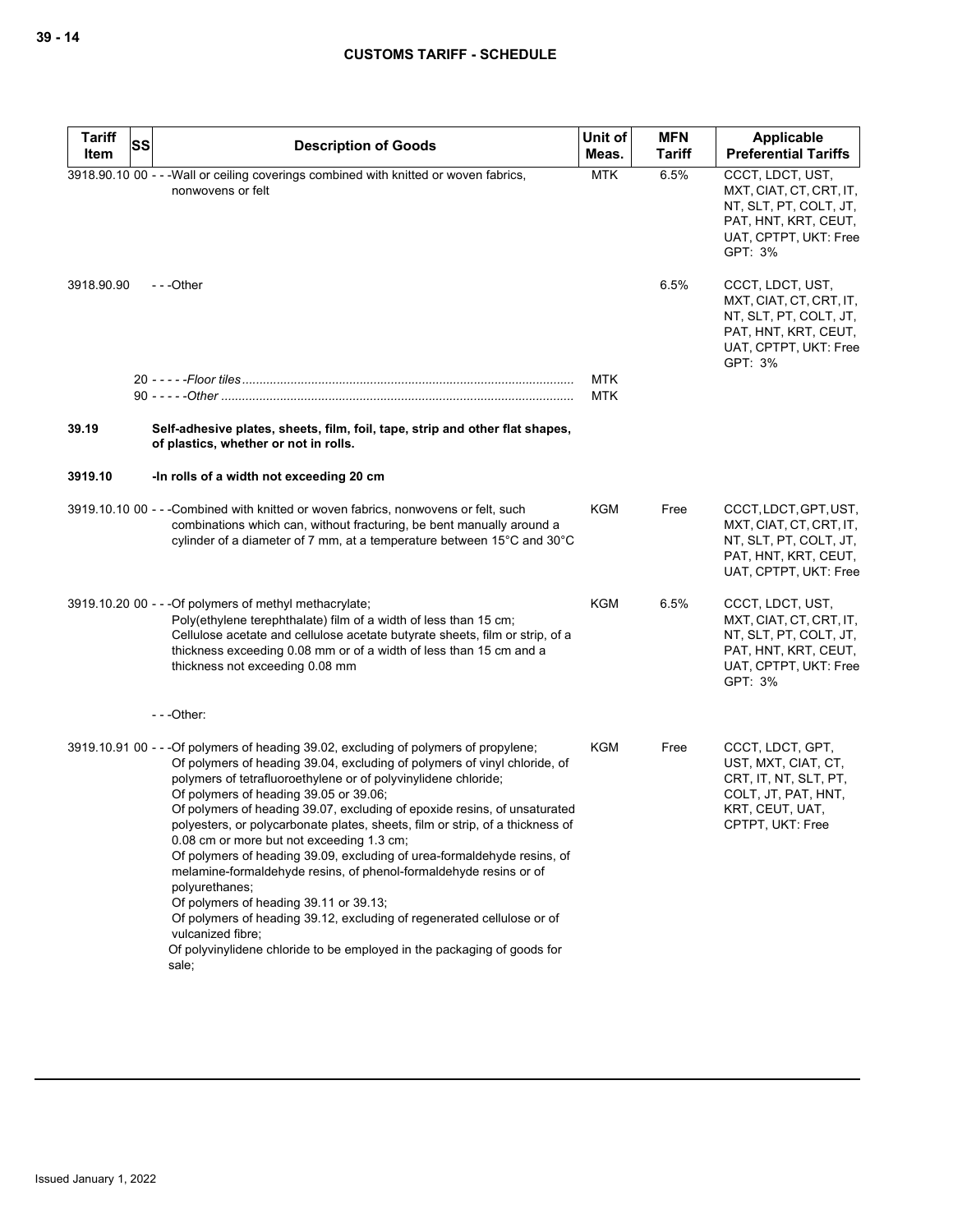## **CUSTOMS TARIFF - SCHEDULE**

| <b>Tariff</b><br>Item      | <b>SS</b> | <b>Description of Goods</b>                                                                                                                                                                                                                                                                                                                                                                                                                                                                                | Unit of<br>Meas.  | <b>MFN</b><br><b>Tariff</b> | Applicable<br><b>Preferential Tariffs</b>                                                                                         |
|----------------------------|-----------|------------------------------------------------------------------------------------------------------------------------------------------------------------------------------------------------------------------------------------------------------------------------------------------------------------------------------------------------------------------------------------------------------------------------------------------------------------------------------------------------------------|-------------------|-----------------------------|-----------------------------------------------------------------------------------------------------------------------------------|
| 3919.10.91 00<br>continued |           | Polyester or polystyrene film, of a thickness not exceeding 0.25 mm, for<br>use in the manufacture of loud-speakers or audio-frequency electric<br>amplifiers, record-players or magnetic tape transcribing machines,<br>magnetic tape sound recording apparatus, tape transport mechanisms,<br>electrical equipment of heading 85.21, 85.25, 85.26, 85.27 or 85.28, and<br>parts of the foregoing, including transformers and inductors;<br>Strips of polyurethane for use in the manufacture of clothing |                   |                             |                                                                                                                                   |
| 3919.10.99                 |           | $--$ Other                                                                                                                                                                                                                                                                                                                                                                                                                                                                                                 |                   | 6.5%                        | CCCT, LDCT, UST,<br>MXT, CIAT, CT, CRT, IT,<br>NT, SLT, PT, COLT, JT,<br>PAT, HNT, KRT, CEUT,<br>UAT, CPTPT, UKT: Free<br>GPT: 3% |
|                            |           | -----Put up for retail sale:                                                                                                                                                                                                                                                                                                                                                                                                                                                                               | <b>KGM</b>        |                             |                                                                                                                                   |
|                            |           |                                                                                                                                                                                                                                                                                                                                                                                                                                                                                                            | <b>KGM</b>        |                             |                                                                                                                                   |
|                            |           |                                                                                                                                                                                                                                                                                                                                                                                                                                                                                                            | KGM               |                             |                                                                                                                                   |
| 3919.90.00                 |           | -Other                                                                                                                                                                                                                                                                                                                                                                                                                                                                                                     |                   | Free                        | CCCT, LDCT, GPT, UST,<br>MXT, CIAT, CT, CRT, IT,<br>NT, SLT, PT, COLT, JT,<br>PAT, HNT, KRT, CEUT,<br>UAT, CPTPT, UKT: Free       |
|                            |           |                                                                                                                                                                                                                                                                                                                                                                                                                                                                                                            | KGM               |                             |                                                                                                                                   |
|                            |           |                                                                                                                                                                                                                                                                                                                                                                                                                                                                                                            | KGM<br>KGM        |                             |                                                                                                                                   |
| 39.20                      |           | Other plates, sheets, film, foil and strip, of plastics, non-cellular and not<br>reinforced, laminated, supported or similarly combined with other<br>materials.                                                                                                                                                                                                                                                                                                                                           |                   |                             |                                                                                                                                   |
| 3920.10.00                 |           | -Of polymers of ethylene                                                                                                                                                                                                                                                                                                                                                                                                                                                                                   |                   | Free                        | CCCT, LDCT, GPT, UST,<br>MXT, CIAT, CT, CRT, IT,<br>NT, SLT, PT, COLT, JT,<br>PAT, HNT, KRT, CEUT,<br>UAT, CPTPT, UKT: Free       |
|                            |           | 10 - - - - - For use in the manufacture of sanitary towels (napkins), surgical<br>trusses, orthopaedic abdominal supports or suspensory bandages<br>-----Having a specific gravity of less than 0.94:                                                                                                                                                                                                                                                                                                      | KGM               |                             |                                                                                                                                   |
|                            |           |                                                                                                                                                                                                                                                                                                                                                                                                                                                                                                            | KGM               |                             |                                                                                                                                   |
|                            |           |                                                                                                                                                                                                                                                                                                                                                                                                                                                                                                            | <b>KGM</b>        |                             |                                                                                                                                   |
|                            |           | -----Having a specific gravity of 0.94 or more:                                                                                                                                                                                                                                                                                                                                                                                                                                                            |                   |                             |                                                                                                                                   |
|                            |           |                                                                                                                                                                                                                                                                                                                                                                                                                                                                                                            | <b>KGM</b><br>KGM |                             |                                                                                                                                   |
|                            |           |                                                                                                                                                                                                                                                                                                                                                                                                                                                                                                            |                   |                             |                                                                                                                                   |
| 3920.20.00                 |           | -Of polymers of propylene                                                                                                                                                                                                                                                                                                                                                                                                                                                                                  |                   | Free                        | CCCT, LDCT, GPT, UST,<br>MXT, CIAT, CT, CRT, IT,<br>NT, SLT, PT, COLT, JT,<br>PAT, HNT, KRT, CEUT,<br>UAT, CPTPT, UKT: Free       |
|                            |           | $---Other:$                                                                                                                                                                                                                                                                                                                                                                                                                                                                                                | KGM               |                             |                                                                                                                                   |
|                            |           |                                                                                                                                                                                                                                                                                                                                                                                                                                                                                                            | <b>KGM</b>        |                             |                                                                                                                                   |
|                            |           |                                                                                                                                                                                                                                                                                                                                                                                                                                                                                                            | <b>KGM</b>        |                             |                                                                                                                                   |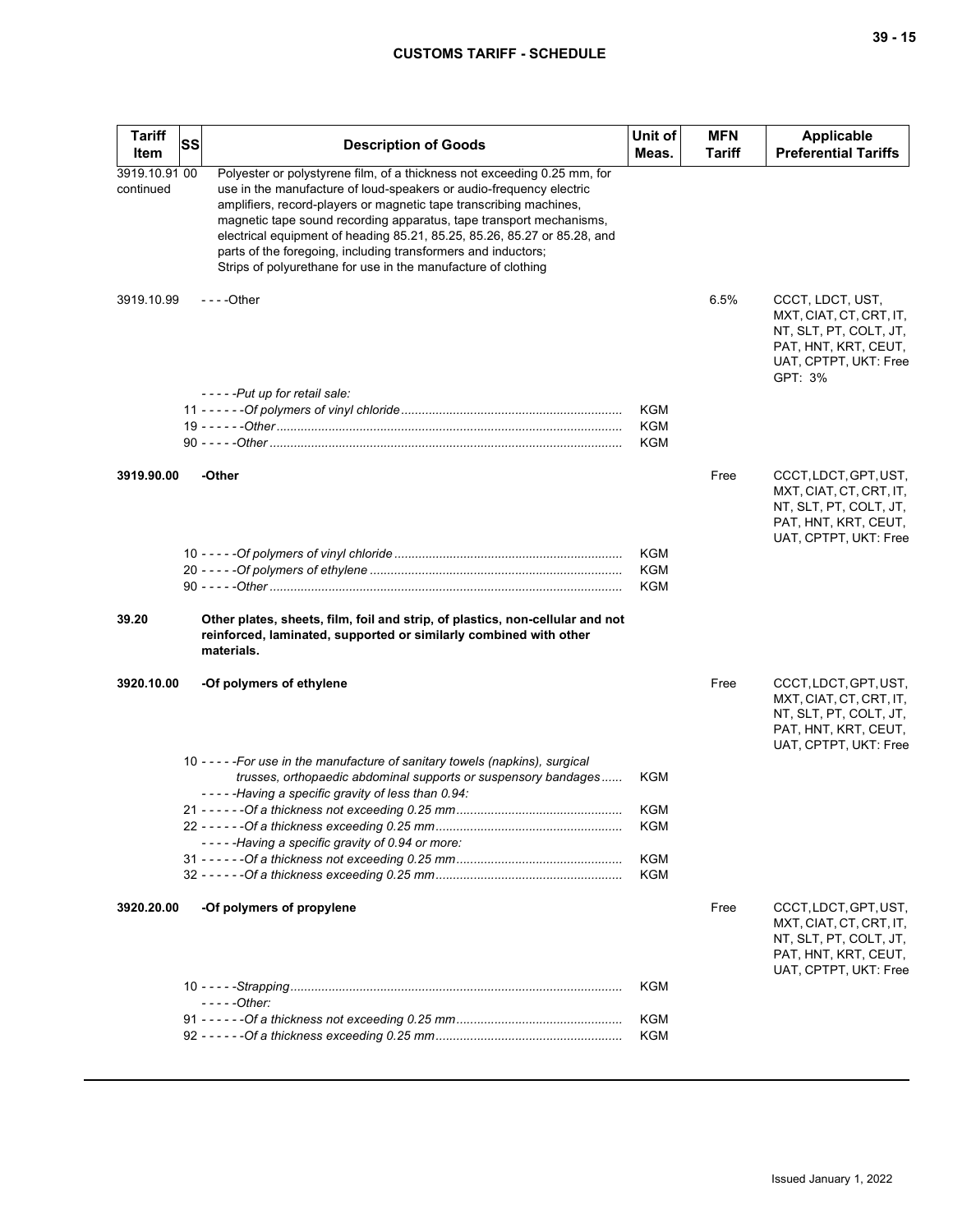| <b>Tariff</b><br>SS<br>Item | <b>Description of Goods</b>                                                                                                                          | Unit of<br>Meas.         | <b>MFN</b><br>Tariff | <b>Applicable</b><br><b>Preferential Tariffs</b>                                                                            |
|-----------------------------|------------------------------------------------------------------------------------------------------------------------------------------------------|--------------------------|----------------------|-----------------------------------------------------------------------------------------------------------------------------|
| 3920.30.00                  | -Of polymers of styrene                                                                                                                              |                          | Free                 | CCCT, LDCT, GPT, UST,<br>MXT, CIAT, CT, CRT, IT,<br>NT, SLT, PT, COLT, JT,<br>PAT, HNT, KRT, CEUT,<br>UAT, CPTPT, UKT: Free |
|                             | 10 - - - - - Mixed with polymers of butadiene, ethylene and propylene, of a<br>thickness not exceeding 0.10 mm, for use in the manufacture of shrink | KGM                      |                      |                                                                                                                             |
|                             | $---Other:$                                                                                                                                          | <b>KGM</b><br><b>KGM</b> |                      |                                                                                                                             |
|                             | -Of polymers of vinyl chloride:                                                                                                                      |                          |                      |                                                                                                                             |
| 3920.43.00                  | - -Containing by weight not less than 6% of plasticizers                                                                                             |                          | Free                 | CCCT, LDCT, GPT, UST,<br>MXT, CIAT, CT, CRT, IT,<br>NT, SLT, PT, COLT, JT,<br>PAT, HNT, KRT, CEUT,<br>UAT, CPTPT, UKT: Free |
|                             |                                                                                                                                                      | <b>KGM</b><br><b>KGM</b> |                      |                                                                                                                             |
| 3920.49.00 00 - - Other     |                                                                                                                                                      | <b>KGM</b>               | Free                 | CCCT, LDCT, GPT, UST,<br>MXT, CIAT, CT, CRT, IT,<br>NT, SLT, PT, COLT, JT,<br>PAT, HNT, KRT, CEUT,<br>UAT, CPTPT, UKT: Free |
|                             | -Of acrylic polymers:                                                                                                                                |                          |                      |                                                                                                                             |
| 3920.51.00                  | - - Of poly (methyl methacrylate)                                                                                                                    |                          | Free                 | CCCT, LDCT, GPT, UST,<br>MXT, CIAT, CT, CRT, IT,<br>NT, SLT, PT, COLT, JT,<br>PAT, HNT, KRT, CEUT,<br>UAT, CPTPT, UKT: Free |
|                             |                                                                                                                                                      | <b>KGM</b><br><b>KGM</b> |                      |                                                                                                                             |
| 3920.59.00 00 - - Other     |                                                                                                                                                      | <b>KGM</b>               | Free                 | CCCT, LDCT, GPT, UST,<br>MXT, CIAT, CT, CRT, IT,<br>NT, SLT, PT, COLT, JT,<br>PAT, HNT, KRT, CEUT,<br>UAT, CPTPT, UKT: Free |
|                             | -Of polycarbonates, alkyd resins, polyallyl esters or other polyesters:                                                                              |                          |                      |                                                                                                                             |
| 3920.61.00                  | - - Of polycarbonates                                                                                                                                |                          | Free                 | CCCT, LDCT, GPT, UST,<br>MXT, CIAT, CT, CRT, IT,<br>NT, SLT, PT, COLT, JT,<br>PAT, HNT, KRT, CEUT,<br>UAT, CPTPT, UKT: Free |
|                             | 10 - - - - - Plates, sheets, film or strip, of a thickness of 0.08 cm or more but not                                                                | KGM<br><b>KGM</b>        |                      |                                                                                                                             |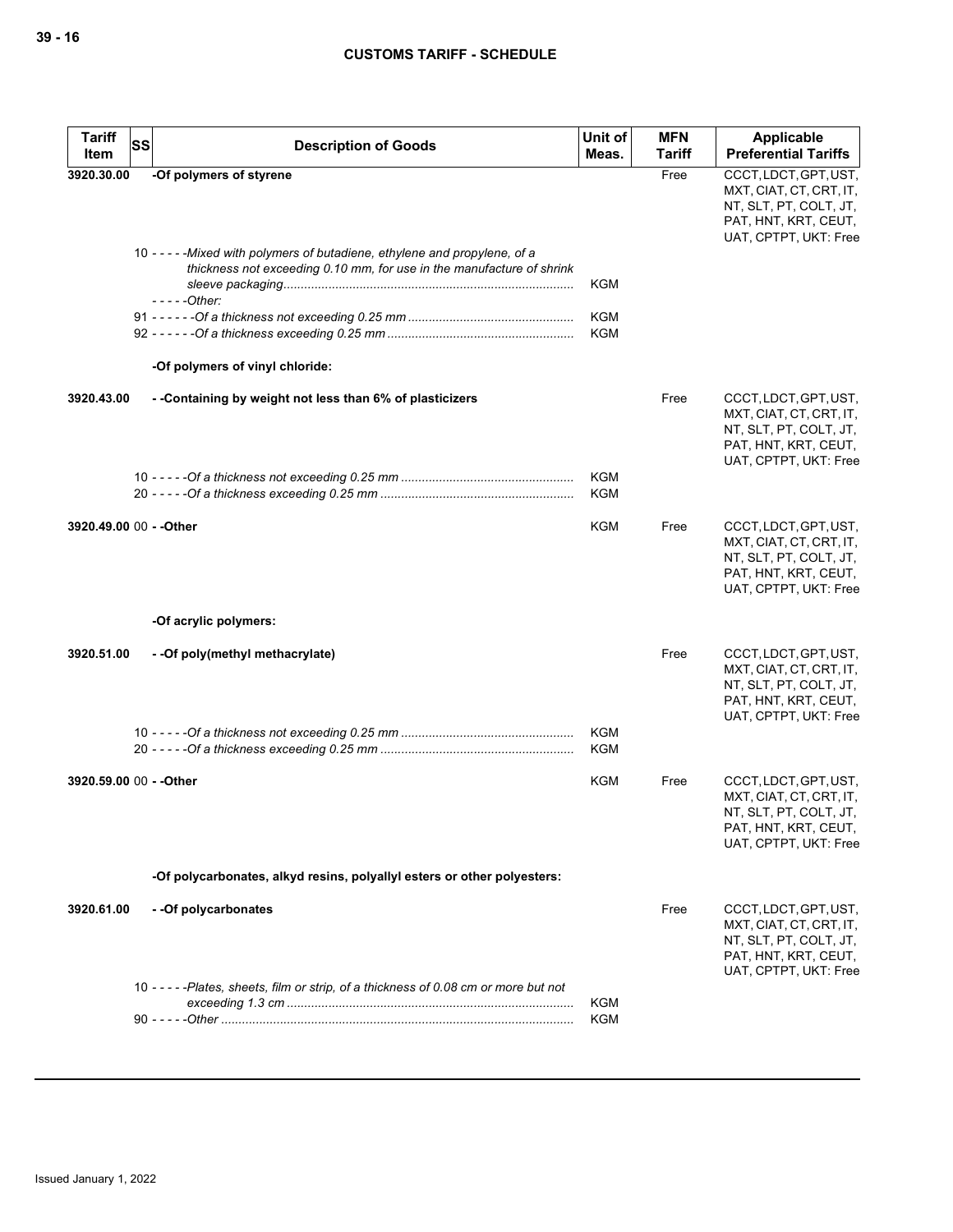| <b>Tariff</b>      | SS<br><b>Description of Goods</b>                | Unit of<br>Meas.         | <b>MFN</b><br>Tariff | <b>Applicable</b><br><b>Preferential Tariffs</b>                                                                            |
|--------------------|--------------------------------------------------|--------------------------|----------------------|-----------------------------------------------------------------------------------------------------------------------------|
| Item<br>3920.62.00 | - - Of poly(ethylene terephthalate)              |                          | Free                 | CCCT, LDCT, GPT, UST,                                                                                                       |
|                    |                                                  |                          |                      | MXT, CIAT, CT, CRT, IT,<br>NT, SLT, PT, COLT, JT,<br>PAT, HNT, KRT, CEUT,<br>UAT, CPTPT, UKT: Free                          |
|                    |                                                  | KGM                      |                      |                                                                                                                             |
|                    | $---Other:$                                      |                          |                      |                                                                                                                             |
|                    |                                                  | <b>KGM</b><br><b>KGM</b> |                      |                                                                                                                             |
|                    |                                                  |                          |                      |                                                                                                                             |
|                    | 3920.63.00 00 - - Of unsaturated polyesters      | KGM                      | Free                 | CCCT, LDCT, GPT, UST,<br>MXT, CIAT, CT, CRT, IT,<br>NT, SLT, PT, COLT, JT,<br>PAT, HNT, KRT, CEUT,<br>UAT, CPTPT, UKT: Free |
| 3920.69.00         | - - Of other polyesters                          |                          | Free                 | CCCT, LDCT, GPT, UST,<br>MXT, CIAT, CT, CRT, IT,<br>NT, SLT, PT, COLT, JT,<br>PAT, HNT, KRT, CEUT,<br>UAT, CPTPT, UKT: Free |
|                    |                                                  | <b>KGM</b>               |                      |                                                                                                                             |
|                    |                                                  | <b>KGM</b>               |                      |                                                                                                                             |
|                    | -Of cellulose or its chemical derivatives:       |                          |                      |                                                                                                                             |
|                    | 3920.71.00 00 - - Of regenerated cellulose       | KGM                      | Free                 | CCCT, LDCT, GPT, UST,<br>MXT, CIAT, CT, CRT, IT,<br>NT, SLT, PT, COLT, JT,<br>PAT, HNT, KRT, CEUT,<br>UAT, CPTPT, UKT: Free |
|                    | 3920.73.00 00 - - Of cellulose acetate           | <b>KGM</b>               | Free                 | CCCT, LDCT, GPT, UST,<br>MXT, CIAT, CT, CRT, IT,<br>NT, SLT, PT, COLT, JT,<br>PAT, HNT, KRT, CEUT,<br>UAT, CPTPT, UKT: Free |
|                    | 3920.79.00 00 - - Of other cellulose derivatives | <b>KGM</b>               | Free                 | CCCT, LDCT, GPT, UST,<br>MXT, CIAT, CT, CRT, IT,<br>NT, SLT, PT, COLT, JT,<br>PAT, HNT, KRT, CEUT,<br>UAT, CPTPT, UKT: Free |
|                    | -Of other plastics:                              |                          |                      |                                                                                                                             |
|                    |                                                  |                          |                      |                                                                                                                             |
|                    | 3920.91.00 00 - - Of poly(vinyl butyral)         | KGM                      | Free                 | CCCT, LDCT, GPT, UST,<br>MXT, CIAT, CT, CRT, IT,<br>NT, SLT, PT, COLT, JT,<br>PAT, HNT, KRT, CEUT,<br>UAT, CPTPT, UKT: Free |
| 3920.92.00         | - - Of polyamides                                |                          | Free                 | CCCT, LDCT, GPT, UST,<br>MXT, CIAT, CT, CRT, IT,<br>NT, SLT, PT, COLT, JT,<br>PAT, HNT, KRT, CEUT,<br>UAT, CPTPT, UKT: Free |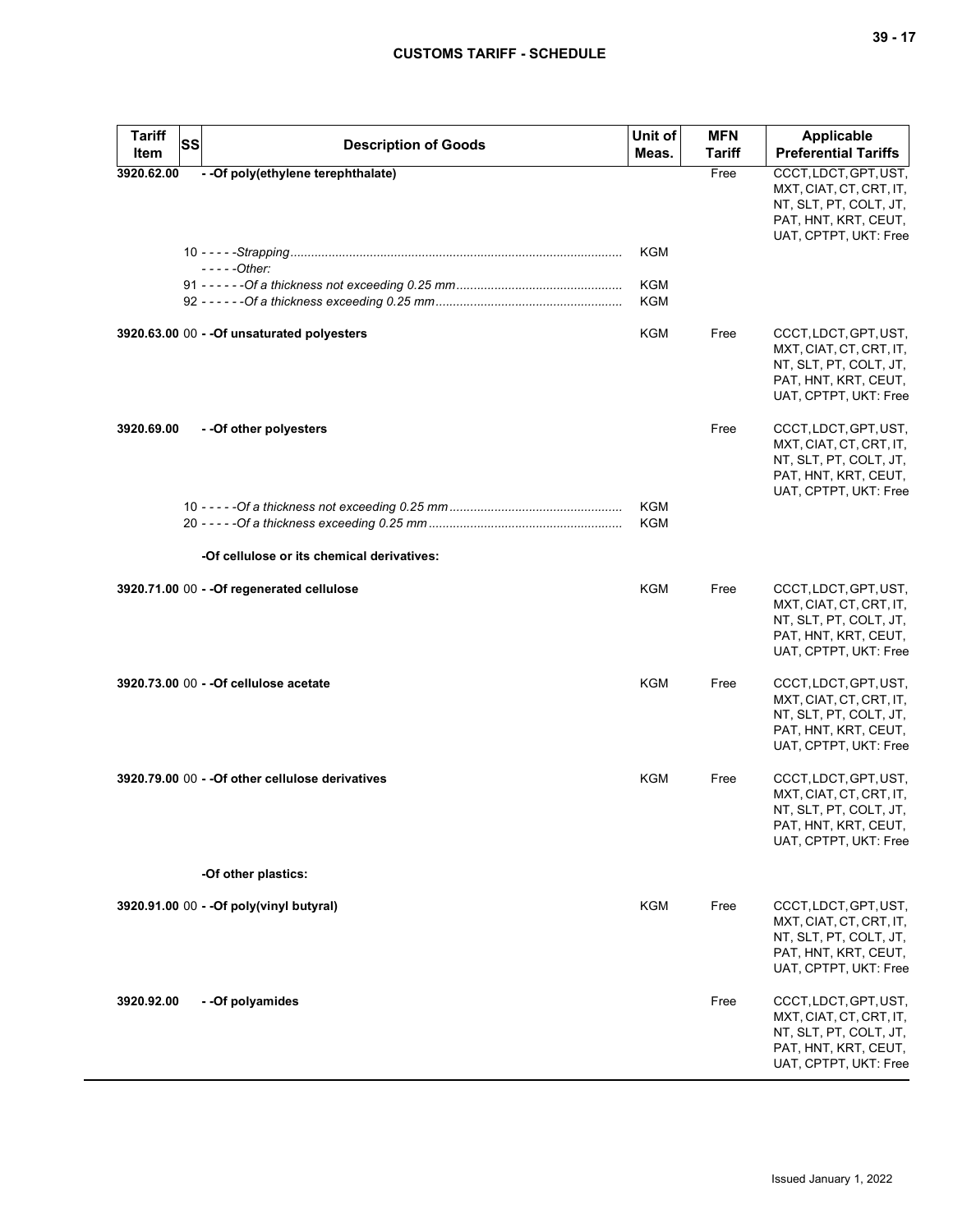| <b>Tariff</b><br>Item | SS | <b>Description of Goods</b>                              | Unit of<br>Meas.         | <b>MFN</b><br><b>Tariff</b> | Applicable<br><b>Preferential Tariffs</b>                                                                                   |
|-----------------------|----|----------------------------------------------------------|--------------------------|-----------------------------|-----------------------------------------------------------------------------------------------------------------------------|
|                       |    |                                                          | <b>KGM</b><br><b>KGM</b> |                             |                                                                                                                             |
|                       |    | 3920.93.00 00 - - Of amino-resins                        | <b>KGM</b>               | Free                        | CCCT, LDCT, GPT, UST,<br>MXT, CIAT, CT, CRT, IT,<br>NT, SLT, PT, COLT, JT,<br>PAT, HNT, KRT, CEUT,<br>UAT, CPTPT, UKT: Free |
|                       |    | 3920.94.00 00 - - Of phenolic resins                     | <b>KGM</b>               | Free                        | CCCT, LDCT, GPT, UST,<br>MXT, CIAT, CT, CRT, IT,<br>NT, SLT, PT, COLT, JT,<br>PAT, HNT, KRT, CEUT,<br>UAT, CPTPT, UKT: Free |
|                       |    | 3920.99.00 00 - - Of other plastics                      | <b>KGM</b>               | Free                        | CCCT, LDCT, GPT, UST,<br>MXT, CIAT, CT, CRT, IT,<br>NT, SLT, PT, COLT, JT,<br>PAT, HNT, KRT, CEUT,<br>UAT, CPTPT, UKT: Free |
| 39.21                 |    | Other plates, sheets, film, foil and strip, of plastics. |                          |                             |                                                                                                                             |
|                       |    | -Cellular:                                               |                          |                             |                                                                                                                             |
|                       |    | 3921.11.00 00 - - Of polymers of styrene                 | <b>KGM</b>               | Free                        | CCCT, LDCT, GPT, UST,<br>MXT, CIAT, CT, CRT, IT,<br>NT, SLT, PT, COLT, JT,<br>PAT, HNT, KRT, CEUT,<br>UAT, CPTPT, UKT: Free |
|                       |    | 3921.12.00 00 - - Of polymers of vinyl chloride          | KGM                      | Free                        | CCCT, LDCT, GPT, UST,<br>MXT, CIAT, CT, CRT, IT,<br>NT, SLT, PT, COLT, JT,<br>PAT, HNT, KRT, CEUT,<br>UAT, CPTPT, UKT: Free |
| 3921.13.00            |    | --Of polyurethanes                                       |                          | Free                        | CCCT, LDCT, GPT, UST,<br>MXT, CIAT, CT, CRT, IT,<br>NT, SLT, PT, COLT, JT,<br>PAT, HNT, KRT, CEUT,<br>UAT, CPTPT, UKT: Free |
|                       |    |                                                          | KGM<br><b>KGM</b>        |                             |                                                                                                                             |
|                       |    | 3921.14.00 00 - - Of regenerated cellulose               | KGM                      | Free                        | CCCT, LDCT, GPT, UST,<br>MXT, CIAT, CT, CRT, IT,<br>NT, SLT, PT, COLT, JT,<br>PAT, HNT, KRT, CEUT,<br>UAT, CPTPT, UKT: Free |
| 3921.19.00            |    | -- Of other plastics                                     |                          | Free                        | CCCT, LDCT, GPT, UST,<br>MXT, CIAT, CT, CRT, IT,<br>NT, SLT, PT, COLT, JT,<br>PAT, HNT, KRT, CEUT,<br>UAT, CPTPT, UKT: Free |
|                       |    |                                                          | <b>KGM</b>               |                             |                                                                                                                             |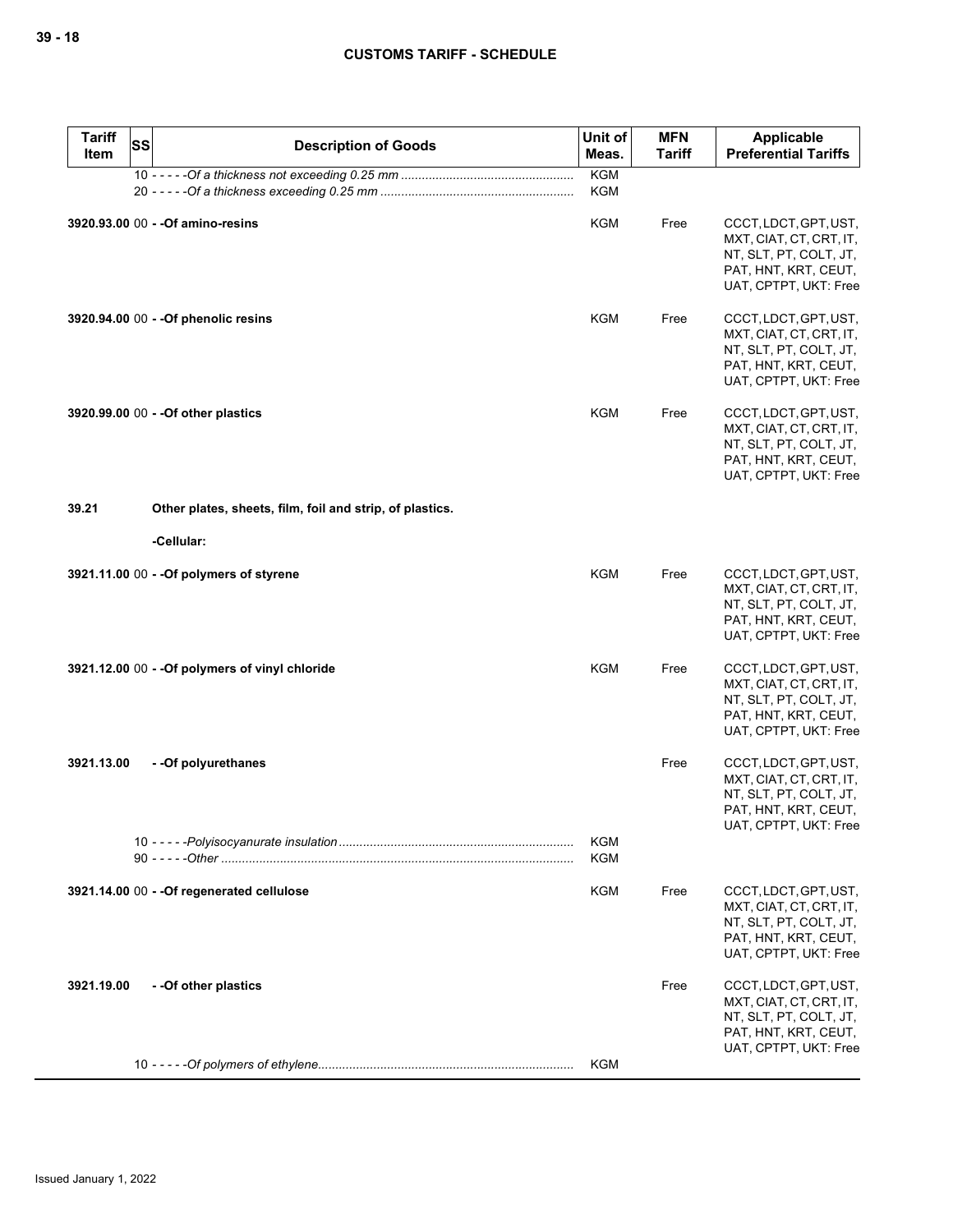| <b>Tariff</b><br>Item | <b>SS</b> | <b>Description of Goods</b>                                                                                                                    | Unit of<br>Meas.                              | <b>MFN</b><br><b>Tariff</b> | Applicable<br><b>Preferential Tariffs</b>                                                                                         |
|-----------------------|-----------|------------------------------------------------------------------------------------------------------------------------------------------------|-----------------------------------------------|-----------------------------|-----------------------------------------------------------------------------------------------------------------------------------|
|                       |           |                                                                                                                                                | <b>KGM</b>                                    |                             |                                                                                                                                   |
|                       |           |                                                                                                                                                |                                               |                             |                                                                                                                                   |
| 3921.90.00            |           | -Other<br>30 - - - - - High pressure, paper reinforced, decorative laminates                                                                   | KGM<br>KGM<br><b>MTK</b><br>KGM               | Free                        | CCCT, LDCT, GPT, UST,<br>MXT, CIAT, CT, CRT, IT,<br>NT, SLT, PT, COLT, JT,<br>PAT, HNT, KRT, CEUT,<br>UAT, CPTPT, UKT: Free       |
| 39.22                 |           | Baths, shower-baths, sinks, wash-basins, bidets, lavatory pans, seats<br>and covers, flushing cisterns and similar sanitary ware, of plastics. |                                               |                             |                                                                                                                                   |
| 3922.10.00            |           | -Baths, shower-baths, sinks and wash-basins                                                                                                    |                                               | 6.5%                        | CCCT, LDCT, UST,<br>MXT, CIAT, CT, CRT, IT,<br>NT, SLT, PT, COLT, JT,<br>PAT, HNT, KRT, CEUT,<br>UAT, CPTPT, UKT: Free<br>GPT: 3% |
|                       |           | 30 - - - - - Baths, whether or not with walls, excluding portable                                                                              | <b>NMB</b><br><b>NMB</b><br><b>NMB</b><br>NMB |                             |                                                                                                                                   |
|                       |           | 3922.20.00 00 -Lavatory seats and covers                                                                                                       | NMB                                           | 6.5%                        | CCCT, LDCT, UST,<br>MXT, CIAT, CT, CRT, IT,<br>NT, SLT, PT, COLT, JT,<br>PAT, HNT, KRT, CEUT,<br>UAT, CPTPT, UKT: Free<br>GPT: 3% |
| 3922.90.00 00 -Other  |           |                                                                                                                                                | <b>NMB</b>                                    | 6.5%                        | CCCT, LDCT, UST,<br>MXT, CIAT, CT, CRT, IT,<br>NT, SLT, PT, COLT, JT,<br>PAT, HNT, KRT, CEUT,<br>UAT, CPTPT, UKT: Free<br>GPT: 3% |
| 39.23                 |           | Articles for the conveyance or packing of goods, of plastics; stoppers,<br>lids, caps and other closures, of plastics.                         |                                               |                             |                                                                                                                                   |
| 3923.10.00            |           | -Boxes, cases, crates and similar articles                                                                                                     |                                               | Free                        | CCCT, LDCT, GPT, UST,<br>MXT, CIAT, CT, CRT, IT,<br>NT, SLT, PT, COLT, JT,<br>PAT, HNT, KRT, CEUT,<br>UAT, CPTPT, UKT: Free       |
|                       |           | 10 - - - - - Disposable containers, for fast food restaurants, for example, "clam                                                              |                                               |                             |                                                                                                                                   |
|                       |           | -Sacks and bags (including cones):                                                                                                             |                                               |                             |                                                                                                                                   |
| 3923.21               |           | - - Of polymers of ethylene                                                                                                                    |                                               |                             |                                                                                                                                   |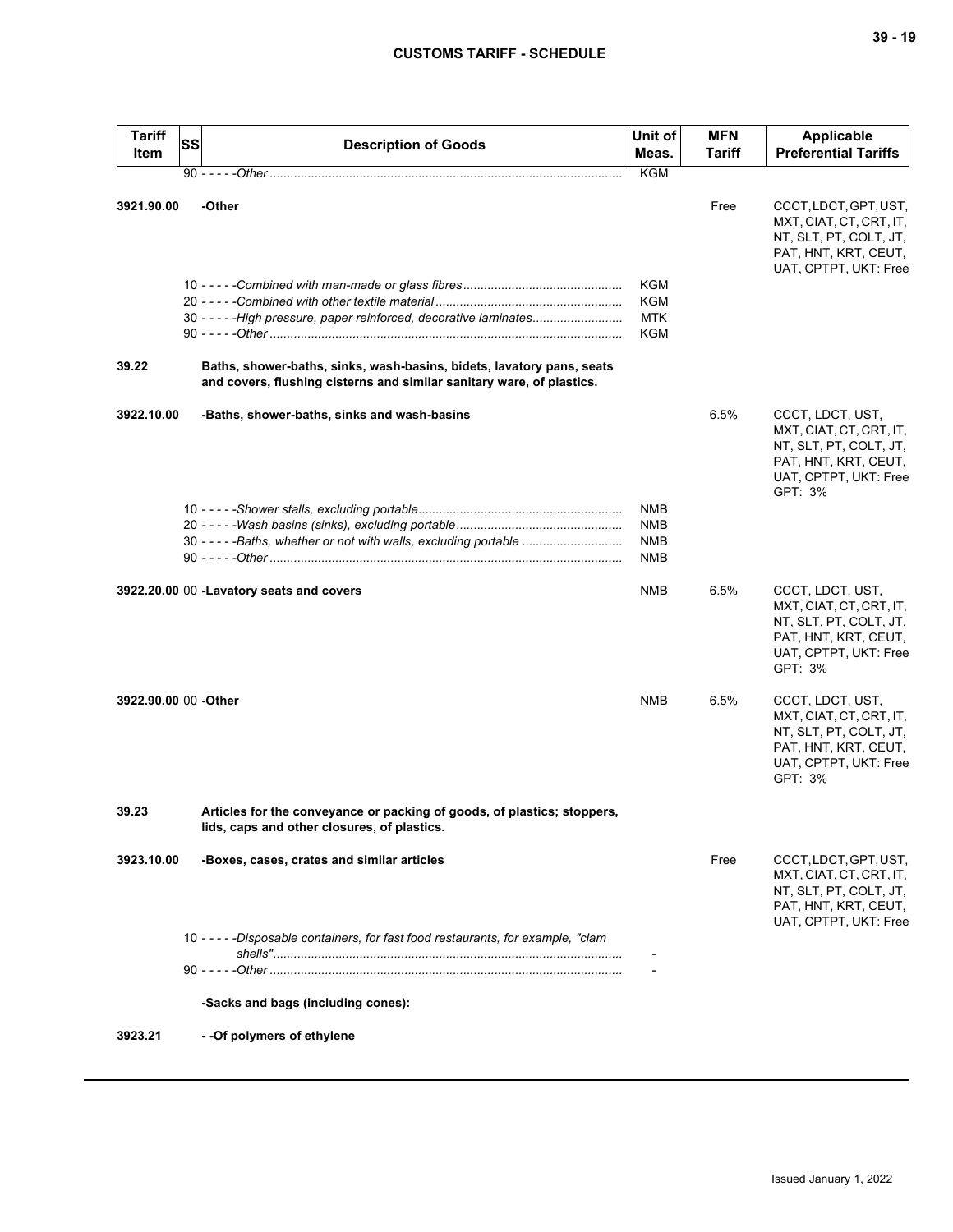| <b>Tariff</b><br>Item     | SS | <b>Description of Goods</b>                                                                                                                                                                                                                                                                                  | Unit of<br>Meas.         | <b>MFN</b><br><b>Tariff</b> | <b>Applicable</b><br><b>Preferential Tariffs</b>                                                                                  |
|---------------------------|----|--------------------------------------------------------------------------------------------------------------------------------------------------------------------------------------------------------------------------------------------------------------------------------------------------------------|--------------------------|-----------------------------|-----------------------------------------------------------------------------------------------------------------------------------|
|                           |    | 3923.21.10 00 - - - For vaccines, toxoids (anatoxins), bacterins, toxins, serums containing<br>immune bodies including antitoxins, glandular extracts or antibiotics, to be<br>employed in the manufacture of such products                                                                                  |                          | Free                        | CCCT, LDCT, GPT, UST,<br>MXT, CIAT, CT, CRT, IT,<br>NT, SLT, PT, COLT, JT,<br>PAT, HNT, KRT, CEUT,<br>UAT, CPTPT, UKT: Free       |
| 3923.21.90                |    | ---Other                                                                                                                                                                                                                                                                                                     |                          | 6.5%                        | CCCT, LDCT, UST,<br>MXT, CIAT, CT, CRT, IT,<br>NT, SLT, PT, COLT, JT,<br>PAT, HNT, KRT, CEUT,<br>UAT, CPTPT, UKT: Free<br>GPT: 3% |
|                           |    |                                                                                                                                                                                                                                                                                                              | <b>KGM</b>               |                             |                                                                                                                                   |
|                           |    |                                                                                                                                                                                                                                                                                                              | <b>KGM</b><br><b>KGM</b> |                             |                                                                                                                                   |
|                           |    |                                                                                                                                                                                                                                                                                                              | <b>KGM</b>               |                             |                                                                                                                                   |
|                           |    |                                                                                                                                                                                                                                                                                                              | <b>KGM</b>               |                             |                                                                                                                                   |
| 3923.29                   |    | --Of other plastics                                                                                                                                                                                                                                                                                          |                          |                             |                                                                                                                                   |
|                           |    | 3923.29.10 00 - - - For vaccines, toxoids (anatoxins), bacterins, toxins, serums containing<br>immune bodies including antitoxins, glandular extracts or antibiotics, to be<br>employed in the manufacture of such products;<br>To be employed in the processing, storing or insemination of animal<br>semen |                          | Free                        | CCCT, LDCT, GPT, UST,<br>MXT, CIAT, CT, CRT, IT,<br>NT, SLT, PT, COLT, JT,<br>PAT, HNT, KRT, CEUT,<br>UAT, CPTPT, UKT: Free       |
| 3923.29.90 00 - - - Other |    |                                                                                                                                                                                                                                                                                                              | KGM                      | 6.5%                        | CCCT, LDCT, UST,<br>MXT, CIAT, CT, CRT, IT,<br>NT, SLT, PT, COLT, JT,<br>PAT, HNT, KRT, CEUT,<br>UAT, CPTPT, UKT: Free<br>GPT: 3% |
| 3923.30                   |    | -Carboys, bottles, flasks and similar articles                                                                                                                                                                                                                                                               |                          |                             |                                                                                                                                   |
|                           |    | 3923.30.10 00 - - - To be employed in the processing, storing or insemination of animal<br>semen                                                                                                                                                                                                             |                          | Free                        | CCCT, LDCT, GPT, UST,<br>MXT, CIAT, CT, CRT, IT,<br>NT, SLT, PT, COLT, JT,<br>PAT, HNT, KRT, CEUT,<br>UAT, CPTPT, UKT: Free       |
| 3923.30.90                |    | - - -Other                                                                                                                                                                                                                                                                                                   |                          | 6.5%                        | CCCT, LDCT, UST,<br>MXT, CIAT, CT, CRT, IT,<br>NT, SLT, PT, COLT, JT,<br>PAT, HNT, KRT, CEUT,<br>UAT, CPTPT, UKT: Free<br>GPT: 3% |
|                           |    |                                                                                                                                                                                                                                                                                                              |                          |                             |                                                                                                                                   |
|                           |    | -----Bottles, of polyethylene terephthalate:                                                                                                                                                                                                                                                                 |                          |                             |                                                                                                                                   |
|                           |    |                                                                                                                                                                                                                                                                                                              |                          |                             |                                                                                                                                   |
|                           |    | -----Bottles, other:                                                                                                                                                                                                                                                                                         |                          |                             |                                                                                                                                   |
|                           |    |                                                                                                                                                                                                                                                                                                              |                          |                             |                                                                                                                                   |
|                           |    |                                                                                                                                                                                                                                                                                                              |                          |                             |                                                                                                                                   |
|                           |    |                                                                                                                                                                                                                                                                                                              |                          |                             |                                                                                                                                   |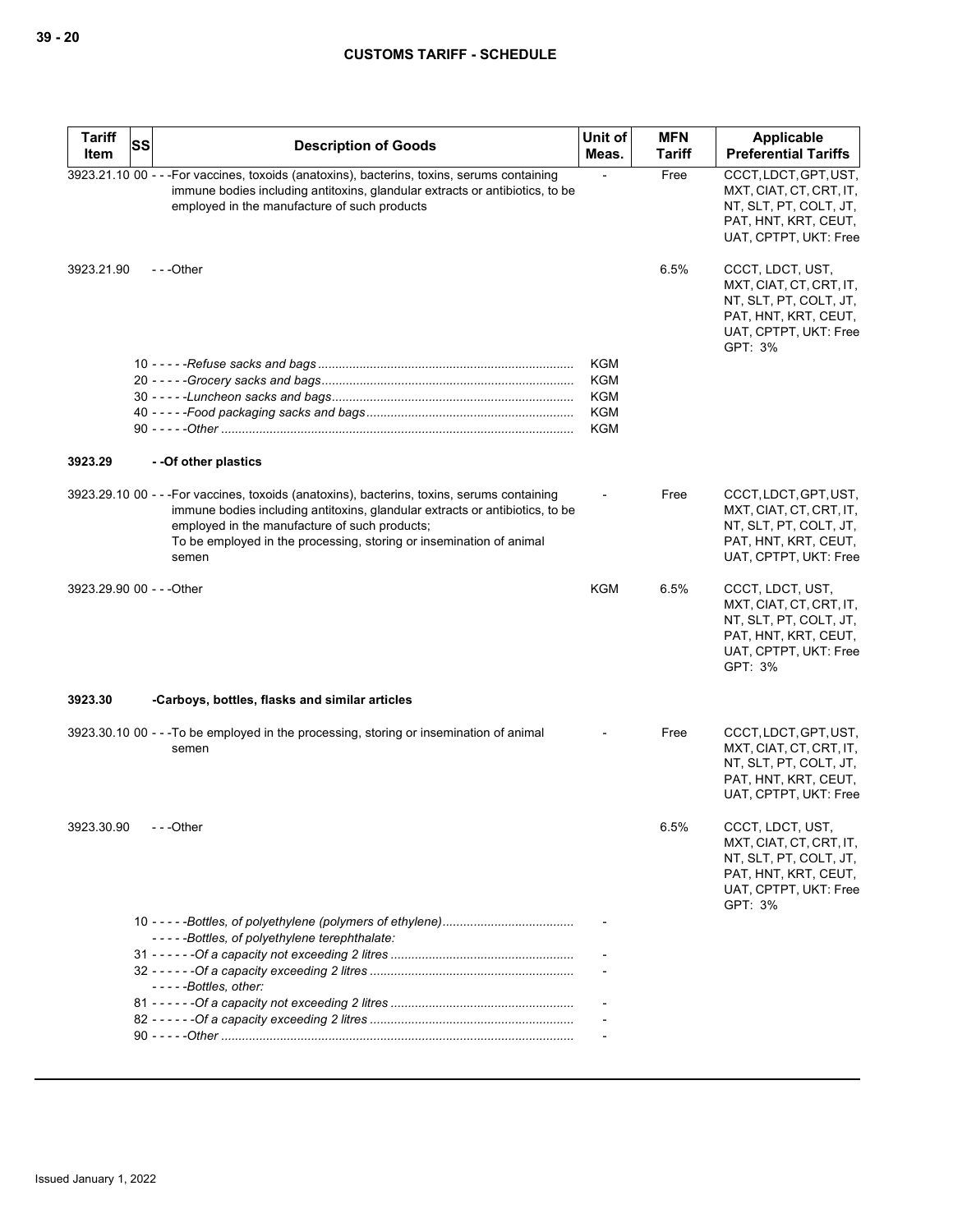| <b>Tariff</b><br>Item | SS | <b>Description of Goods</b>                                                                                                                                                                                                                                                                                                                                                                                                                                                                                                                                                                                          | Unit of<br>Meas. | <b>MFN</b><br><b>Tariff</b> | <b>Applicable</b><br><b>Preferential Tariffs</b>                                                                                  |
|-----------------------|----|----------------------------------------------------------------------------------------------------------------------------------------------------------------------------------------------------------------------------------------------------------------------------------------------------------------------------------------------------------------------------------------------------------------------------------------------------------------------------------------------------------------------------------------------------------------------------------------------------------------------|------------------|-----------------------------|-----------------------------------------------------------------------------------------------------------------------------------|
|                       |    | 3923.40.00 00 -Spools, cops, bobbins and similar supports                                                                                                                                                                                                                                                                                                                                                                                                                                                                                                                                                            |                  | Free                        | CCCT, LDCT, GPT, UST,<br>MXT, CIAT, CT, CRT, IT,<br>NT, SLT, PT, COLT, JT,<br>PAT, HNT, KRT, CEUT,<br>UAT, CPTPT, UKT: Free       |
| 3923.50               |    | -Stoppers, lids, caps and other closures                                                                                                                                                                                                                                                                                                                                                                                                                                                                                                                                                                             |                  |                             |                                                                                                                                   |
|                       |    | 3923.50.10 00 - - - Caps to be employed by perfume manufacturers in the bottling of perfume;<br>Flexible plastic spouts of a diameter of 57 mm for use in the manufacture<br>of lids for gallon paint cans;<br>For vaccines, toxoids (anatoxins), bacterins, toxins, serums containing<br>immune bodies including antitoxins, glandular extracts or antibiotics, to be<br>employed in the manufacture of such products                                                                                                                                                                                               |                  | Free                        | CCCT, LDCT, GPT, UST,<br>MXT, CIAT, CT, CRT, IT,<br>NT, SLT, PT, COLT, JT,<br>PAT, HNT, KRT, CEUT,<br>UAT, CPTPT, UKT: Free       |
| 3923.50.90            |    | ---Other                                                                                                                                                                                                                                                                                                                                                                                                                                                                                                                                                                                                             |                  | 6.5%                        | CCCT, LDCT, UST,<br>MXT, CIAT, CT, CRT, IT,<br>NT, SLT, PT, COLT, JT,<br>PAT, HNT, KRT, CEUT,<br>UAT, CPTPT, UKT: Free<br>GPT: 3% |
|                       |    |                                                                                                                                                                                                                                                                                                                                                                                                                                                                                                                                                                                                                      |                  |                             |                                                                                                                                   |
|                       |    |                                                                                                                                                                                                                                                                                                                                                                                                                                                                                                                                                                                                                      |                  |                             |                                                                                                                                   |
| 3923.90               |    | -Other                                                                                                                                                                                                                                                                                                                                                                                                                                                                                                                                                                                                               |                  |                             |                                                                                                                                   |
|                       |    | 3923.90.10 00 - - -Containers, bearing the shapes and images of cartoon characters, to be<br>employed in the production or distribution of shampoo, bubble bath and<br>other novelty cosmetic and bath products;<br>For vaccines, toxoids (anatoxins), bacterins, toxins, serums containing<br>immune bodies including antitoxins, glandular extracts or antibiotics, to be<br>employed in the manufacture of such products; Holding trays of polymers of<br>vinyl chloride for use as inserts in boxes to prevent peaches from touching<br>each other;<br>Vegetable-based capsules for use in Canadian manufactures |                  | Free                        | CCCT, LDCT, GPT, UST,<br>MXT, CIAT, CT, CRT, IT,<br>NT, SLT, PT, COLT, JT,<br>PAT, HNT, KRT, CEUT,<br>UAT, CPTPT, UKT: Free       |
| 3923.90.90            |    | ---Other                                                                                                                                                                                                                                                                                                                                                                                                                                                                                                                                                                                                             |                  | 6.5%                        | CCCT, LDCT, UST,<br>MXT, CIAT, CT, CRT, IT,<br>NT, SLT, PT, COLT, JT,<br>PAT, HNT, KRT, CEUT,<br>UAT, CPTPT, UKT: Free<br>GPT: 3% |
|                       |    |                                                                                                                                                                                                                                                                                                                                                                                                                                                                                                                                                                                                                      |                  |                             |                                                                                                                                   |
|                       |    |                                                                                                                                                                                                                                                                                                                                                                                                                                                                                                                                                                                                                      |                  |                             |                                                                                                                                   |
|                       |    | 60 - - - - - Single portion containers, for example, for jams, for butter or for milk for                                                                                                                                                                                                                                                                                                                                                                                                                                                                                                                            |                  |                             |                                                                                                                                   |
|                       |    |                                                                                                                                                                                                                                                                                                                                                                                                                                                                                                                                                                                                                      |                  |                             |                                                                                                                                   |
|                       |    |                                                                                                                                                                                                                                                                                                                                                                                                                                                                                                                                                                                                                      |                  |                             |                                                                                                                                   |
| 39.24                 |    | Tableware, kitchenware, other household articles and hygienic or toilet<br>articles, of plastics.                                                                                                                                                                                                                                                                                                                                                                                                                                                                                                                    |                  |                             |                                                                                                                                   |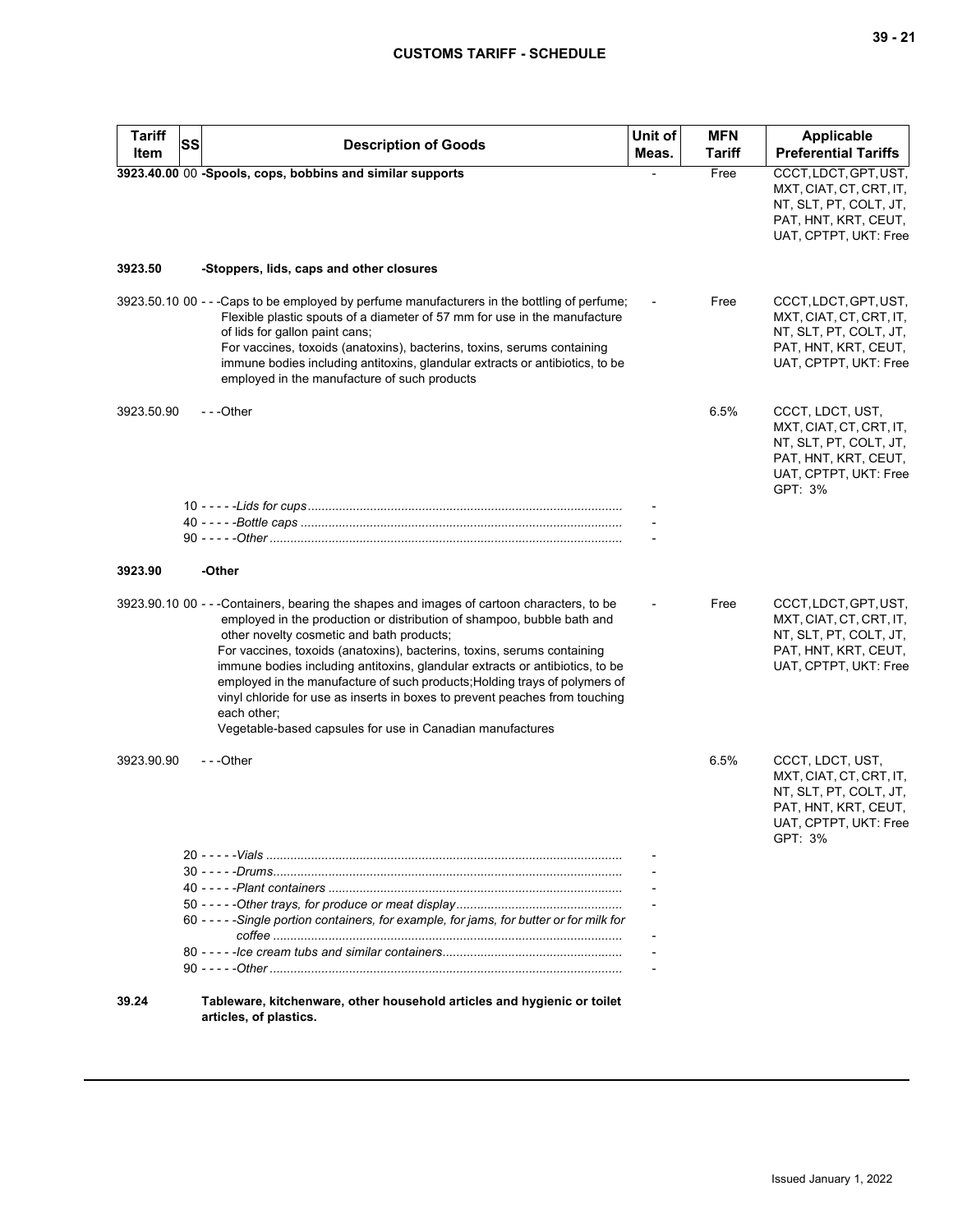| <b>Tariff</b><br>Item | <b>SS</b> | <b>Description of Goods</b>                                                            | Unit of<br>Meas. | <b>MFN</b><br>Tariff | Applicable<br><b>Preferential Tariffs</b>         |
|-----------------------|-----------|----------------------------------------------------------------------------------------|------------------|----------------------|---------------------------------------------------|
| 3924.10.00            |           | -Tableware and kitchenware                                                             |                  | 6.5%                 | CCCT, LDCT, UST,                                  |
|                       |           |                                                                                        |                  |                      | MXT, CIAT, CT, CRT, IT,                           |
|                       |           |                                                                                        |                  |                      | NT, SLT, PT, COLT, JT,<br>PAT, HNT, KRT, CEUT,    |
|                       |           |                                                                                        |                  |                      | UAT, CPTPT, UKT: Free                             |
|                       |           |                                                                                        |                  |                      | GPT: 3%                                           |
|                       |           | -----Tableware, not including tumblers or disposable goods:                            |                  |                      |                                                   |
|                       |           |                                                                                        |                  |                      |                                                   |
|                       |           |                                                                                        |                  |                      |                                                   |
|                       |           | $---Other$                                                                             |                  |                      |                                                   |
|                       |           |                                                                                        |                  |                      |                                                   |
|                       |           |                                                                                        |                  |                      |                                                   |
|                       |           |                                                                                        |                  |                      |                                                   |
|                       |           |                                                                                        |                  |                      |                                                   |
|                       |           |                                                                                        |                  |                      |                                                   |
|                       |           |                                                                                        |                  |                      |                                                   |
|                       |           |                                                                                        |                  |                      |                                                   |
| 3924.90.00            |           | -Other                                                                                 |                  | 6.5%                 | CCCT, LDCT, UST,                                  |
|                       |           |                                                                                        |                  |                      | MXT, CIAT, CT, CRT, IT,<br>NT, SLT, PT, COLT, JT, |
|                       |           |                                                                                        |                  |                      | PAT, HNT, KRT, CEUT,                              |
|                       |           |                                                                                        |                  |                      | UAT, CPTPT, UKT: Free                             |
|                       |           |                                                                                        |                  |                      | GPT: 3%                                           |
|                       |           |                                                                                        |                  |                      |                                                   |
|                       |           |                                                                                        | <b>NMB</b>       |                      |                                                   |
|                       |           |                                                                                        |                  |                      |                                                   |
|                       |           | - - - - - Curtains:                                                                    |                  |                      |                                                   |
|                       |           |                                                                                        |                  |                      |                                                   |
|                       |           |                                                                                        |                  |                      |                                                   |
|                       |           |                                                                                        |                  |                      |                                                   |
|                       |           | $---Other:$                                                                            |                  |                      |                                                   |
|                       |           |                                                                                        |                  |                      |                                                   |
|                       |           |                                                                                        | <b>NMB</b>       |                      |                                                   |
|                       |           |                                                                                        | NMB              |                      |                                                   |
|                       |           |                                                                                        |                  |                      |                                                   |
|                       |           |                                                                                        |                  |                      |                                                   |
| 39.25                 |           | Builders' ware of plastics, not elsewhere specified or included.                       |                  |                      |                                                   |
|                       |           | 3925.10.00 00 -Reservoirs, tanks, vats and similar containers, of a capacity exceeding |                  | 6.5%                 | CCCT, LDCT, UST,                                  |
|                       |           | 300 litres                                                                             |                  |                      | MXT, CIAT, CT, CRT, IT,                           |
|                       |           |                                                                                        |                  |                      | NT, SLT, PT, COLT, JT,                            |
|                       |           |                                                                                        |                  |                      | PAT, HNT, KRT, CEUT,                              |
|                       |           |                                                                                        |                  |                      | UAT, CPTPT, UKT: Free<br>GPT: 3%                  |
|                       |           |                                                                                        |                  |                      |                                                   |
| 3925.20.00            |           | -Doors, windows and their frames and thresholds for doors                              |                  | 6.5%                 | CCCT, LDCT, UST,                                  |
|                       |           |                                                                                        |                  |                      | MXT, CIAT, CT, CRT, IT,                           |
|                       |           |                                                                                        |                  |                      | NT, SLT, PT, COLT, JT,                            |
|                       |           |                                                                                        |                  |                      | PAT, HNT, KRT, CEUT,                              |
|                       |           |                                                                                        |                  |                      | UAT, CPTPT, UKT: Free<br>GPT: 3%                  |
|                       |           |                                                                                        |                  |                      |                                                   |
|                       |           |                                                                                        |                  |                      |                                                   |
|                       |           |                                                                                        |                  |                      |                                                   |

 $\mathbf I$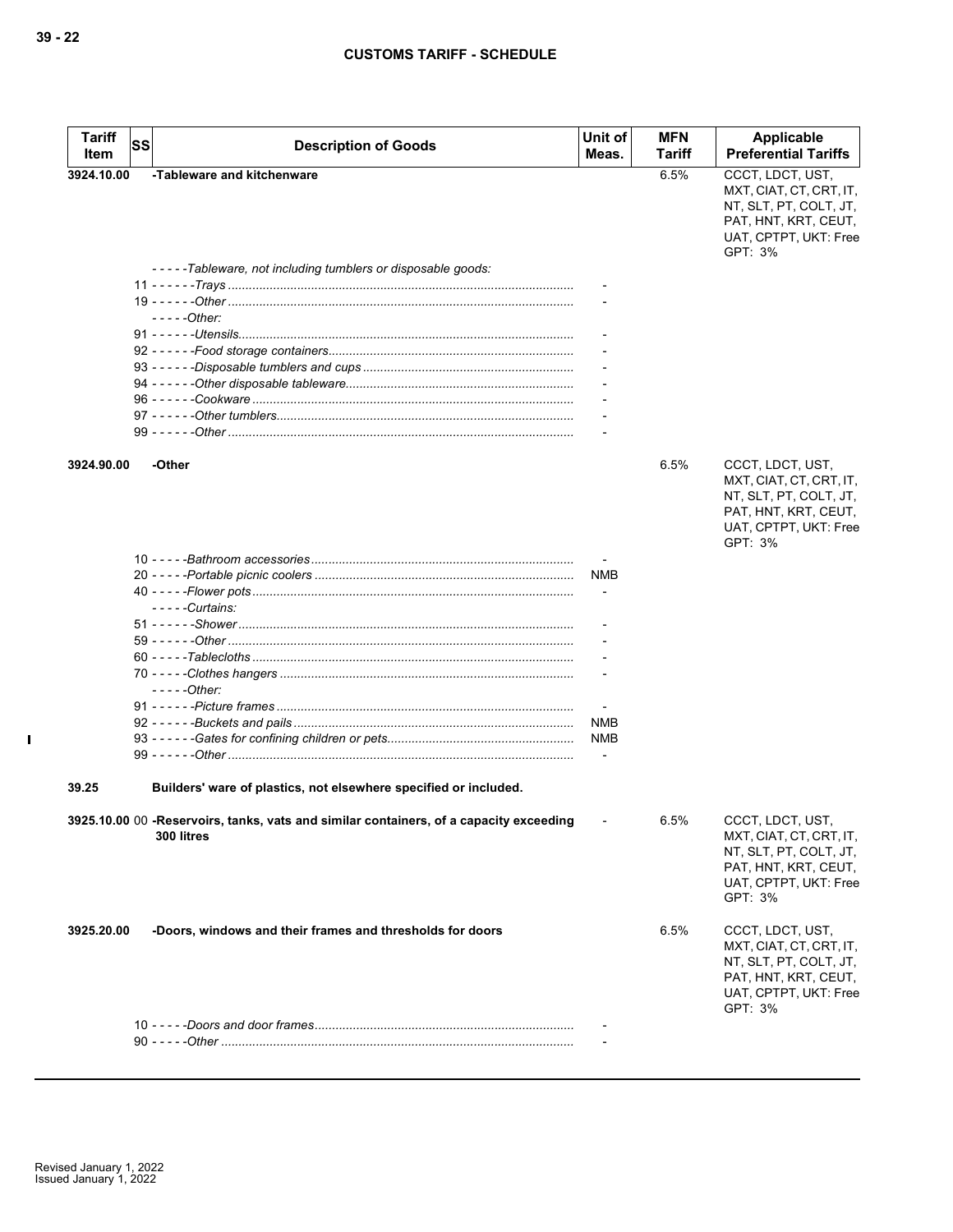| <b>Tariff</b><br>Item | <b>SS</b> | <b>Description of Goods</b>                                                                                                                                                                                                                                                                                                                                                                                                                                                                                                                                                                                                                                                | Unit of<br>Meas.         | <b>MFN</b><br>Tariff | Applicable<br><b>Preferential Tariffs</b>                                                                                         |
|-----------------------|-----------|----------------------------------------------------------------------------------------------------------------------------------------------------------------------------------------------------------------------------------------------------------------------------------------------------------------------------------------------------------------------------------------------------------------------------------------------------------------------------------------------------------------------------------------------------------------------------------------------------------------------------------------------------------------------------|--------------------------|----------------------|-----------------------------------------------------------------------------------------------------------------------------------|
| 3925.30.00            |           | -Shutters, blinds (including Venetian blinds) and similar articles and<br>parts thereof                                                                                                                                                                                                                                                                                                                                                                                                                                                                                                                                                                                    |                          | 6.5%                 | CCCT, LDCT, UST,<br>MXT, CIAT, CT, CRT, IT,<br>NT, SLT, PT, COLT, JT,<br>PAT, HNT, KRT, CEUT,<br>UAT, CPTPT, UKT: Free<br>GPT: 3% |
|                       |           |                                                                                                                                                                                                                                                                                                                                                                                                                                                                                                                                                                                                                                                                            |                          |                      |                                                                                                                                   |
| 3925.90.00            |           | -Other                                                                                                                                                                                                                                                                                                                                                                                                                                                                                                                                                                                                                                                                     |                          | 6.5%                 | CCCT, LDCT, UST,<br>MXT, CIAT, CT, CRT, IT,<br>NT, SLT, PT, COLT, JT,<br>PAT, HNT, KRT, CEUT,<br>UAT, CPTPT, UKT: Free<br>GPT: 3% |
|                       |           | -----Fittings and mountings specified in Note 11 (ij) to this Chapter:                                                                                                                                                                                                                                                                                                                                                                                                                                                                                                                                                                                                     |                          |                      |                                                                                                                                   |
|                       |           |                                                                                                                                                                                                                                                                                                                                                                                                                                                                                                                                                                                                                                                                            | $\overline{\phantom{a}}$ |                      |                                                                                                                                   |
|                       |           |                                                                                                                                                                                                                                                                                                                                                                                                                                                                                                                                                                                                                                                                            | KGM                      |                      |                                                                                                                                   |
|                       |           |                                                                                                                                                                                                                                                                                                                                                                                                                                                                                                                                                                                                                                                                            | KGM                      |                      |                                                                                                                                   |
| 39.26                 |           | Other articles of plastics and articles of other materials of headings<br>39.01 to 39.14.                                                                                                                                                                                                                                                                                                                                                                                                                                                                                                                                                                                  |                          |                      |                                                                                                                                   |
| 3926.10.00            |           | -Office or school supplies                                                                                                                                                                                                                                                                                                                                                                                                                                                                                                                                                                                                                                                 |                          | 6.5%                 | CCCT, LDCT, UST,<br>MXT, CIAT, CT, CRT, IT,<br>NT, SLT, PT, COLT, JT,<br>PAT, HNT, KRT, CEUT,<br>UAT, CPTPT, UKT: Free<br>GPT: 3% |
|                       |           |                                                                                                                                                                                                                                                                                                                                                                                                                                                                                                                                                                                                                                                                            |                          |                      |                                                                                                                                   |
| 3926.20               |           | -Articles of apparel and clothing accessories (including gloves, mittens<br>and mitts)                                                                                                                                                                                                                                                                                                                                                                                                                                                                                                                                                                                     |                          |                      |                                                                                                                                   |
|                       |           | 3926.20.10 00 - - -Disposable gloves to be employed in clean rooms allowing a maximum of<br>10 airborne particles measuring greater than 0.0005 mm per 28.317 dm <sup>3</sup><br>of air, 30 airborne particles measuring greater than 0.0003 mm per<br>28.317 dm <sup>3</sup> of air, 75 airborne particles measuring greater than<br>0.0002 mm per 28.317 dm <sup>3</sup> of air or 350 airborne particles measuring<br>greater than 0.0001 mm per 28.31 dm <sup>3</sup> of air;<br>Protective suits and their accessories (including gloves), to be employed<br>in a noxious atmosphere;<br>To be employed in the processing, storing or insemination of animal<br>semen | NMB                      | Free                 | CCCT, LDCT, GPT, UST,<br>MXT, CIAT, CT, CRT, IT,<br>NT, SLT, PT, COLT, JT,<br>PAT, HNT, KRT, CEUT,<br>UAT, CPTPT, UKT: Free       |
|                       |           | ---Other:                                                                                                                                                                                                                                                                                                                                                                                                                                                                                                                                                                                                                                                                  |                          |                      |                                                                                                                                   |
|                       |           | 3926.20.91 00 - - - - Disposable gloves                                                                                                                                                                                                                                                                                                                                                                                                                                                                                                                                                                                                                                    | <b>NMB</b>               | 6.5%                 | CCCT, LDCT, UST,<br>MXT, CIAT, CT, CRT, IT,<br>NT, SLT, PT, COLT, JT,<br>PAT, HNT, KRT, CEUT,<br>UAT, CPTPT, UKT: Free<br>GPT: 3% |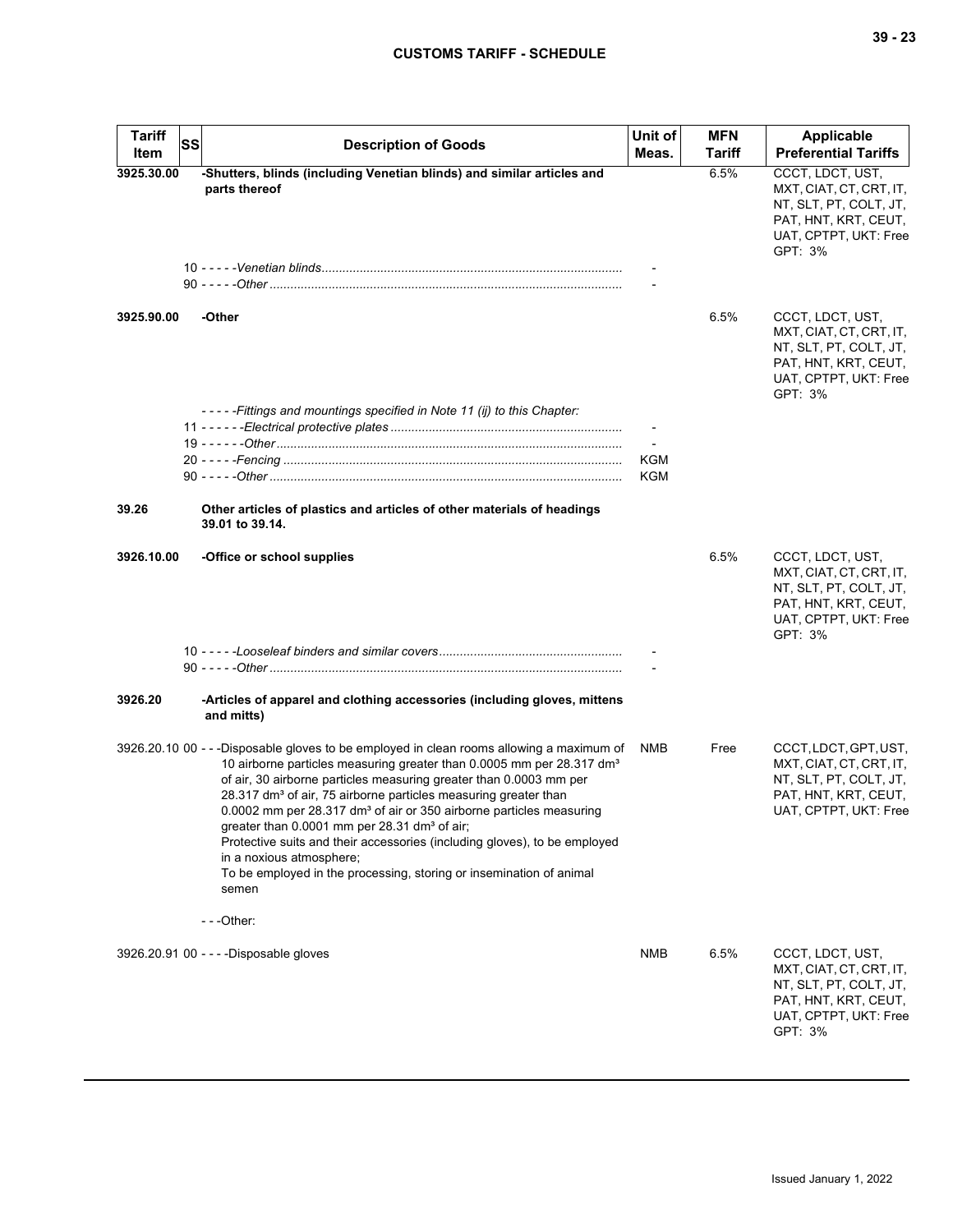| <b>Tariff</b><br><b>SS</b>     |                                                                                                                                                                                                                             | Unit of                  | <b>MFN</b>    | Applicable                                                                                                                                     |
|--------------------------------|-----------------------------------------------------------------------------------------------------------------------------------------------------------------------------------------------------------------------------|--------------------------|---------------|------------------------------------------------------------------------------------------------------------------------------------------------|
| Item                           | <b>Description of Goods</b>                                                                                                                                                                                                 | Meas.                    | <b>Tariff</b> | <b>Preferential Tariffs</b>                                                                                                                    |
| 3926.20.92                     | - - - - Mittens;<br>Non-disposable gloves                                                                                                                                                                                   | <b>PAR</b><br><b>PAR</b> | 6.5%          | AUT, NZT, CCCT, LDCT,<br>UST, MXT, CIAT, CT,<br>CRT, IT, NT, SLT, PT,<br>COLT, JT, PAT, HNT,<br>KRT, CEUT, UAT,<br>CPTPT, UKT: Free<br>GPT: 3% |
| 3926.20.93 00 - - - - Belts:   | Articles of apparel and other clothing accessories, containing not more<br>than 25% by weight of woven fabrics of man-made fibres, coated on both<br>sides with polymers of vinyl chloride                                  | $\overline{\phantom{a}}$ | 6.5%          | CCCT, LDCT, UST,<br>MXT, CIAT, CT, CRT, IT,<br>NT, SLT, PT, COLT, JT,<br>PAT, HNT, KRT, CEUT,<br>UAT, CPTPT, UKT: Free<br>GPT: 3%              |
|                                | 3926.20.94 00 - - - - Other articles of apparel and clothing accessories, of plastics combined<br>with knitted or woven fabrics, bolducs, nonwovens or felt, containing<br>woven fabrics of more than 50% by weight of silk |                          | 6.5%          | CCCT, LDCT, UST,<br>MXT, CIAT, CT, CRT, IT,<br>NT, SLT, PT, COLT, JT,<br>PAT, HNT, KRT, CEUT,<br>UAT, CPTPT, UKT: Free<br>GPT: 3%              |
|                                | 3926.20.95 00 - - - - Other articles of apparel and clothing accessories, of plastics combined<br>with knitted or woven fabrics, bolducs, nonwovens or felt                                                                 | <b>NMB</b>               | 6.5%          | CCCT, LDCT, UST,<br>MXT, CIAT, CT, CRT, IT,<br>NT, SLT, PT, COLT, JT,<br>PAT, HNT, KRT, CEUT,<br>UAT, CPTPT, UKT: Free<br>GPT: 3%              |
| 3926.20.99                     | $--$ Other                                                                                                                                                                                                                  |                          | 6.5%          | CCCT, LDCT, UST,<br>MXT, CIAT, CT, CRT, IT,<br>NT, SLT, PT, COLT, JT,<br>PAT, HNT, KRT, CEUT,<br>UAT, CPTPT, UKT: Free<br>GPT: 3%              |
|                                |                                                                                                                                                                                                                             | NMB                      |               |                                                                                                                                                |
|                                | 3926.30.00 00 - Fittings for furniture, coachwork or the like                                                                                                                                                               | KGM                      | Free          | CCCT, LDCT, GPT, UST,<br>MXT, CIAT, CT, CRT, IT,<br>NT, SLT, PT, COLT, JT,<br>PAT, HNT, KRT, CEUT,<br>UAT, CPTPT, UKT: Free                    |
| 3926.40                        | -Statuettes and other ornamental articles                                                                                                                                                                                   |                          |               |                                                                                                                                                |
| 3926.40.10 00 - - - Statuettes |                                                                                                                                                                                                                             |                          | 6.5%          | CCCT, LDCT, UST,<br>MXT, CIAT, CT, CRT, IT,<br>NT, SLT, PT, COLT, JT,<br>PAT, HNT, KRT, CEUT,<br>UAT, CPTPT, UKT: Free<br>GPT: 3%              |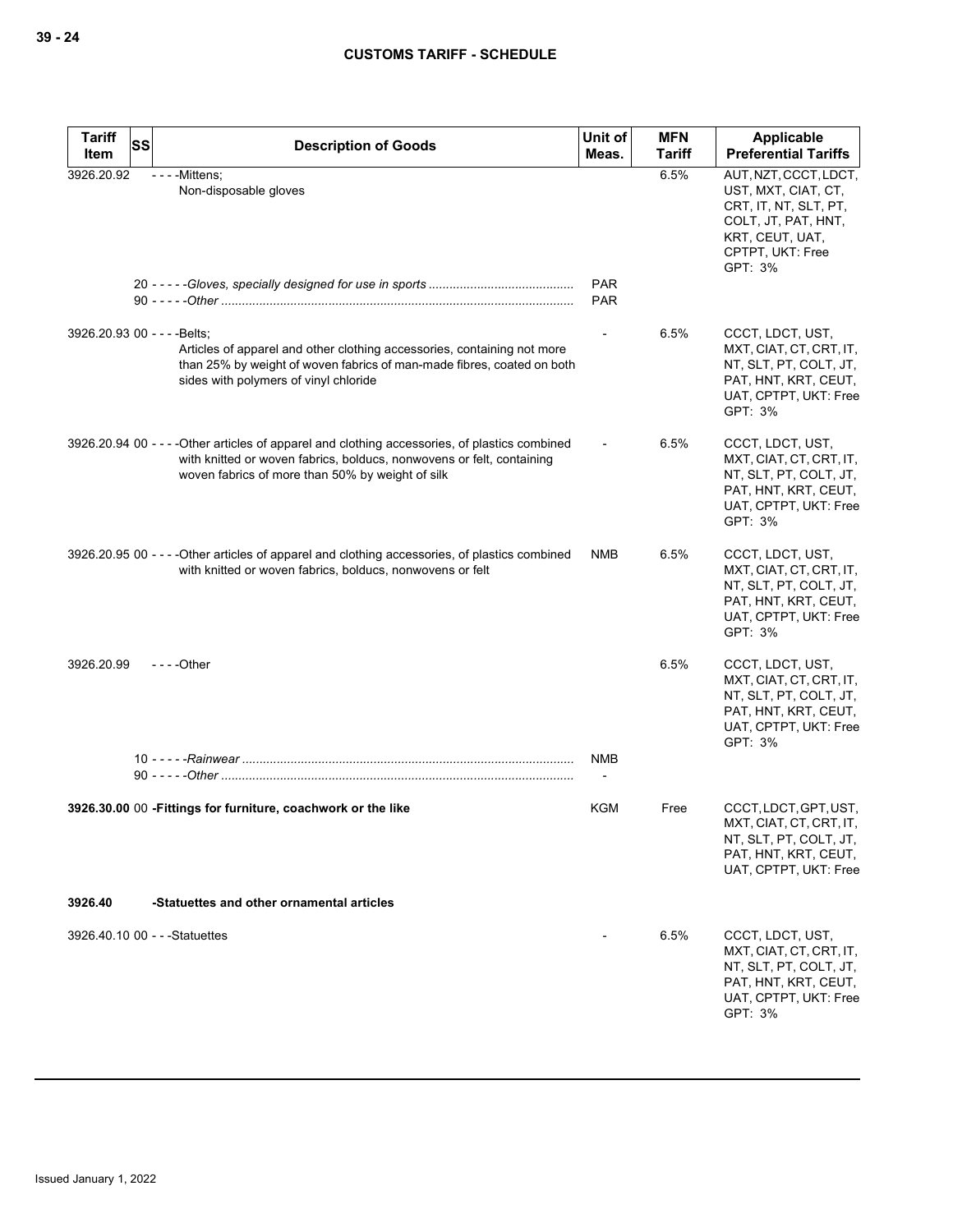| <b>Tariff</b><br><b>SS</b><br>Item | <b>Description of Goods</b>                                                                                                                                                                                                                                                                                                                                                                                                                                                                                                                                                                                                                                                                                                                                                                                                                                                                                                                                                                                                                                                                                                                                                                                                                                                                                                                                                                                                                                                                                                                                                                                                                                                                                                                                                                                                                                                                                                                                                                                                                                                                                                                                                                                                                                                                                                                                                                                                                                                                                                                                                                                                                    | Unit of<br>Meas. | <b>MFN</b><br>Tariff | Applicable<br><b>Preferential Tariffs</b>                                                                                         |
|------------------------------------|------------------------------------------------------------------------------------------------------------------------------------------------------------------------------------------------------------------------------------------------------------------------------------------------------------------------------------------------------------------------------------------------------------------------------------------------------------------------------------------------------------------------------------------------------------------------------------------------------------------------------------------------------------------------------------------------------------------------------------------------------------------------------------------------------------------------------------------------------------------------------------------------------------------------------------------------------------------------------------------------------------------------------------------------------------------------------------------------------------------------------------------------------------------------------------------------------------------------------------------------------------------------------------------------------------------------------------------------------------------------------------------------------------------------------------------------------------------------------------------------------------------------------------------------------------------------------------------------------------------------------------------------------------------------------------------------------------------------------------------------------------------------------------------------------------------------------------------------------------------------------------------------------------------------------------------------------------------------------------------------------------------------------------------------------------------------------------------------------------------------------------------------------------------------------------------------------------------------------------------------------------------------------------------------------------------------------------------------------------------------------------------------------------------------------------------------------------------------------------------------------------------------------------------------------------------------------------------------------------------------------------------------|------------------|----------------------|-----------------------------------------------------------------------------------------------------------------------------------|
|                                    | 3926.40.90 00 - - - Other ornamental articles                                                                                                                                                                                                                                                                                                                                                                                                                                                                                                                                                                                                                                                                                                                                                                                                                                                                                                                                                                                                                                                                                                                                                                                                                                                                                                                                                                                                                                                                                                                                                                                                                                                                                                                                                                                                                                                                                                                                                                                                                                                                                                                                                                                                                                                                                                                                                                                                                                                                                                                                                                                                  |                  | 6.5%                 | CCCT, LDCT, UST,<br>MXT, CIAT, CT, CRT, IT,<br>NT, SLT, PT, COLT, JT,<br>PAT, HNT, KRT, CEUT,<br>UAT, CPTPT, UKT: Free<br>GPT: 3% |
| 3926.90                            | -Other                                                                                                                                                                                                                                                                                                                                                                                                                                                                                                                                                                                                                                                                                                                                                                                                                                                                                                                                                                                                                                                                                                                                                                                                                                                                                                                                                                                                                                                                                                                                                                                                                                                                                                                                                                                                                                                                                                                                                                                                                                                                                                                                                                                                                                                                                                                                                                                                                                                                                                                                                                                                                                         |                  |                      |                                                                                                                                   |
|                                    | 3926.90.10 00 Articles for climbing or mountaineering;<br>Beak guards and blinders for pheasants;<br>Cassette shells and parts thereof, excluding exterior jackets or sleeves, for<br>use in the manufacture of video cassettes;<br>Container cap covers or container toppers, bearing the shapes and images of<br>cartoon characters, to be employed in the production or distribution of<br>shampoo, bubble bath and other novelty cosmetic and bath products;<br>Conveyor belting, in modular form, of a length not exceeding 5 m;<br>Conveyor belts;<br>Corner protectors for use in the manufacture of portable musical instruments<br>or microphone amplifiers, loudspeakers and sound mixers, other than those<br>designed and marketed for home entertainment systems;<br>Die models, to be employed as blueprint substitutes in the manufacture,<br>assembly, erection, installation, operation or maintenance of machines, test<br>sets, engines, apparatus, appliances, plant equipment and parts thereof;<br>Dunnage bags to be employed in securing items for transport;<br>Fish egg incubators and parts thereof;<br>For use in the manufacture of fire fighting vehicles;<br>Housings, for use in the manufacture of television descramblers;<br>Imitation gemstones or pearls for use in the manufacture of jewellery;<br>Knobs, for use in the manufacture of gas barbecues or domestic gas ranges,<br>whether or not for recreational vehicles;<br>Net floats, spat collectors and collector holders to be employed in commercial<br>fishing or in the commercial harvesting of marine plants;<br>Netting for use in the manufacture of peat pellets;<br>Non-cellular polyethylene strip, scored, for use in the manufacture of stand-up<br>drink pouches;<br>Of vulcanized fibre for use as a backing in the manufacture of abrasive<br>materials;<br>Parts of conveyor belts;<br>Pressure pads, pinch rollers and shield and pressure pad assemblies, for use<br>in the manufacture of tape cassettes or tape cartridges;<br>Rail pads;<br>Respirators, consisting of several layers of nonwovens of man-made fibres,<br>whether or not treated with activated carbon, with or without an exhalation<br>valve, to be employed in a noxious atmosphere;<br>Roller dowels for use in the manufacture of hand-operated mechanical floor<br>sweepers, not motorized;<br>Safety face shields designed for use by workers employed in hazardous work,<br>and parts thereof;<br>Shapes, for safety goggles or safety spectacles designed for use by workers<br>employed in hazardous work;<br>Shield adaptors for safety helmets; |                  | Free                 | CCCT, LDCT, GPT,<br>UST, MXT, CIAT, CT,<br>CRT, IT, NT, SLT, PT,<br>COLT, JT, PAT, HNT,<br>KRT, CEUT, UAT,<br>CPTPT, UKT: Free    |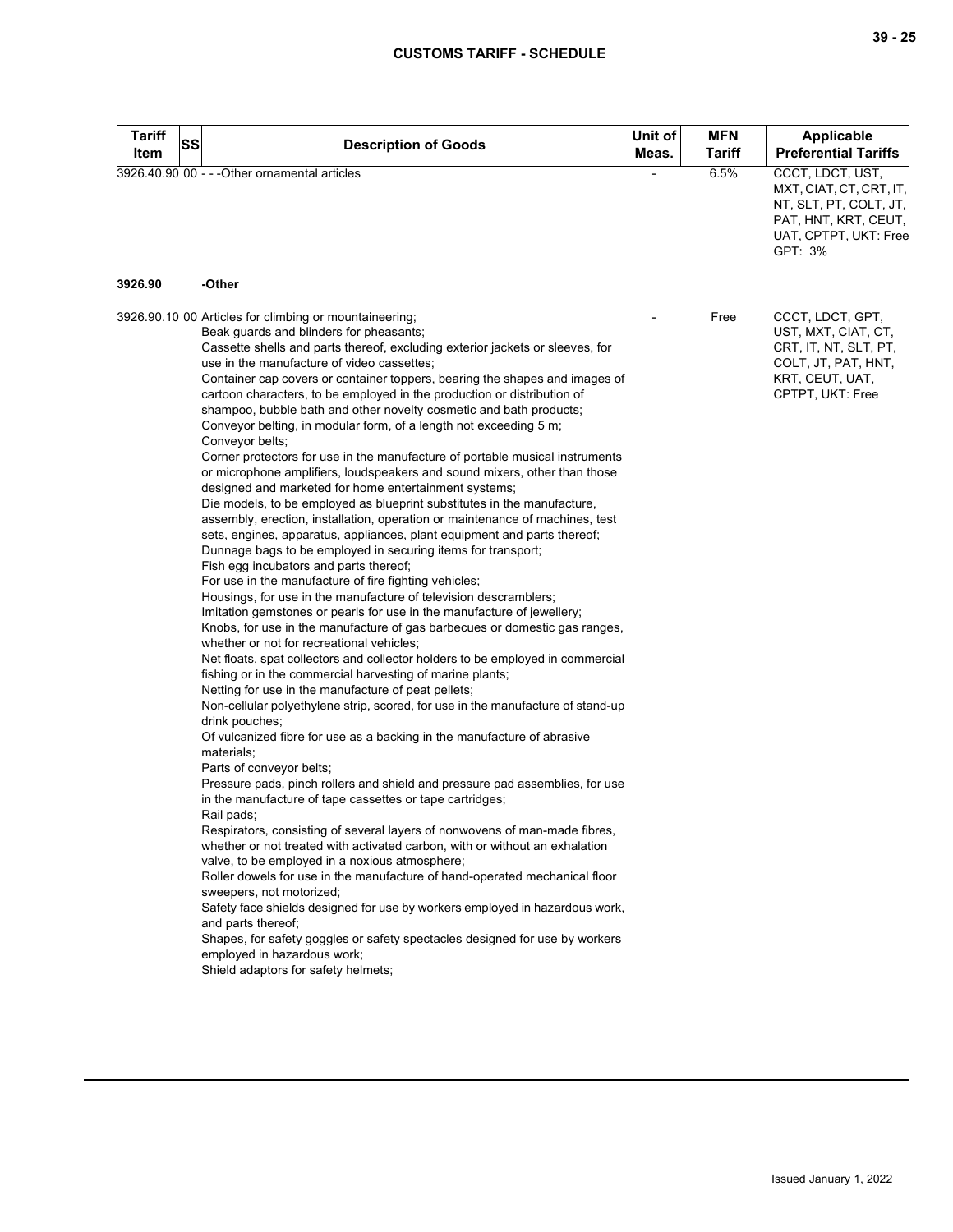| <b>Tariff</b><br><b>SS</b><br>Item | <b>Description of Goods</b>                                                                                                                                                                                                                                                                                                                                                                                                      | Unit of<br>Meas.                       | <b>MFN</b><br><b>Tariff</b> | Applicable<br><b>Preferential Tariffs</b>                                                                                                                   |
|------------------------------------|----------------------------------------------------------------------------------------------------------------------------------------------------------------------------------------------------------------------------------------------------------------------------------------------------------------------------------------------------------------------------------------------------------------------------------|----------------------------------------|-----------------------------|-------------------------------------------------------------------------------------------------------------------------------------------------------------|
| continued                          | 3926.90.10 00 - - - Tapered monofilament of polyamides or of saturated polyesters, for use in<br>the manufacture of paint brushes;<br>To be employed in the manufacture of biologicals or bacteriologicals for<br>parenteral use or for the manufacture of antibiotics, hormones or steroids;<br>To be employed in the processing, storing or insemination of animal<br>semen;<br>Wheels for use in the manufacture of barbecues |                                        |                             |                                                                                                                                                             |
| 3926.90.20 00 - - - Door mats      |                                                                                                                                                                                                                                                                                                                                                                                                                                  | <b>MTK</b>                             | 6.5%                        | CCCT, LDCT, UST,<br>MXT, CIAT, CT, CRT, IT,<br>NT, SLT, PT, COLT, JT,<br>PAT, HNT, KRT, CEUT,<br>UAT, CPTPT, UKT: Free<br>GPT: 3%                           |
|                                    | 3926.90.30 00 - - - Signs, letters and numerals                                                                                                                                                                                                                                                                                                                                                                                  |                                        | 6.5%                        | CCCT, LDCT, UST,<br>MXT, CIAT, CT, CRT, IT,<br>NT, SLT, PT, COLT, JT,<br>PAT, HNT, KRT, CEUT,<br>UAT, CPTPT, UKT: Free<br>AUT: 5.5%<br>NZT: 5.5%<br>GPT: 3% |
|                                    | 3926.90.50 00 - - - Identification tags for animals                                                                                                                                                                                                                                                                                                                                                                              |                                        | Free                        | CCCT, LDCT, GPT, UST,<br>MXT, CIAT, CT, CRT, IT,<br>NT, SLT, PT, COLT, JT,<br>PAT, HNT, KRT, CEUT,<br>UAT, CPTPT, UKT: Free                                 |
|                                    | $--$ Other:                                                                                                                                                                                                                                                                                                                                                                                                                      |                                        |                             |                                                                                                                                                             |
| 3926.90.91                         | ----Belts and belting for machinery other than conveyor belts;<br>Bolts, nuts, screws and washers;<br>Gaskets<br>10 -----Belts and belting for machinery other than conveyor belts                                                                                                                                                                                                                                               | <b>KGM</b><br><b>KGM</b><br><b>KGM</b> | Free                        | CCCT, LDCT, GPT, UST,<br>MXT, CIAT, CT, CRT, IT,<br>NT, SLT, PT, COLT, JT,<br>PAT, HNT, KRT, CEUT,<br>UAT, CPTPT, UKT: Free                                 |
| 3926.90.92                         | - - - - Parts for use in the manufacture of yachts, racing boats, canoes and<br>other vessels for pleasure or sport                                                                                                                                                                                                                                                                                                              |                                        | Free                        | CCCT, LDCT, GPT, UST,<br>MXT, CIAT, CT, CRT, IT,<br>NT, SLT, PT, COLT, JT,<br>PAT, HNT, KRT, CEUT,<br>UAT, CPTPT, UKT: Free                                 |
|                                    | 00 ----- Parts for use in the manufacture of yachts, racing boats, canoes and                                                                                                                                                                                                                                                                                                                                                    |                                        |                             |                                                                                                                                                             |
|                                    | 3926.90.93 00 - - - - Trays designed to hold discs, for use in the manufacture of CD or DVD<br>cases or boxed set collections                                                                                                                                                                                                                                                                                                    |                                        | Free                        | CCCT, LDCT, GPT, UST,<br>MXT, CIAT, CT, CRT, IT,<br>NT, SLT, PT, COLT, JT,<br>PAT, HNT, KRT, CEUT,<br>UAT, CPTPT, UKT: Free                                 |